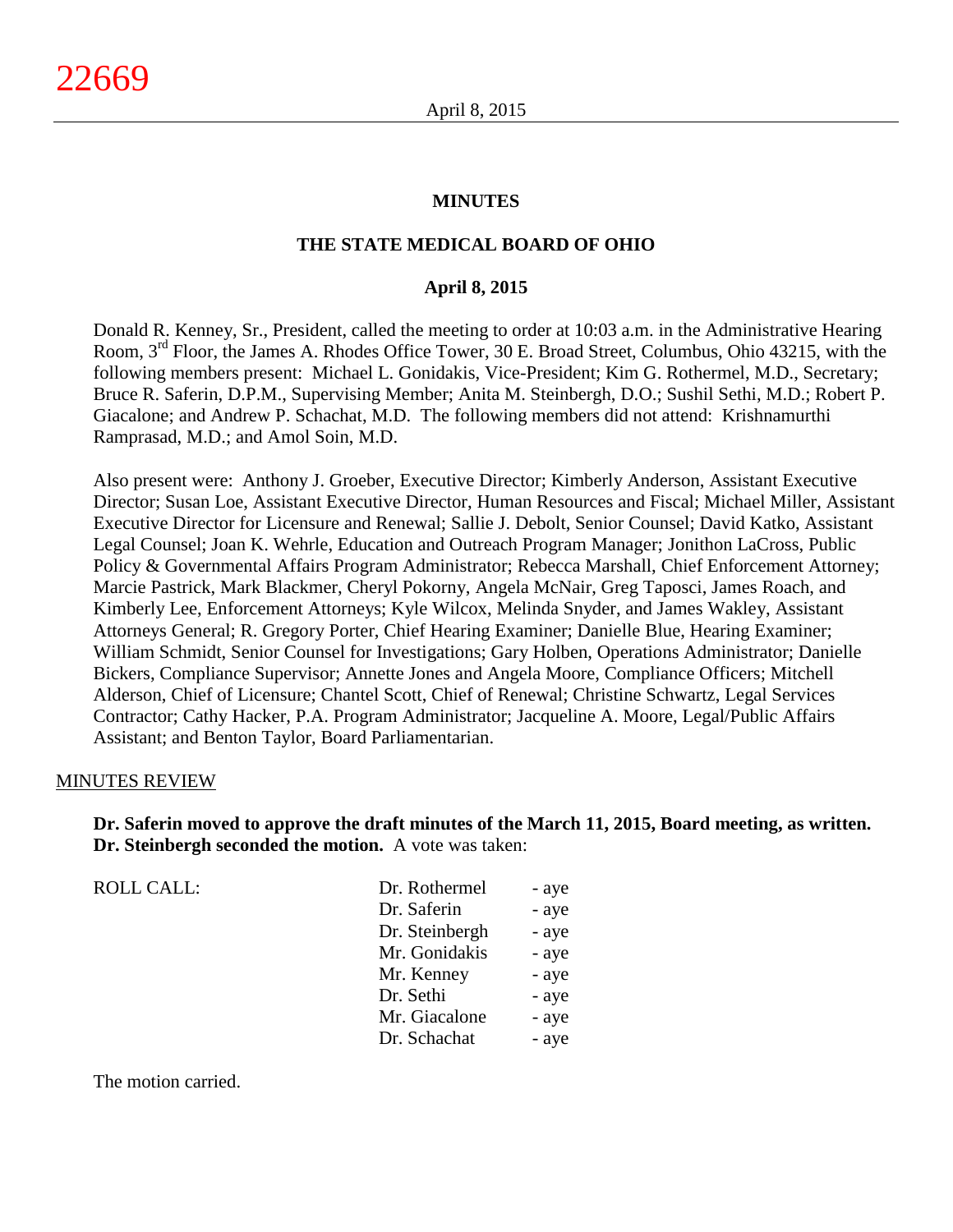#### APPLICANTS FOR LICENSURE

**Dr. Steinbergh moved to approve for licensure, contingent upon all requested documents being received and approved in accordance with licensure protocols, the anesthesiologist assistant applicants listed in Exhibit "A," the genetic counselor applicants listed in Exhibit "B," the massage therapist applicants listed in Exhibit "C," the Oriental medical practitioner applicants listed in Exhibit "D," the physician assistant applicants listed in Exhibit "E," the physician applicants listed in Exhibit "F," and to approve the results of the August 2014 Cosmetic Therapy Examination om Exhibit "G" and to certify as passing and license those receiving a score of 75 or greater on their examination, and to certify as failing and deny licensure to those who received a score of less than 75 on the examination. Dr. Saferin seconded the motion.** A vote was taken:

| <b>ROLL CALL:</b> | Dr. Rothermel  | - aye |
|-------------------|----------------|-------|
|                   | Dr. Saferin    | - aye |
|                   | Dr. Steinbergh | - aye |
|                   | Mr. Gonidakis  | - aye |
|                   | Mr. Kenney     | - aye |
|                   | Dr. Sethi      | - aye |
|                   | Mr. Giacalone  | - aye |
|                   | Dr. Schachat   | - aye |
|                   |                |       |

The motion carried.

#### REPORTS AND RECOMMENDATIONS

Mr. Kenney announced that the Board would now consider the Reports and Recommendations appearing on its agenda.

Mr. Kenney asked whether each member of the Board had received, read and considered the hearing records, the Findings of Fact, Conclusions of Law, Proposed Orders, and any objections filed in the matters of: William Michael Cox, M.D.; Douglas Allyn Dunham, D.O.; Thomas D. Kramer, Jr., M.D.; Su-Chiao Kuo, M.D.; Chad W. Ulmer, M.D.

A roll call was taken:

| ROLL CALL: |  |
|------------|--|
|            |  |

| Dr. Saferin    | - aye<br>- aye |
|----------------|----------------|
|                |                |
| Dr. Steinbergh | - aye          |
| Mr. Gonidakis  | - aye          |
| Mr. Kenney     | - aye          |
| Dr. Sethi      | - aye          |
| Mr. Giacalone  | - aye          |
| Dr. Schachat   | - aye          |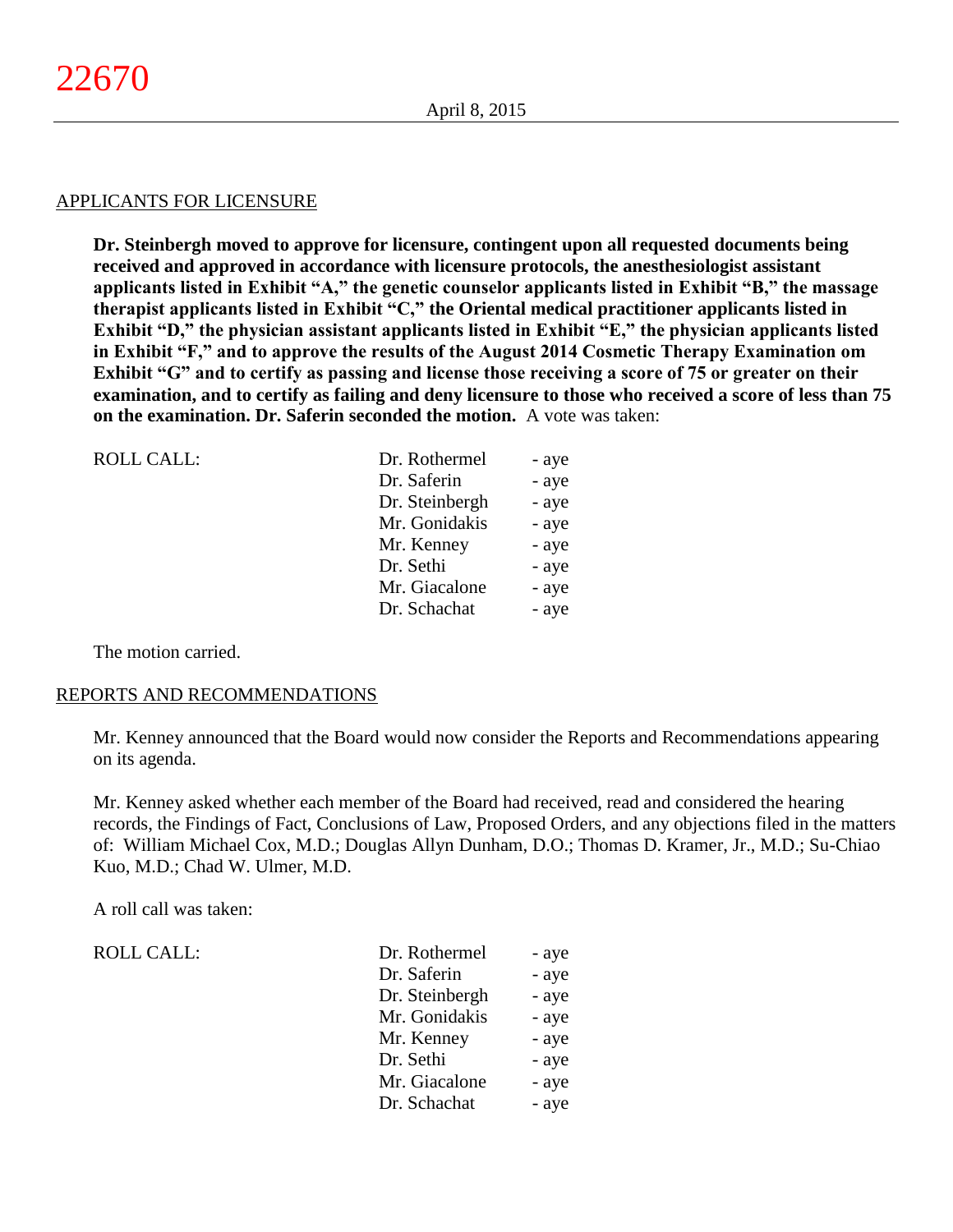Mr. Kenney asked whether each member of the Board understands that the disciplinary guidelines do not limit any sanction to be imposed, and that the range of sanctions available in each matter runs from dismissal to permanent revocation. A roll call was taken:

| <b>ROLL CALL:</b> | Dr. Rothermel  | - aye |
|-------------------|----------------|-------|
|                   | Dr. Saferin    | - aye |
|                   | Dr. Steinbergh | - aye |
|                   | Mr. Gonidakis  | - aye |
|                   | Mr. Kenney     | - aye |
|                   | Dr. Sethi      | - aye |
|                   | Mr. Giacalone  | - aye |
|                   | Dr. Schachat   | - aye |
|                   |                |       |

Mr. Kenney noted that, in accordance with the provision in section 4731.22(F)(2), Ohio Revised Code, specifying that no member of the Board who supervises the investigation of a case shall participate in further adjudication of the case, the Secretary and Supervising Member must abstain from further participation in the adjudication of any disciplinary matters. In the matters before the Board today, Dr. Rothermel served as Secretary and Dr. Saferin served as Supervising Member.

Mr. Kenney reminded all parties that no oral motions may be made during these proceedings.

The original Reports and Recommendations shall be maintained in the exhibits section of this Journal.

### WILLIAM MICHAEL COX, M.D.

Mr. Kenney directed the Board's attention to the matter of William Michael Cox, M.D. No objections were filed. Ms. Blue was the Hearing Examiner.

# **Dr. Steinbergh moved to approve and confirm Ms. Blue's Findings of Fact, Conclusions of Law, and Proposed Order in the matter of William Michael Cox, M.D. Dr. Sethi seconded the motion.**

Mr. Kenney stated that he will now entertain discussion in the above matter.

Dr. Steinbergh stated that the matter of Dr. Cox is before the Board today due to alleged violations of his August 2012 Step I Consent Agreement, based on his admission that he was convicted of unauthorized use of property, a misdemeanor, which constitutes a relapse of his kleptomania. The hearing record shows that Dr. Cox also violated his Consent Agreement by failing to submit Declarations of Compliance in June 2013, March 2014, June 2014, and Sept 2014; failing to attend personal appearances scheduled for July 9, 2013, and September 9, 2014; and failing to undergo psychiatric treatment from June 2013 to at least November 2014. Dr. Cox admitted that he had not been able to see his psychiatrist every two weeks due to scheduling conflicts and some financial constraints. Dr. Cox also admitted that he had not taken the medications prescribed for his psychiatric condition.

Dr. Steinbergh stated that she agrees with the Hearing Examiner that Dr. Cox violated his Consent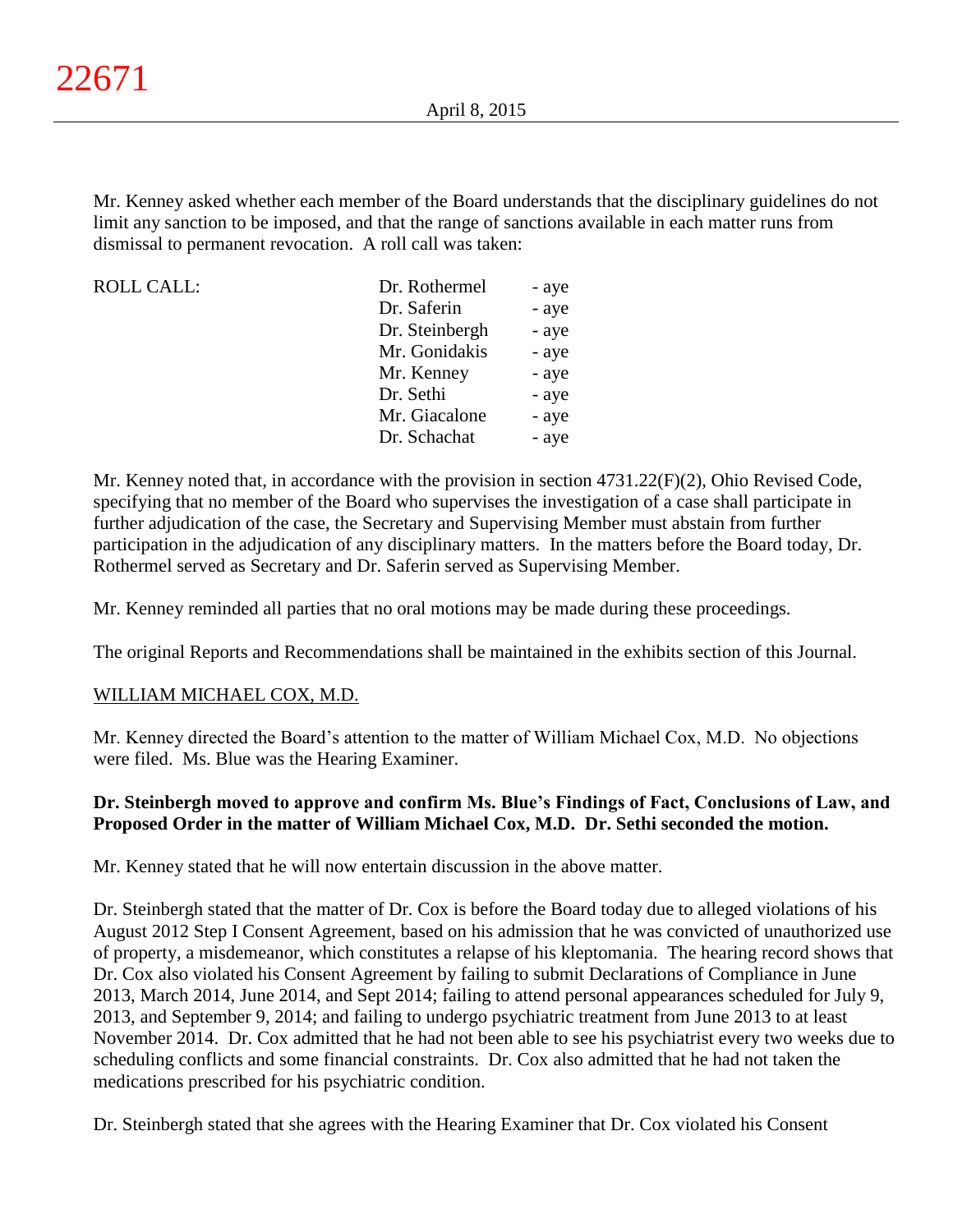Agreement. Dr. Steinbergh stated that, although the Board can be sympathetic with the loss of health insurance, it cannot accept non-compliance with a Consent Agreement and cannot allow Dr. Cox to be involved with patient care until the Board is certain he is well enough to do so. Dr. Steinbergh agreed with the Proposed Order of non-permanent revocation of Dr. Cox's medical license.

A vote was taken on Dr. Steinbergh's motion to approve:

| <b>ROLL CALL:</b> | Dr. Rothermel  | - abstain |
|-------------------|----------------|-----------|
|                   | Dr. Saferin    | - abstain |
|                   | Dr. Steinbergh | - aye     |
|                   | Mr. Gonidakis  | - aye     |
|                   | Mr. Kenney     | - aye     |
|                   | Dr. Sethi      | - aye     |
|                   | Mr. Giacalone  | - aye     |
|                   | Dr. Schachat   | - aye     |

The motion to approve carried.

### DOUGLAS ALLYN DUNHAM, D.O.

Mr. Kenney directed the Board's attention to the matter of Douglas Allyn Dunham, D.O. Objections were filed and were previously distributed to Board members. Mr. Porter was the Hearing Examiner.

# **Dr. Steinbergh moved to approve and confirm Mr. Porter's Findings of Fact, Conclusions of Law, and Proposed Order in the matter of Douglas Allyn Dunham, D.O. Mr. Giacalone seconded the motion.**

Mr. Kenney stated that he would now entertain discussion in the above matter.

Mr. Kenney briefly reviewed Dr. Dunham's career, including his many years of service in the medical corps of the Pennsylvania Army National Guard. Dr. Dunham allowed his Ohio medical license to lapse in 2013 and it is currently inactive. On October 23, 2013, Dr. Dunham was charged with unlawfully selling pharmaceutical prescription drug samples. The court accepted Dr. Dunham's plea of guilty and sentenced him to one year of probation, 200 hours of community service, and a fine of \$5,000. In addition, the Pennsylvania State Board of Osteopathic Medicine accepted Dr. Dunham's voluntary permanent surrender of his Pennsylvania medical license in February 2014. Mr. Kenney noted that there is no evidence that Dr. Dunham's quality of care was compromised, that Dr. Dunham ever caused patient harm, or that Dr. Dunham has had prior complaints regarding patient care.

Mr. Kenney stated that there are substantial differences between the case of Dr. Dunham and other cases seen recently by the Medical Board in which physicians have purchased and administered medications from outside the United States that had not been approved by the Food and Drug Administration (FDA). Mr. Kenney stated that in Dr. Dunham's case the medication samples he sold had been FDA-approved.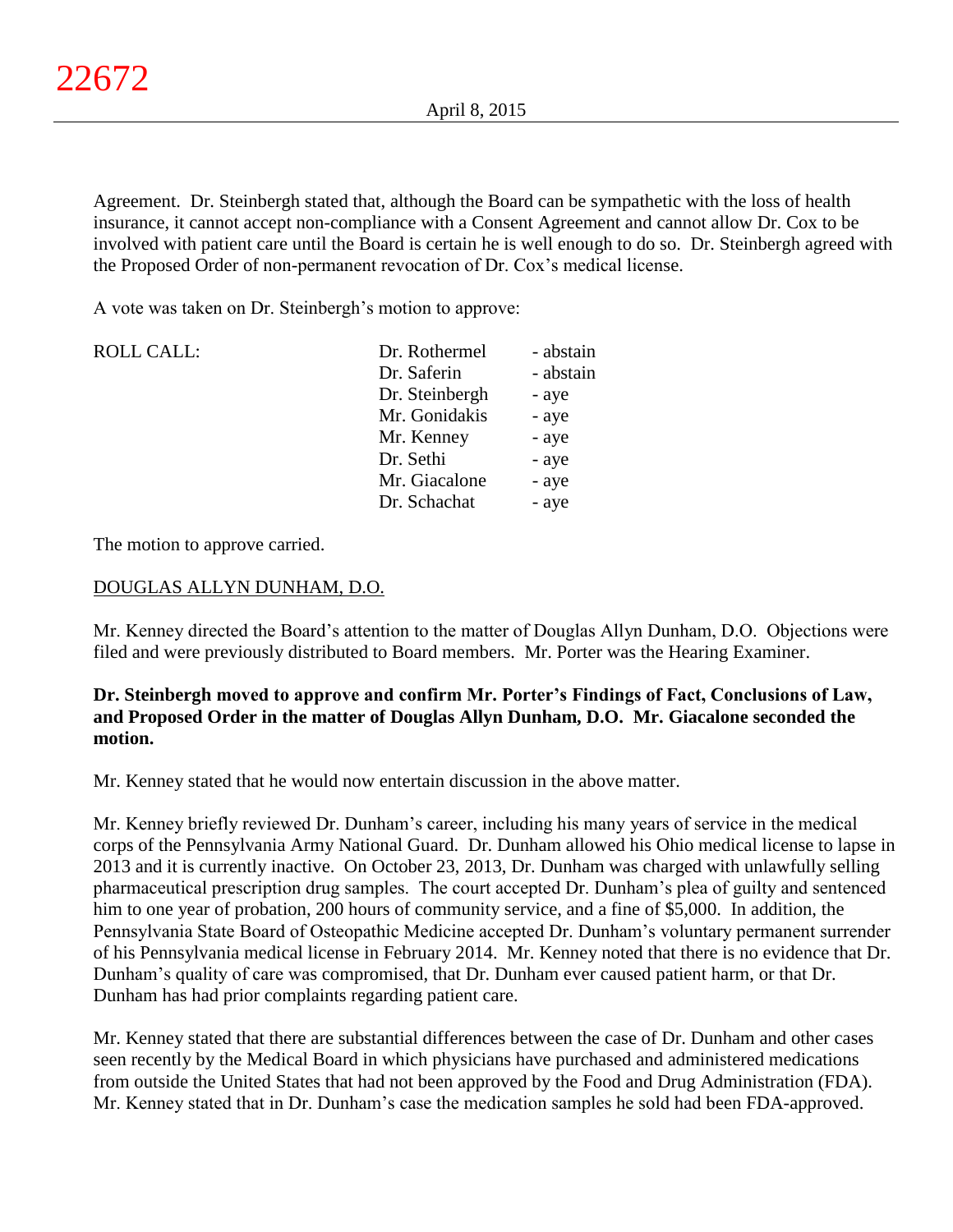Mr. Kenney asked the Board to consider amending the Hearing Examiner's Proposed Order from a permanent revocation to a non-permanent revocation of Dr. Dunham's medical license. Mr. Kenney stated that the rationales for the amendment are as follows:

- there is no evidence that Dr. Dunham harmed any patient
- Dr. Dunham has practiced medicine for over 40 years with no violations
- Dr. Dunham has served in the Army National Guard Medical Corps
- Dr. Dunham has already fulfilled all the requirements of the sentence handed down by the court

Mr. Kenney reiterated that Dr. Dunham's Ohio medical license has expired. Mr. Kenney stated that revoking Dr. Dunham's Ohio medical license will afford him an opportunity to reapply for a license in the future, perhaps after completing courses in professional and personal ethics. Mr. Gonidakis asked if the Board could reprimand Dr. Dunham's license and require him to take the courses suggested by Mr. Kenney, rather than revoking the license. Ms. Anderson stated that because Dr. Dunham's Ohio medical license has been expired for more than two years and there is no application to restore the license, the Board lacks the ability to grant restoration or to impose suspension or probationary terms. Ms. Anderson stated that it is within the Board's ability to reprimand, revoke, or permanently revoke Dr. Dunham's expired Ohio medical license.

Dr. Steinbergh disagreed with Mr. Kenney and stated that it is unethical and inappropriate for a physician to sell drug samples. Dr. Steinbergh stated that she does not favor a reprimand in this case. Mr. Giacalone agreed with Dr. Steinbergh, stating that the sale of drug samples is a criminal act. Mr. Giacalone further noted that Dr. Dunham sold the samples to his patients and therefore he took advantage of his patients. Mr. Giacalone also observed that Dr. Dunham was a guest lecturer for some of the pharmaceutical companies in question, so he was paid to promote the products that he sold as samples to his patient. Mr. Giacalone stated that this raises questions about whether Dr. Dunham sold the samples because he thought they were the best medications for his patients or if he did so just to make more money. Mr. Giacalone opined that these actions are indicative of Dr. Dunham's character.

The Board continued to discuss this matter thoroughly. Mr. Kenney asked the Board to consider that Dr. Dunham's criminal acts have already been addressed by the court. Mr. Kenney opined that the purview of the Board is to consider how Dr. Dunham's acts relate to the physician/patient relationship and whether he brought harm to his patients. Dr. Steinbergh commented that it is not known whether any of Dr. Dunham's patients came to harm as a consequence of Dr. Dunham's sale of samples. Dr. Steinbergh reiterated Mr. Giacalone's question of whether Dr. Dunham sold the samples because they were the best medications or his patients or if he did so for monetary reasons. Mr. Kenney pointed out that the medications Dr. Dunham had sold were FDA-approved; in contrast, recent cases involving the use of non-FDA approved medications have resulted in reprimands and not revocations. Mr. Giacalone questioned why Dr. Dunham chose to voluntarily surrender his Pennsylvania medical license instead of challenging such an action.

**Mr. Gonidakis moved to amend the Proposed Order to a non-permanent revocation of Dr. Dunham's Ohio medical license and to adopt the rationale provided by Mr. Kenney. Dr. Steinbergh**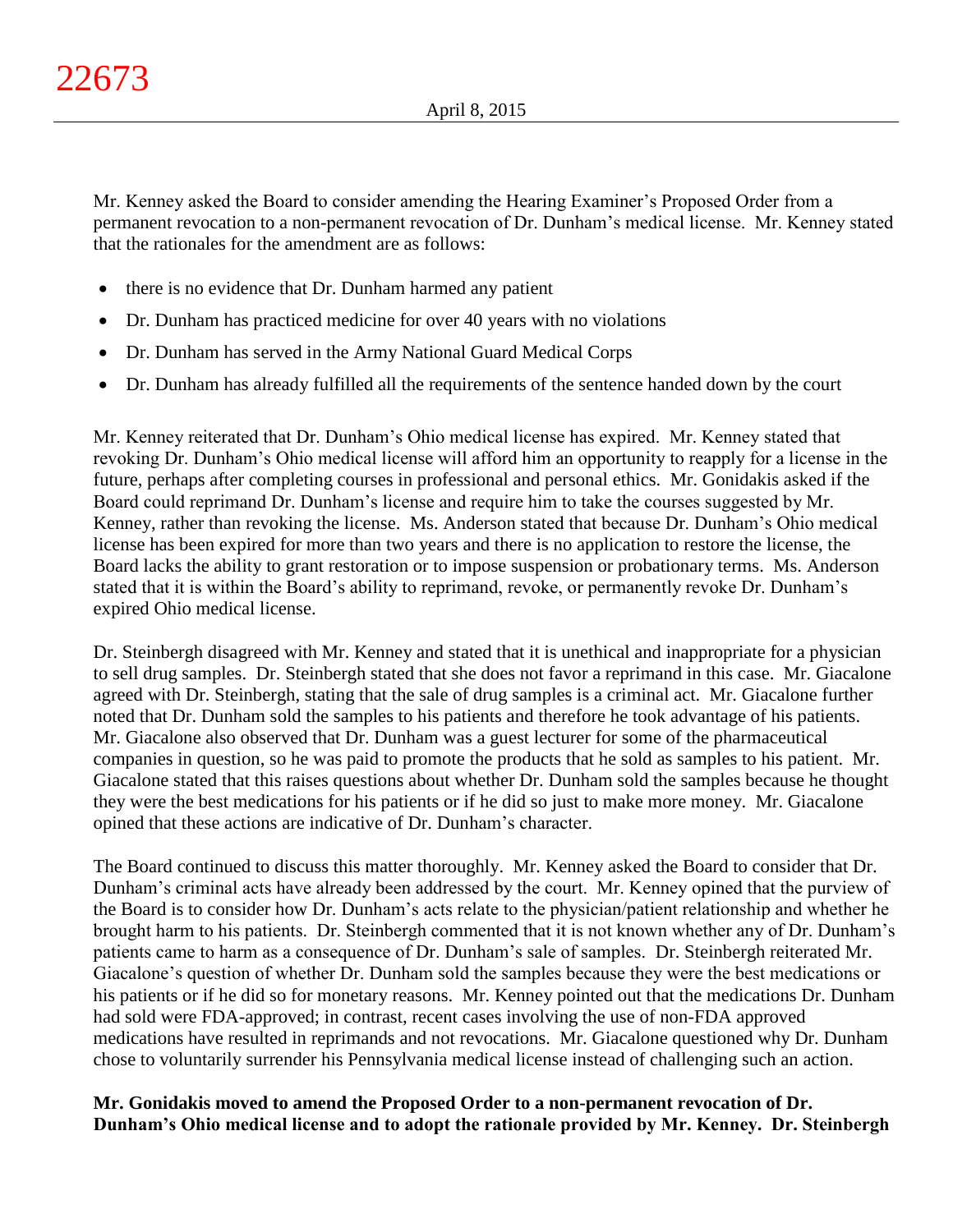#### **seconded the motion.**

Dr. Schachat found Mr. Kenney's comparison to previous cases involving non-FDA approved medication to be persuasive. Dr. Schachat stated that those previous cases involved both greed and safety, whereas the matter of Dr. Dunham seems to involve greed alone. Dr. Schachat supported the motion to amend the Proposed Order to a non-permanent revocation.

Dr. Steinbergh suggested that the amended Proposed Order be drafted to incorporate Mr. Kenney's comments as part of the rationale so that it can be better reviewed by the Board members. Mr. Kenney agreed.

### **Dr. Steinbergh moved to table this topic. Mr. Gonidakis seconded the motion.** A vote was taken:

| <b>ROLL CALL:</b> | Dr. Rothermel  | - abstain |
|-------------------|----------------|-----------|
|                   | Dr. Saferin    | - abstain |
|                   | Dr. Steinbergh | - aye     |
|                   | Mr. Gonidakis  | - aye     |
|                   | Mr. Kenney     | - aye     |
|                   | Dr. Sethi      | - aye     |
|                   | Mr. Giacalone  | - aye     |
|                   | Dr. Schachat   | - aye     |
|                   |                |           |

The motion to table carried.

#### THOMAS D. KRAMER, JR., M.D.

Mr. Kenney directed the Board's attention to the matter of Thomas D. Kramer, Jr., M.D. Objections have been filed and were previously distributed to Board members. Ms. Blue was the Hearing Examiner.

Mr. Kenney stated that a request to address the Board has been timely filed on behalf of Dr. Kramer. Five minutes will be allowed for that address.

Dr. Kramer was represented by his attorney, Daniel Zinsmaster.

Mr. Zinsmaster stated that the allegations in this matter pertain to compliance with the urine screen requirements of Dr. Kramer's Consent Agreement. Mr. Zinsmaster stated that, as opposed to similar cases recently heard by the Board, Dr. Kramer has never failed to submit to a urine screen when selected. Mr. Zinsmaster stated that Dr. Kramer's Consent Agreement does not state that missed or late call-ins constitute a violation of the Agreement. Rather, the Consent Agreement requires Dr. Kramer to register for a call-in procedure, which he did. Mr. Zinsmaster also noted that refusal to submit to a urine screen when selected is a violation, but Dr. Kramer never refused to submit when selected. Mr. Zinsmaster further noted that Dr. Kramer has never submitted a positive urine screen and that Dr. Kramer has been sober since 2010.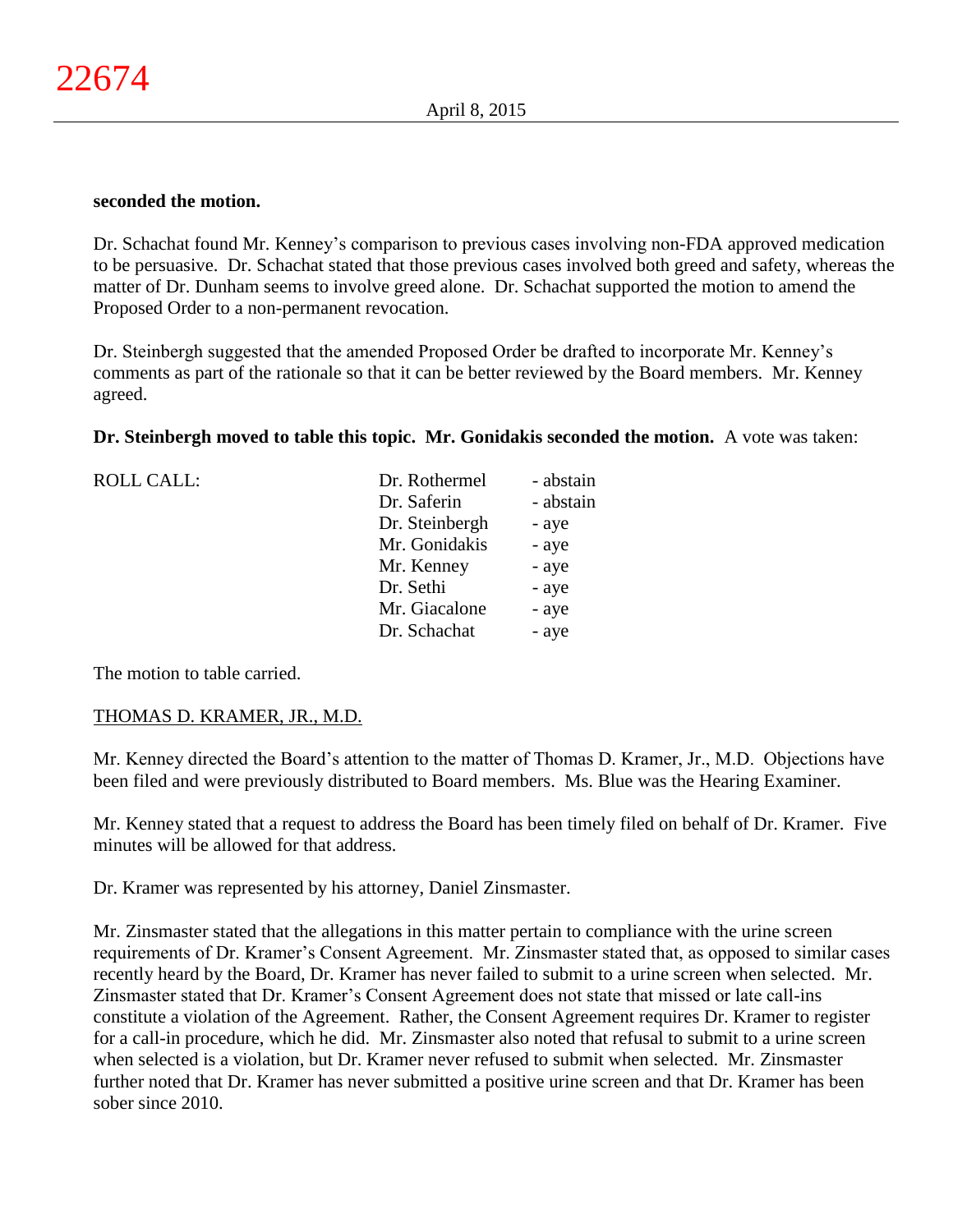Mr. Zinsmaster stated that although the explicit terms of the Consent Agreement were satisfied, the Hearing Examiner opined that Dr. Kramer violated an implied term of the Agreement. Mr. Zinsmaster stated that as a principle of contract law, vagueness and ambiguities should be ruled against the drafter of the agreement, which in this case was the Medical Board and not Dr. Kramer. Mr. Zinsmaster disagreed with the Hearing Examiner that breaching a term that is not written in the Agreement constitutes a violation.

Ms. Zinsmaster stated that since Dr. Kramer instituted certain safeguards in 2014 he has not missed any call-ins, according to testimony provided by the Board's Compliance Officer, Ms. Bickers.

Dr. Kramer acknowledged the failings of his prior call-in procedures. Dr. Kramer stated that he welcomes the Board's monitoring and he sees it as an extra pillar for his recovery. Dr. Kramer stated that he has taken steps to ensure that he calls in on a timely basis, such as narrowing his practice from two hospitals to one to reduce confusion in his life, setting alarms on his cell phone, and getting reminders from his wife and his mother. Dr. Kramer commented that he is easily distracted when he moves from task to task and he needs more reminders than most other people.

Dr. Kramer stated that he now has a good process in place and he gave assurance that he will not appear before the Board again for this issue.

Mr. Kenney asked if the Assistant Attorney General would like to respond. Mr. Wilcox stated that he would like to respond.

Mr. Wilcox reiterated that the Hearing Examiner was unpersuaded by the argument that Dr. Kramer's Consent Agreement has no specific requirement that he call in daily. Mr. Wilcox stated that the entire monitoring process revolves around the daily call-in procedure, without which the probationer cannot know if they have been selected to provide a urine sample that day. Mr. Wilcox noted the Agreement's language that "The screening process *shall* [emphasis added] require a daily call-in procedure." Mr. Wilcox stated that the claim that Dr. Kramer did not violate his Consent Agreement is not correct.

# **Dr. Steinbergh moved to approve and confirm Ms. Blue's Findings of Fact, Conclusions of Law, and Proposed Order in the matter of Thomas D. Kramer, Jr., M.D. Dr. Sethi seconded the motion.**

Mr. Kenney stated that he would now entertain discussion in the above matter.

Dr. Sethi briefly reviewed Dr. Kramer's career in emergency medicine. In 2012, Dr. Kramer entered into a Consent Agreement due to his addiction to narcotics and the fact that he had obtained Vicodin for self-use by prescribing in the name of a family member and in fictitious names.

Dr. Sethi continued that the Secretary and Supervising Member of the Board subsequently found that Dr. Kramer had failed to comply with his Consent Agreement and informed him of such deficiency in writing. Specifically, Dr. Kramer failed to call in to FirstLab seven times and called in late twice, including instances following notification of his non-compliance. Dr. Sethi commented that compliance with consent agreements is very important and is considered part of an impaired probationer's therapy. Dr.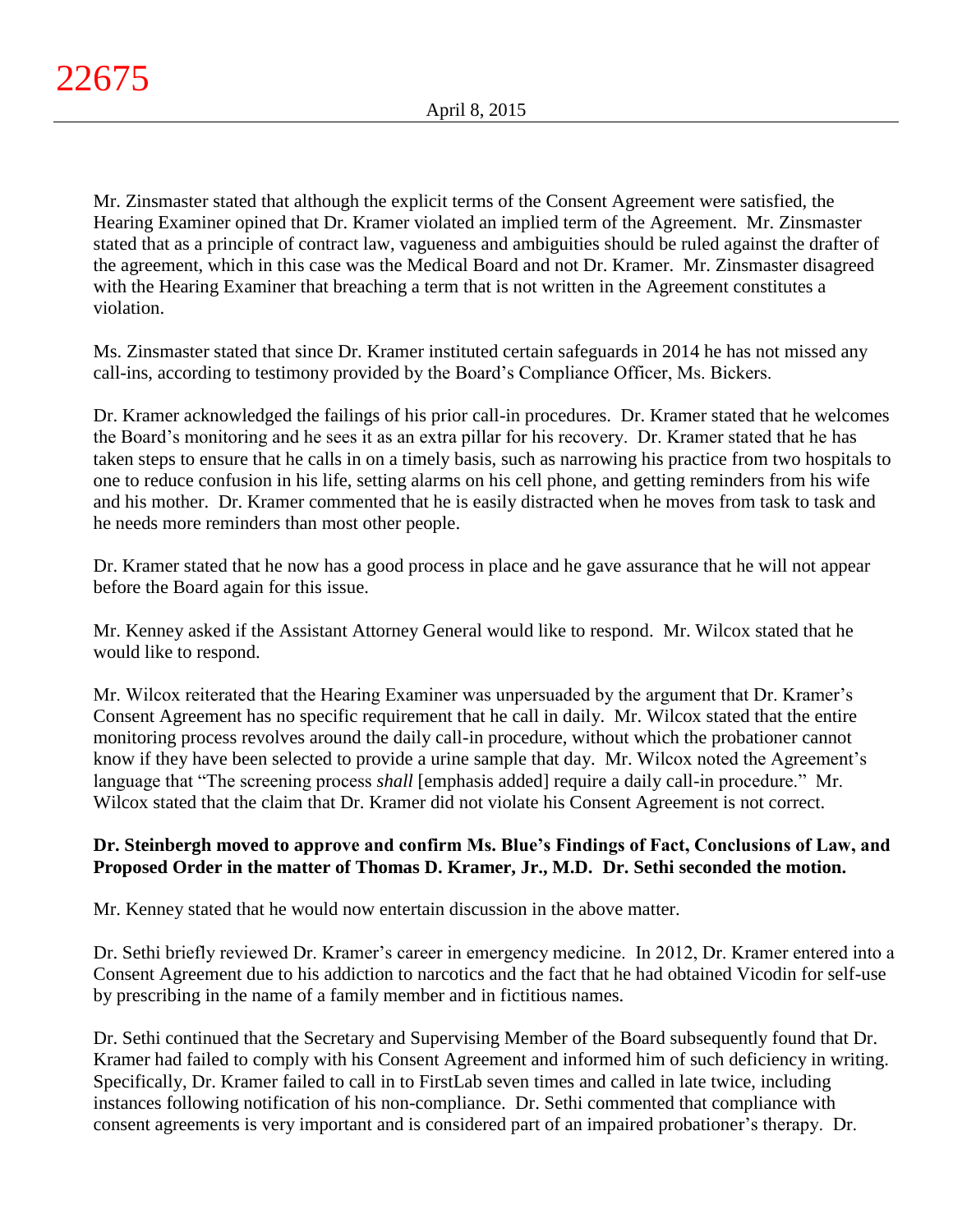Sethi opined that Dr. Kramer's failure to comply was a sign of disrespect for his Agreement and for the authority of the Board.

Dr. Sethi stated that the Hearing Examiner's Proposed Order would extend Dr. Kramer's probationary time by an additional 90 days, including time already added in the Board's April 2013 tolling letter. Dr. Sethi stated that he supports the Proposed Order.

Dr. Steinbergh noted that, according to Dr. Kramer's testimony and the statements of his sponsor, he has been sober for more than four years. Dr. Steinbergh also acknowledged that due to issues with distractibility, Dr. Kramer has instituted new strategies to stay in compliance with his call-in requirements. Dr. Steinbergh stated that at the Board's retreat last month, the Board members expressed support for suspending the licenses of non-compliant probationers rather than simply adding to the probationary time. However, Dr. Steinbergh stated that she will not seek a suspension today.

Dr. Steinbergh stated that Dr. Kramer is an intelligent physician and there is no reason that he cannot understand the terms of his Consent Agreement. Dr. Steinbergh agreed with the Proposed Order. Dr. Steinbergh added that she respected Dr. Kramer for having identified why he had missed call-ins.

Mr. Giacalone noted Mr. Zinsmaster's arguments regarding whether Dr. Kramer's Consent Agreement actually requires him to call FirstLab daily. Mr. Giacalone disagreed with Mr. Zinsmaster and stated that Paragraph 10 of the Consent Agreement outlines the procedure. Mr. Giacalone stated that if Mr. Zinsmaster's argument was taken to its logical conclusion, a probationer could avoid testing simply by refusing to call in, thus leaving the Board with no way to identify a relapse.

Mr. Giacalone reiterated that Dr. Kramer missed nine call-ins even after his receipt of the Board's tolling letter in April 2013. Mr. Giacalone appreciated that Dr. Kramer's wife and mother help remind him of his daily call-in obligation, but he was disturbed that Dr. Kramer needed such reminders about something as fundamental as keeping his professional license. Mr. Giacalone noted that Dr. Kramer is an emergency physician and hoped that he did not need reminders regarding procedures.

Mr. Giacalone stated that Dr. Kramer's non-compliance caused the Board to use its resources to hold a hearing and to consider the matter. Mr. Giacalone also asked what message the Board is sending regarding the importance of complying with Consent Agreements. Mr. Giacalone opined that Dr. Kramer's probationary period should be extended by at least 180 days.

Mr. Kenney agreed with Mr. Giacalone's comments and found it unbelievable that Dr. Kramer needs someone to remind him to call in to FirstLab, even after receiving the Board's tolling letter. Mr. Kenney strongly advised Dr. Kramer to not appear before the Board again under similar circumstances. Dr. Sethi agreed and opined that if Dr. Kramer continues to be non-compliant, the Board should consider suspension of his medical license.

A vote was taken on Dr. Steinbergh's motion to approve: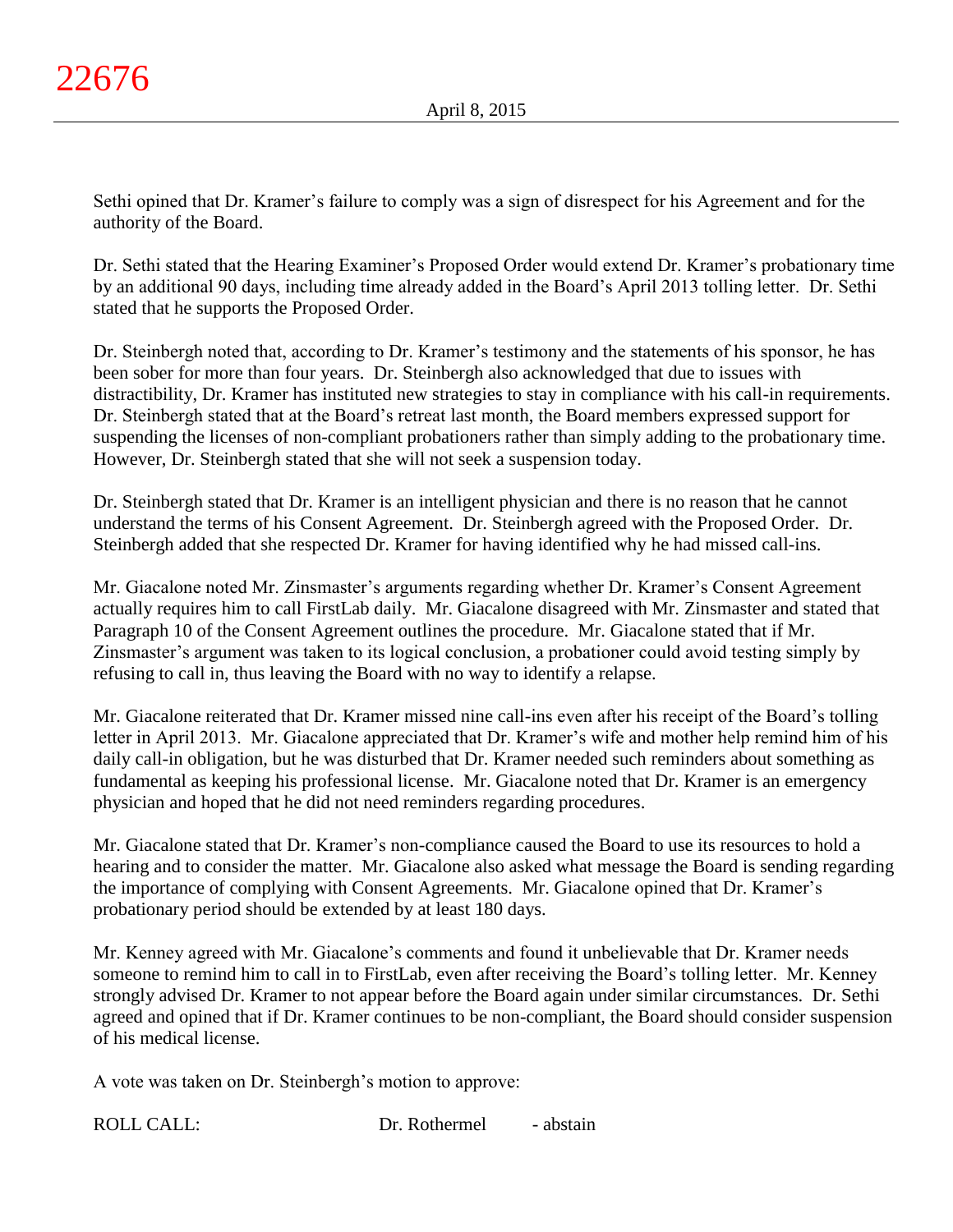| Dr. Saferin    | - abstain |
|----------------|-----------|
| Dr. Steinbergh | - aye     |
| Mr. Gonidakis  | - aye     |
| Mr. Kenney     | - aye     |
| Dr. Sethi      | - aye     |
| Mr. Giacalone  | - nay     |
| Dr. Schachat   | - aye     |
|                |           |

The motion to approve, having failed to obtain six affirmative votes, did not carry.

**Mr. Giacalone moved to approve and confirm Ms. Blue's Findings of Fact and Conclusions of Law in the matter of Thomas D. Kramer, Jr., M.D., and to approve an amended Proposed Order specifying that Dr. Kramer shall not request termination of the October 2012 Consent Agreement before November 12, 2018. Mr. Gonidakis seconded the motion.** A vote was taken:

| <b>ROLL CALL:</b> | Dr. Rothermel  | - abstain |
|-------------------|----------------|-----------|
|                   | Dr. Saferin    | - abstain |
|                   | Dr. Steinbergh | - aye     |
|                   | Mr. Gonidakis  | - aye     |
|                   | Mr. Kenney     | - aye     |
|                   | Dr. Sethi      | - aye     |
|                   | Mr. Giacalone  | - aye     |
|                   | Dr. Schachat   | - aye     |
|                   |                |           |

The motion carried.

### SU-CHIAO KUO, M.D.

Mr. Kenney directed the Board's attention to the matter of Su-Chiao Kuo. Objections have been filed and were previously distributed to Board members. Mr. Porter was the Hearing Examiner.

Mr. Kenney stated that a request to address the Board has been timely filed on behalf of Dr. Kuo. Five minutes will be allowed for that address.

Dr. Kuo was represented by her attorney, Douglas E. Graff.

Mr. Graff stated that Dr. Kuo unfortunately purchased medications from a Texas-based company which subsequently either sold their account or moved to Canada. Dr. Kuo used these medications in her oncology practice. When the Food and Drug Administration (FDA) came to Dr. Kuo's office in 2009, she surrendered all of her medications to them. Mr. Graff stated that the medications have been destroyed by the government and were not tested. Mr. Graff stated that Dr. Kuo has not ordered any more of these medications since 2009. Mr. Graff continued that Dr. Kuo has entered into an agreement with government to pay back the money she made, plus a civil penalty. Dr. Kuo pleaded guilty to one misdemeanor count and paid a fine.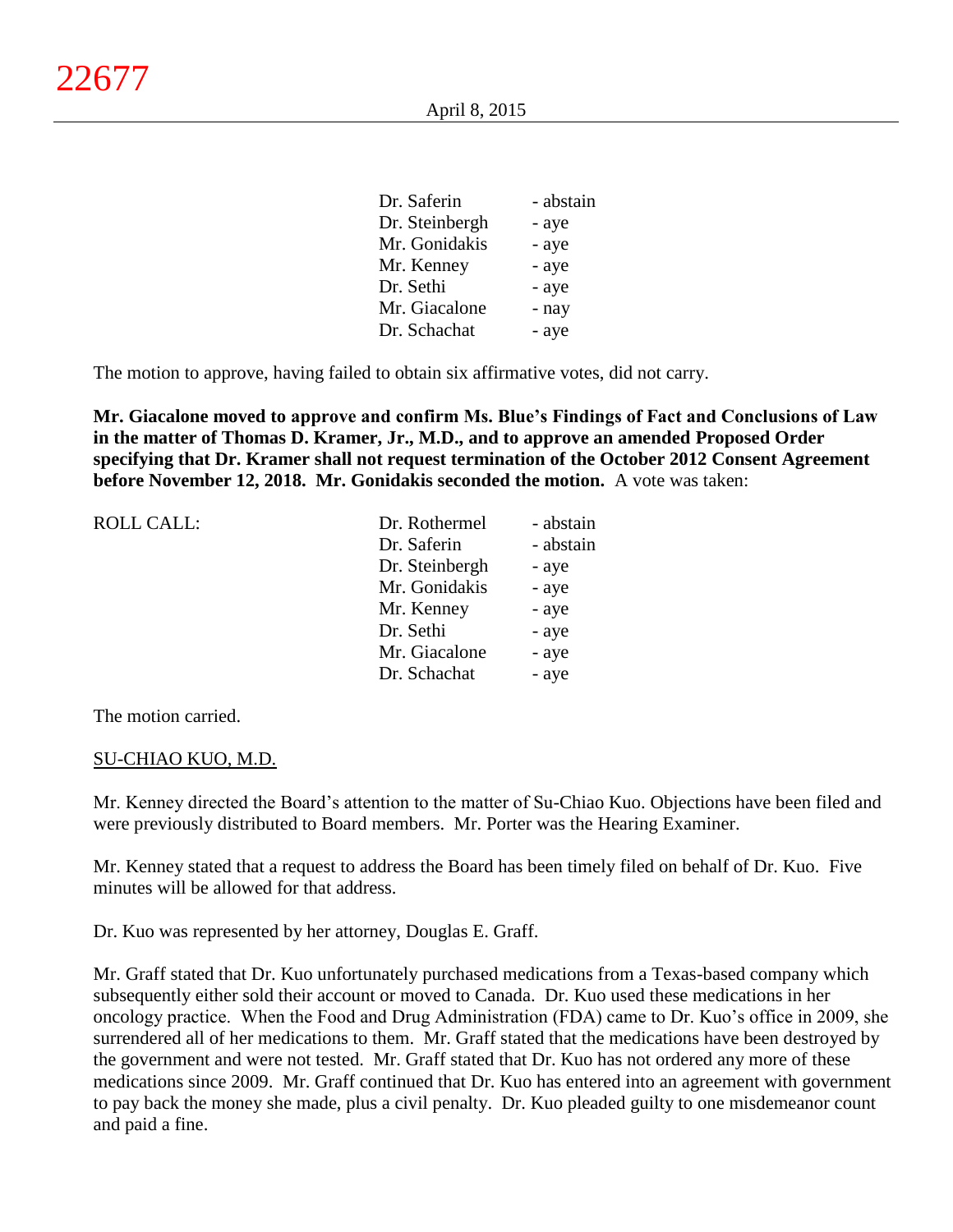Mr. Graff stated that Dr. Kuo is remorseful for her actions and that she had not had any indication that what she was doing was wrong. Mr. Graff asked the Board to accept the Hearing Examiner's Proposed Order of reprimand.

Dr. Kuo stated that she has been treating cancer patients in her office for more than 25 years. About nine years ago, Dr. Kuo purchased medicine from a company located in Texas. Dr. Kuo stated that she was not aware that it was improper to continue purchasing medication from that company after it moved to Canada. When she was notified of the issue by the FDA, Dr. Kuo stopped ordering the medication immediately and has not ordered any since. Dr. Kuo stated that she cares about her patients very much and wished to continue providing them care without interruption.

Mr. Kenney asked if the Assistant Attorney General would like to respond. Mr. Wakley stated that he would like to respond.

Mr. Wakley stated that this case has a similar fact pattern to other recent cases, but differs from the others in that no FDA detainer notices were ever issued to Dr. Kuo. Mr. Wakley confirmed that Dr. Kuo stopped ordering the medications when she was notified by the FDA that it was illegal. Mr. Wakley stated that Dr. Kuo has paid double damages in restitution to Medicare in the amount of \$177,000, as well as a criminal restitution of \$5,000.

Mr. Wakley opined that Dr. Kuo was genuinely remorseful at her hearing and that she had not understood that ordering the medications was illegal. Mr. Wakley stated that he had no objections to the Proposed Order of reprimand.

# **Dr. Steinbergh moved to approve and confirm Mr. Porter's Findings of Fact, Conclusions of Law, and Proposed Order in the matter of Su-Chiao Kuo, M.D. Dr. Sethi seconded the motion.**

Mr. Kenney stated that he will now entertain discussion in the above matter.

Dr. Schachat stated that this case is based on Dr. Kuo's guilty plea to a misdemeanor committed in the course of practice, which involved purchasing and using oncology drugs from outside the United States that had not been approved by the FDA. As a result, Dr. Kuo was convicted of a misdemeanor and was sentenced to probation, which was immediately terminated upon her payment of a \$5,000 fine, and paid restitution of about \$170,000. Dr. Schachat stated that, according to testimony, the oncology drugs in question were produced by the usual drug companies and were simply priced lower.

Dr. Schachat stated that Dr. Kuo appears to be very remorseful and he opined that this problem is unlikely to recur. The Hearing Examiner has recommended a reprimand because there was no evidence of patient harm, she stopped purchasing the drugs immediately when she learned that it was illegal, she has paid significant fines, and she has been honest and forthcoming. Dr. Schachat agreed with the Proposed Order of reprimand.

Mr. Giacalone noted the following quote from Dr. Kuo's attorney during the hearing: "The evidence will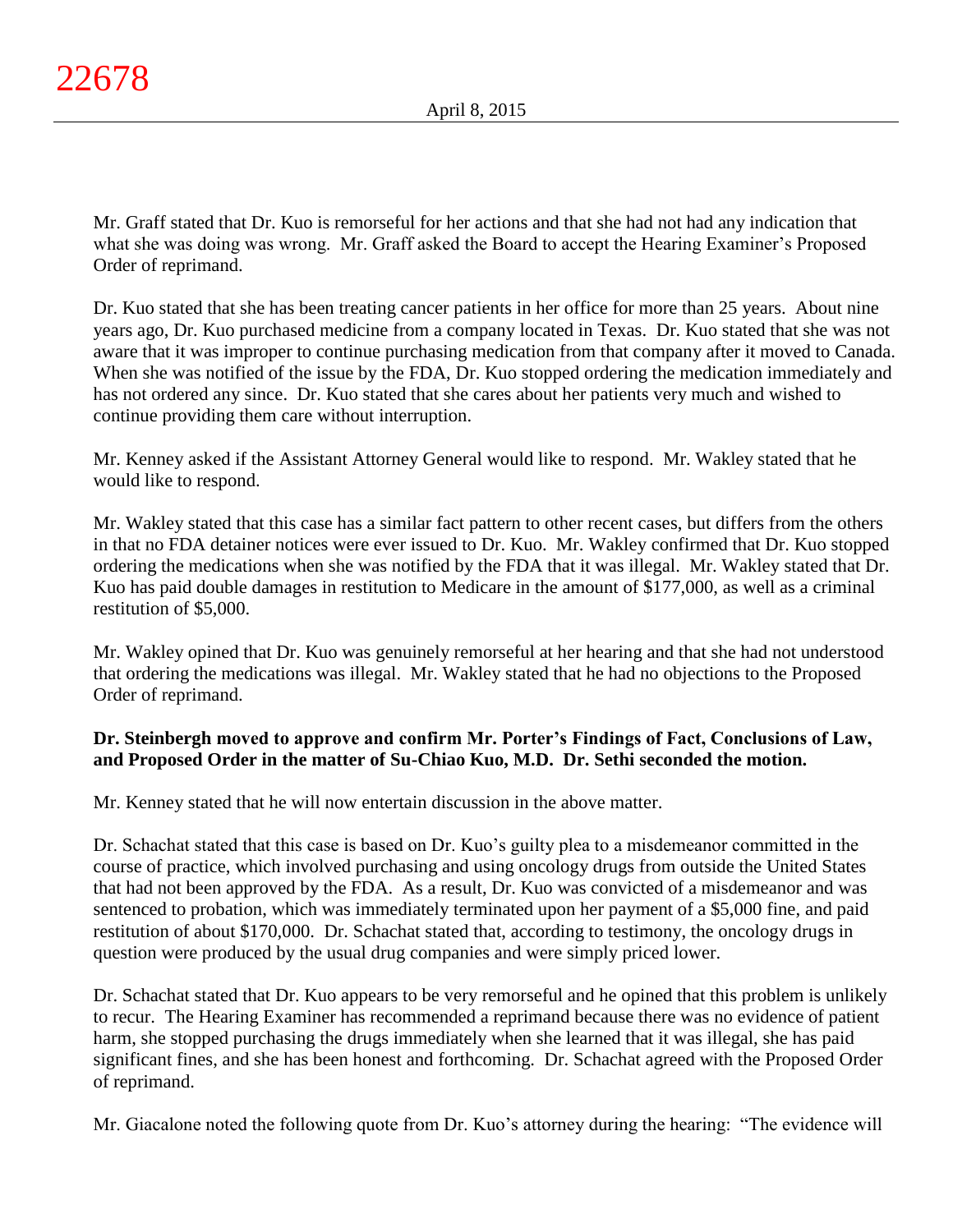show that those drugs, though brought in from Canada, oftentimes are made in the same factories and at the same standards without FDA label-making …" Mr. Giacalone disagreed with this statement and stated that the drugs could have been sourced anywhere or could have been counterfeit. Mr. Giacalone also noted Dr. Kuo's testimony that "We don't have time to look into the legal part, you know." Mr. Giacalone stated that physicians do, in fact, have an obligation to ensure that they are practicing within the law. Mr. Giacalone stated that Dr. Kuo did cease this activity as soon as she was notified by the FDA, and therefore he supports the Proposed Order of reprimand.

Dr. Steinbergh stated that she also supports the Proposed Order. Dr. Steinbergh expressed concern, however, with the fact that Dr. Kuo was first visited by the FDA in 2009 but did not hear from them again until 2013 when she was charged with misbranding. Dr. Steinbergh stated that not hearing back from the government for four years must have caused considerable pressure and stress. Dr. Steinbergh opined that the government should have been able to resolve this case and appropriately communicate with Dr. Kuo in a shorter timeframe than four years. Mr. Kenney agreed.

A vote was taken on Dr. Steinbergh's motion to approve:

| <b>ROLL CALL:</b> | Dr. Rothermel  | - abstain |
|-------------------|----------------|-----------|
|                   | Dr. Saferin    | - abstain |
|                   | Dr. Steinbergh | - aye     |
|                   | Mr. Gonidakis  | - aye     |
|                   | Mr. Kenney     | - aye     |
|                   | Dr. Sethi      | - aye     |
|                   | Mr. Giacalone  | - aye     |
|                   | Dr. Schachat   | - aye     |
|                   |                |           |

The motion to approve carried.

### CHAD W. ULMER, M.D.

Mr. Kenney directed the Board's attention to the matter of Chad W. Ulmer, M.D. No objections have been filed. Mr. Porter was the Hearing Examiner.

Mr. Kenney stated that a request to address the Board has been timely filed on behalf of Dr. Ulmer. Five minutes will be allowed for that address.

Dr. Ulmer was represented by his attorney, Stephen B. Yurik.

Mr. Yurik related Dr. Ulmer's apologies for his violations of his Consent Agreement. Mr. Yurik explained that Dr. Ulmer stopped attending his Alcoholics Anonymous (AA) meetings for a period of five months because he had a fundamental philosophical difference with the 12-step approach that made it extremely uncomfortable for him to attend. Dr. Ulmer had failed to promptly disclose this to the Board because he feared that it could result in the end of his medical career. Mr. Yurik stated that the Hearing Examiner found multiple mitigating factors and no aggravating factors in Dr. Ulmer's case. Among the mitigating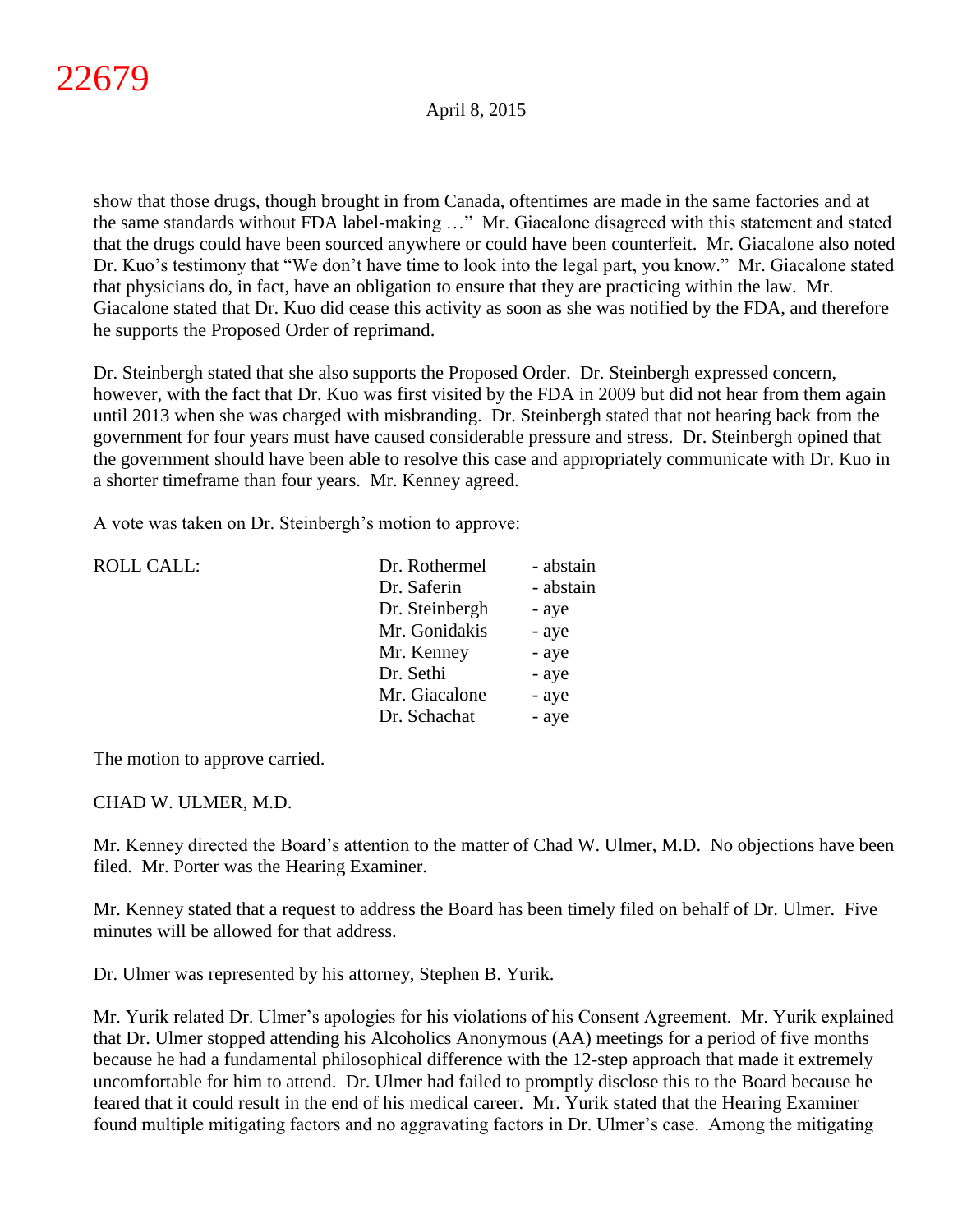factors were that Dr. Ulmer has remained sober since 2010 and that he continued with his urine screen regime without interruption. Mr. Yurik stated that Dr. Ulmer attended AA for two-and-a-half years before he began missing meetings. Since that time Dr. Ulmer has resumed attendance at AA and has been attending for more than one-and-a-half years. Mr. Yurik noted the Hearing Examiner's opinion that Dr. Ulmer appeared to testify truthfully and sincerely about his reasons for not attending AA meetings.

Mr. Yurik stated that the 12-step approach is a God-centered and prayer-centered approach to rehabilitation. Mr. Yurik stated that Dr. Ulmer is not a religious man and he does not believe that he is powerless before alcohol without God. Mr. Yurik continued that Dr. Ulmer does not believe that his alcohol dependence is a character defect. Rather, Dr. Ulmer believes that it is a medical problem and, like any other medical problem, it is best treated with a scientific, evidence-based approach and not a prayerbased approach.

Mr. Yurik stated that the Hearing Examiner has recommended a reprimand and an extension of Dr. Ulmer's probation, but no suspension of Dr. Ulmer's medical license. The Hearing Examiner did not offer an opinion regarding Dr. Ulmer's request for approval of a variation of the 12-step program. Mr. Yurik stated that Dr. Ulmer has submitted a letter from Anne E. Croskey, Ph.D., L.I.S.W., a chemical dependency expert. Dr. Croskey opined in the letter that AA meetings are very stressful for Dr. Ulmer due to his philosophical disagreement, and therefore is counterproductive. Dr. Croskey has recommended that Dr. Ulmer attend agnostic AA meetings, but since those meetings are not frequent enough for Dr. Ulmer to attend 10 meetings per month as required, Dr. Croskey has recommended that Dr. Ulmer do additional activities such as meditation, regular exercise, and counseling sessions.

Mr. Yurik stated that when it comes to treating people for chemical dependency, one size does not fit all. Mr. Yurik stated that AA came into existence in the 1930's and much has been discovered since that time, which is addressed in the American Society of Addiction Medicine's Essential Principles. The hearing record also includes an article by Lance Dodes, M.D., about the pseudo-science of AA. Mr. Yurik added that an article was recently published in Atlantic Monthly about the irrationality of AA.

Mr. Yurik stated that AA works for many people, but it does not work for Dr. Ulmer because of its prayercentered and God-centered approach. Mr. Yurik stated that allowing the alternative program recommended by Dr. Croskey would serve the Board's purpose of rehabilitation. Mr. Yurik asked the Board to adopt the Hearing Examiner's proposed order, as well as Dr. Croskey's recommendations.

Mr. Kenney asked if the Assistant Attorney General would like to respond. Ms. Snyder stated that she would like to respond.

Ms. Snyder stated that this case is not about Dr. Ulmer's religion. Rather, it is about Dr. Ulmer's failure to comply with the terms he agreed to in his Consent Agreement and his submission of false declarations that he was in compliance. Ms. Snyder stated that Dr. Ulmer is struggling to reconcile personal accountability with the AA tenet of being powerless over one's addiction. Ms. Snyder stated that, in fact, Dr. Ulmer had forfeited control over his rehabilitation because he did not have control over his drinking, and this is when he entered into the Consent Agreement.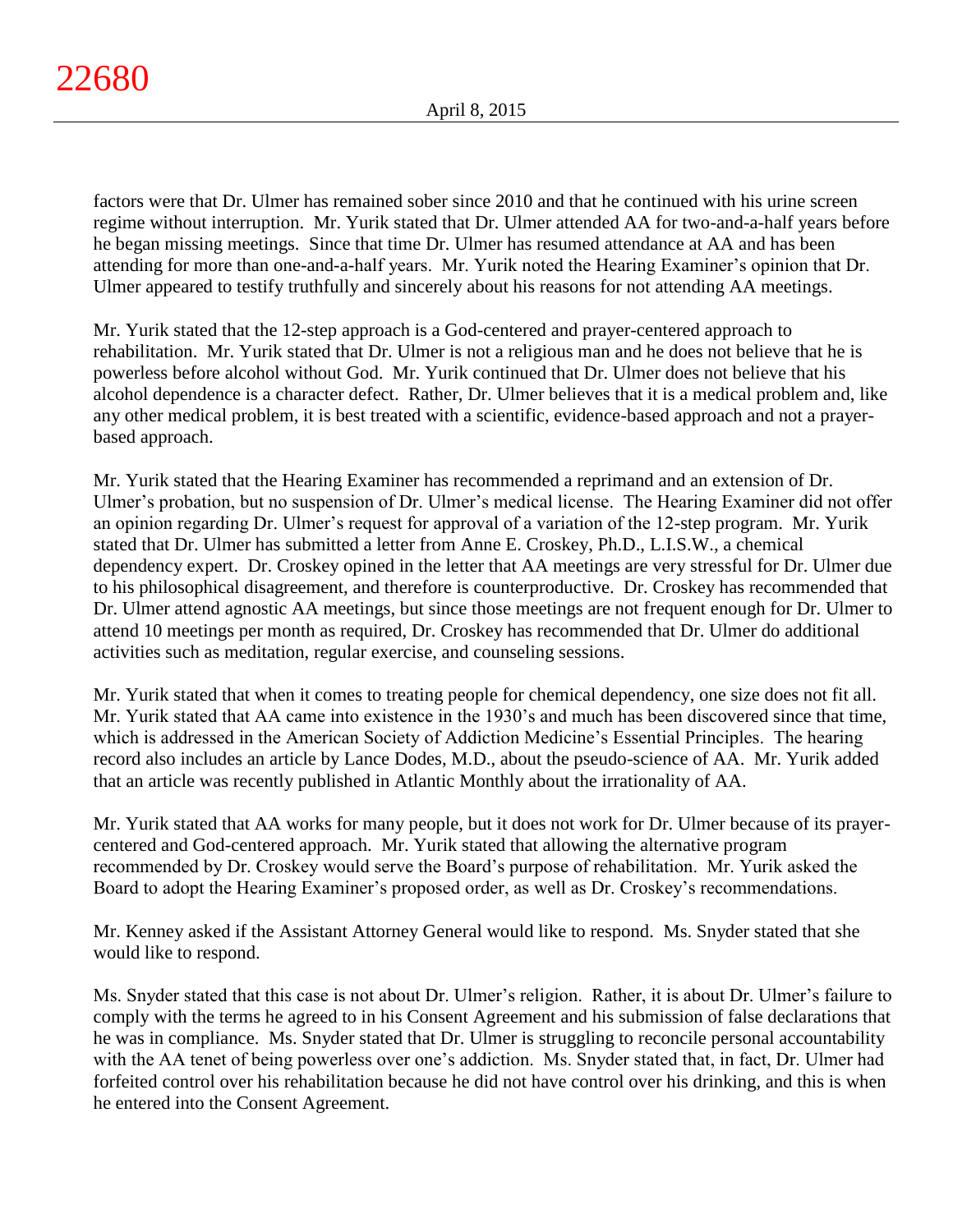Ms. Snyder stated that Dr. Ulmer has made a proposal to substitute another program in place of AA. Ms. Snyder read a portion of Dr. Ulmer's Consent Agreement: "Dr. Ulmer shall maintain participation in an alcohol and drug rehabilitation program such as AA, NA, CA, or caduceus, no less than three times per week. Substitution of any other specific program must receive *prior* [emphasis added] Board approval." Ms. Snyder stated that Dr. Ulmer did not receive prior approval. Ms. Snyder stated that it is up to the Board as to whether to allow Dr. Ulmer to substitute another program for AA. Ms. Snyder stated that the 12-step program is not religiously-based and that the Board has seen AA work for hundreds of impaired physicians.

Ms. Snyder stated that however the Board decides regarding Dr. Ulmer's suggested alternative program, it is not an excuse for his non-compliance with his Consent Agreement. Ms. Snyder therefore supported the Proposed Order.

# **Dr. Steinbergh moved to approve and confirm Mr. Porter's Findings of Fact, Conclusions of Law, and Proposed Order in the matter of Chad W. Ulmer, M.D. Dr. Sethi seconded the motion.**

Mr. Kenney stated that he would now entertain discussion in the above matter.

Mr. Giacalone briefly reviewed Dr. Ulmer's career. Mr. Giacalone noted that Dr. Ulmer entered into a Step I Consent Agreement with the Board in September 2010 based on his having completed a 28-day inpatient treatment for alcohol dependence, nicotine dependence, and depression. In April 2011 Dr. Ulmer entered into a Step II Consent Agreement with the Board which reinstated his license and imposed certain conditions, including the requirement that he maintain participation in an alcohol and drug rehabilitation program such as Alcoholics Anonymous (AA), Narcotics Anonymous (NA), Cocaine Anonymous (CA), or Caduceus, no less than three times per week and that substitution of any other specific program must receive prior Board approval. Mr. Giacalone noted that in August 2012, the Board granted Dr. Ulmer's request to reduce his rehabilitation meetings from three times per week to two times per week with a minimum of ten times per month.

Mr. Giacalone continued that at his hearing and in his responses to Board interrogatories, Dr. Ulmer acknowledged that he stopped attending AA meetings from June 1, 2013, through October 24, 2013 because he did not believe that AA is an appropriate treatment program for him. Dr. Ulmer also acknowledged that on his declarations of compliance submitted on July 8, 2013, and August 30, 2013, he did not inform the Board that he had stopped attending AA meetings. In his December 23, 2013 declaration of compliance, Dr. Ulmer advised the Board that he had missed all AA meetings in the timeframe discussed.

Mr. Giacalone stated that Dr. Ulmer raised numerous reasons to justify why he chose not to attend the required AA-type programs:

- Dr. Ulmer did not feel that AA is an appropriate treatment method for him
- As an atheist, Dr. Ulmer found that the AA program has a "certain religious component" which he personally found to be offensive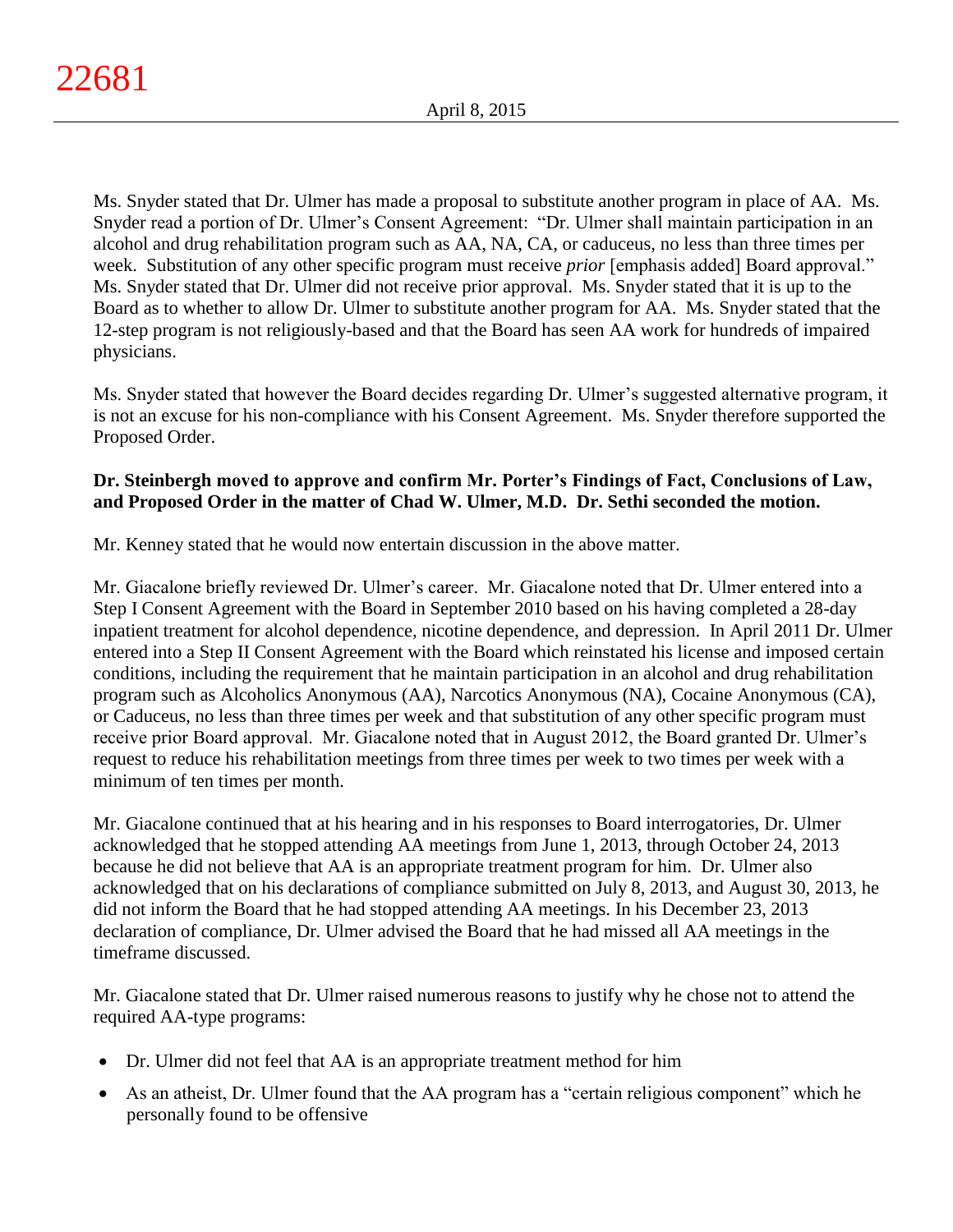Attending AA-type meetings made him feel "Just upset, just angry. I don't feel good walking out of there. I don't think it's a beneficial activity for me."

Dr. Ulmer had testified that there is a fundamental conflict between his personal belief system and the methods of AA and that this conflict had made his attendance at the AA meetings almost unbearable. Nonetheless, Dr. Ulmer resumed attendance at AA meetings after he realized that "not attending was not an option." Dr. Ulmer's counselor, Anne Croskey, Ph.D., L.I.S.W., LCDC-III, stated in a letter to the Board, "It follows therefore that when Dr. Ulmer attends AA meetings he becomes angry, potentially tempting him to drink alcohol again." Mr. Giacalone noted that, according to his testimony, Dr. Ulmer does not believe that he is an alcoholic and he no longer agrees with his diagnosis of alcohol dependence.

Mr. Giacalone agreed with Ms. Snyder that the issue before the Board is whether Dr. Ulmer complied with his Consent Agreement, not the efficacy of AA. Mr. Giacalone stated that Dr. Ulmer has not complied. Mr. Giacalone stated that if Dr. Ulmer had had an issue with attending AA, which he had willingly agreed to, he could have proposed an alternative for the Board's consideration. However, an alternative to AA is only being offered now in response to Dr. Ulmer's failure to comply.

Mr. Giacalone noted Mr. Yurik's contention that the Board's overall objective is that Dr. Ulmer stay sober and refrain from drinking. Mr. Yurik had asked the Board "... if there would be a way of lightening the load of those meetings, and more emphasis on some other things like the counseling sessions, and like a documented exercise program, that would be in the interest of helping him to maintain his sobriety." Mr. Giacalone argued that the Board's primary objective is, in fact, to protect the public and to ensure that practitioners with substance abuse problems whom this Board allows to reenter the practice adhere to the promises they made to the Board. Mr. Giacalone saw no reason to reward Dr. Ulmer for his noncompliance by "lightening" his load.

Based on the evidence and testimony, Mr. Giacalone suggested accepting the Hearing Examiner's Findings of Fact and Conclusions of Law. Mr. Giacalone also suggested amending the Proposed Order in order to suspend Dr. Ulmer's medical license for 15 days, extend Dr. Ulmer's probationary time by 180 days, and require Dr. Ulmer to submit his alternative proposal for treatment through the Board's established process for such requests.

# **Mr. Giacalone moved to amend the Proposed Order to suspend Dr. Ulmer's medical license for 15 days, extend Dr. Ulmer's probationary time under his April 2011 Consent Agreement by 180 days, and require Dr. Ulmer to submit his alternative proposal for treatment through the Board's established process for such requests. Dr. Sethi seconded the motion.**

Dr. Steinbergh agreed with Mr. Giacalone that there should be a suspension of Dr. Ulmer's medical license. Dr. Steinbergh also agreed that the Board should not reward Dr. Ulmer by making things easier for him. Regarding the suggestions for alternative activities such as counseling sessions, meditation, and an exercise program, Dr. Steinbergh stated that these are activities that Dr. Ulmer can already do without the Board's approval. Dr. Steinbergh stated that it would set a bad precedent to allow individuals to substitute alternative plans outside the Board's normal process for approving such things.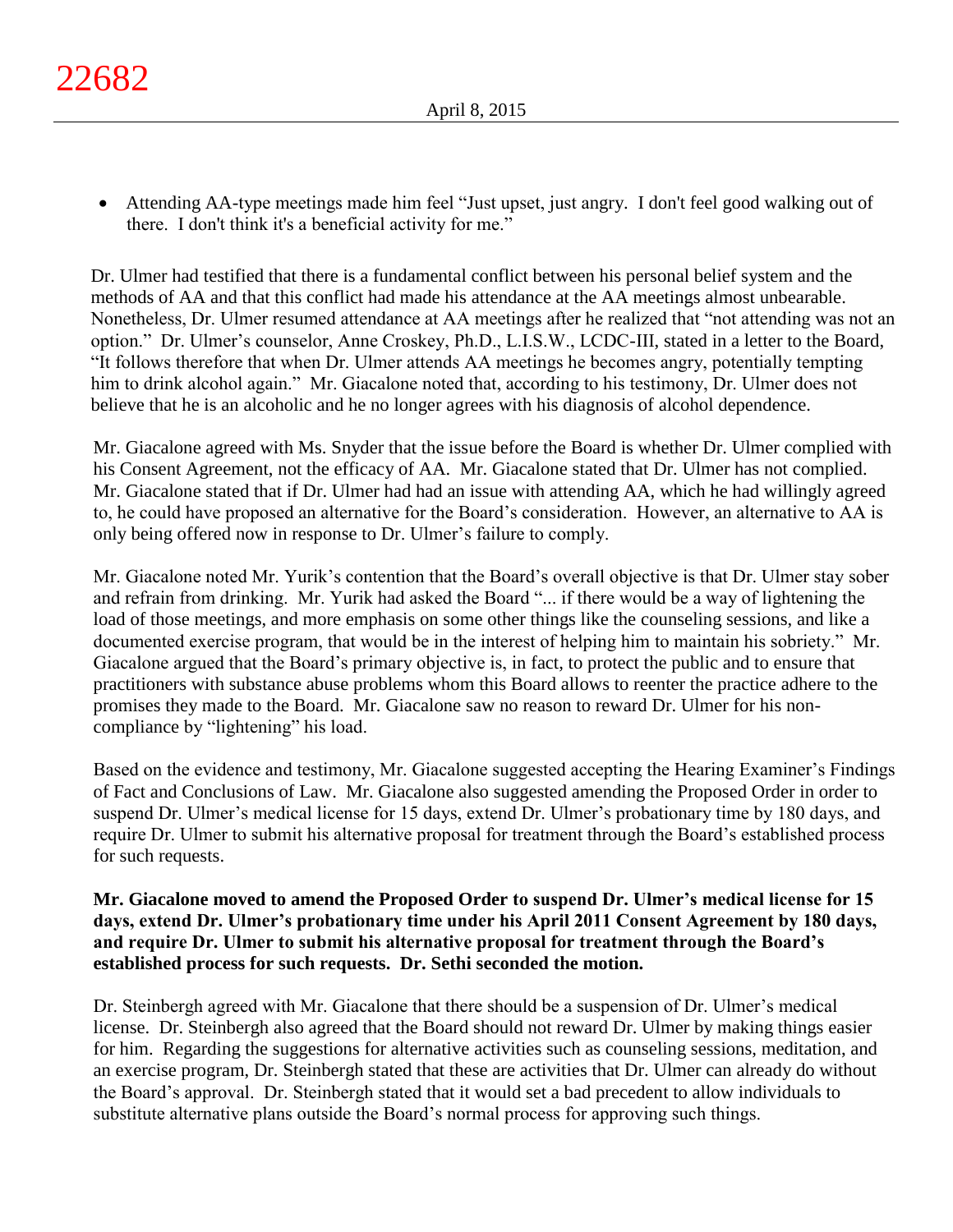Dr. Steinbergh stated that Dr. Ulmer knew his responsibilities when he signed his Consent Agreement and that it is necessary for his recovery. Dr. Steinbergh stated that Dr. Ulmer must, at some point, understand that he probably is not in control of his condition. However, Dr. Steinbergh acknowledged that Dr. Ulmer has maintained sobriety since August 2010 and commended him for that. Dr. Steinbergh commented that many probationers thank the Board for requiring them to attend AA and that the structure and responsibility have helped them get their lives back together.

Dr. Sethi opined that Dr. Ulmer's failure to comply with his Consent Agreement is a sign of disrespect. Dr. Sethi stated that just because Dr. Ulmer has not had alcohol for a number of years does not mean that he has recovered. Dr. Sethi stated that Dr. Ulmer must recognize that he is an alcoholic and needs treatment, part of which is compliance with the Consent Agreement that he signed. Dr. Sethi stated that Dr. Ulmer does not have to believe in a higher power and that AA is proven to be helpful. Dr. Sethi recommended that Dr. Ulmer follow the rules for his own safety and the safety of his patients.

Dr. Steinbergh stated that she supports Mr. Giacalone's proposed amendment, but asked for more time to read the language of the amended order.

### **Mr. Gonidakis moved to table this topic. Dr. Sethi seconded the motion.** A vote was taken:

| <b>ROLL CALL:</b> | Dr. Rothermel  | - abstain |
|-------------------|----------------|-----------|
|                   | Dr. Saferin    | - abstain |
|                   | Dr. Steinbergh | - aye     |
|                   | Mr. Gonidakis  | - aye     |
|                   | Mr. Kenney     | - aye     |
|                   | Dr. Sethi      | - aye     |
|                   | Mr. Giacalone  | - aye     |
|                   | Dr. Schachat   | - aye     |
|                   |                |           |

The motion to table carried.

### THOMAS D. KRAMER, JR., M.D.

Ms. Anderson asked the Board, in an abundance of caution, to reconsider the matter of Thomas D. Kramer, Jr., M.D., in order to clarify a procedural issue, specifically the adoption of the proposed amended order.

**Dr. Steinbergh moved to reconsider the matter of Thomas D. Kramer, Jr., M.D. Mr. Gonidakis seconded the motion.** A vote was taken:

| ROLL CALL: | Dr. Rothermel  | - abstain |
|------------|----------------|-----------|
|            | Dr. Saferin    | - abstain |
|            | Dr. Steinbergh | - aye     |
|            | Mr. Gonidakis  | - aye     |
|            | Mr. Kenney     | - aye     |
|            |                |           |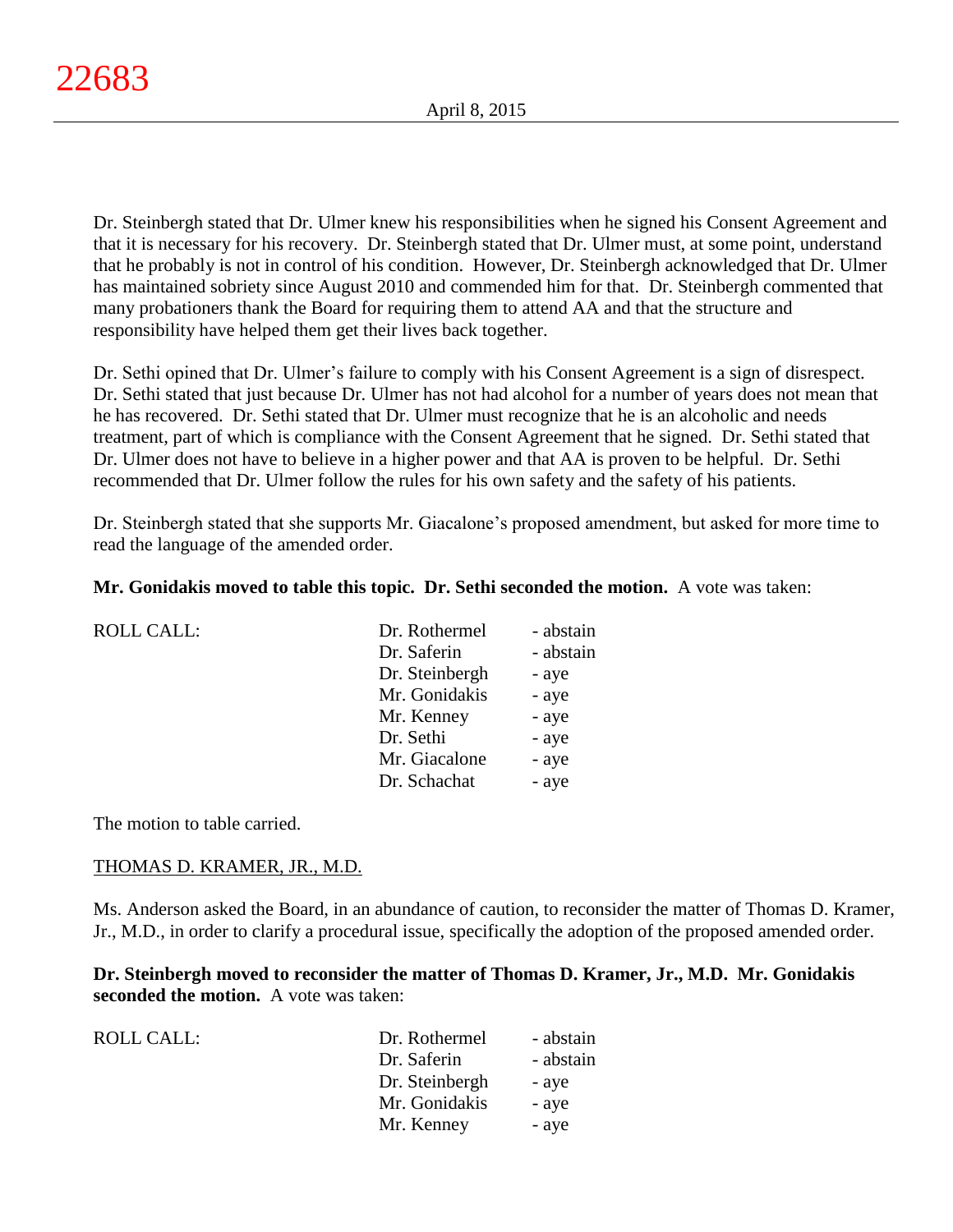| Dr. Sethi     | - aye |
|---------------|-------|
| Mr. Giacalone | - aye |
| Dr. Schachat  | - ave |

The motion to reconsider carried.

**Mr. Giacalone moved to amend the Hearing Examiner's Proposed Order so that Dr. Kramer shall not request termination of the October 2012 Consent Agreement before November 12, 2018. Dr. Sethi seconded the motion.** A vote was taken:

| Dr. Rothermel  | - abstain |
|----------------|-----------|
| Dr. Saferin    | - abstain |
| Dr. Steinbergh | - aye     |
| Mr. Gonidakis  | - aye     |
| Mr. Kenney     | - aye     |
| Dr. Sethi      | - aye     |
| Mr. Giacalone  | - aye     |
| Dr. Schachat   | - aye     |
|                |           |

The motion to amend carried.

**Dr. Steinbergh moved to approve and confirm Ms. Blue's Findings of Fact, Conclusions of Law, and Proposed Order, as amended, in the matter of Thomas D. Kramer, Jr., M.D. Dr. Sethi seconded the motion. Dr. Schachat seconded the motion.** A vote was taken:

| <b>ROLL CALL:</b> | Dr. Rothermel  | - abstain |
|-------------------|----------------|-----------|
|                   | Dr. Saferin    | - abstain |
|                   | Dr. Steinbergh | - aye     |
|                   | Mr. Gonidakis  | - aye     |
|                   | Mr. Kenney     | - aye     |
|                   | Dr. Sethi      | - aye     |
|                   | Mr. Giacalone  | - aye     |
|                   | Dr. Schachat   | - aye     |

The motion to approve carried.

#### EXECUTIVE SESSION

**Dr. Saferin moved to go into Executive Session to confer with the Medical Board's attorneys on matters of pending or imminent court action; for the purpose of deliberating on proposed consent agreements in the exercise of the Medical Board's quasi-judicial capacity; and for the purpose of considering the employment, dismissal, discipline, demotion, compensation, and investigation of charges against a public employee. Dr. Rothermel seconded the motion.** A vote was taken: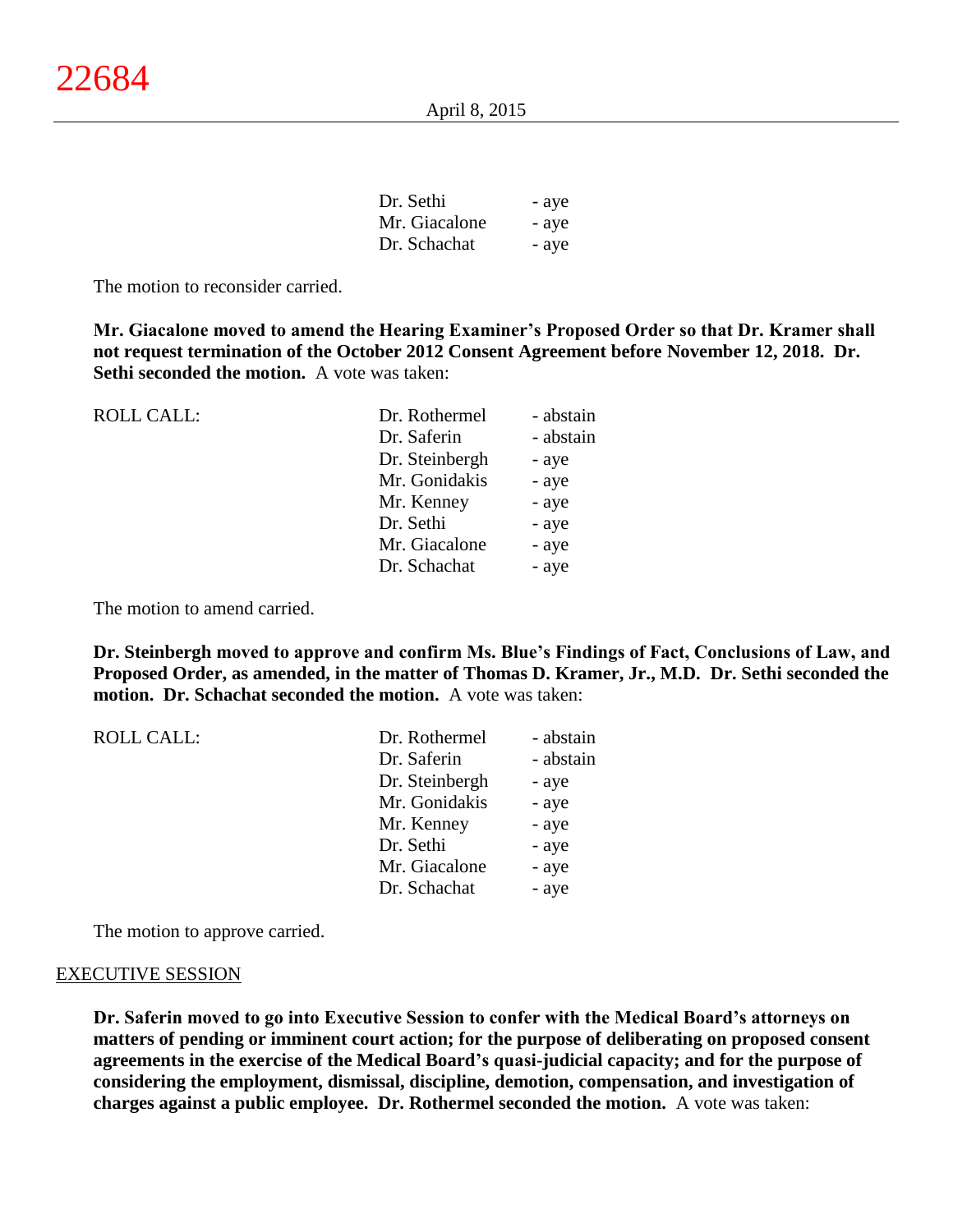### ROLL CALL:

| Dr. Rothermel  | - aye |
|----------------|-------|
| Dr. Saferin    | - aye |
| Dr. Steinbergh | - aye |
| Mr. Gonidakis  | - aye |
| Mr. Kenney     | - aye |
| Dr. Sethi      | - aye |
| Mr. Giacalone  | - aye |
| Dr. Schachat   | - aye |
|                |       |

The motion carried.

Pursuant to Section 121.22(G)(3), Ohio Revised Code, the Board went into executive session with Mr. Groeber, Ms. Anderson, Mr. Miller, Ms. Loe, Ms. Debolt, Mr. Katko, Ms. Wehrle, Ms. Marshall, the Enforcement Attorneys, the Assistant Attorneys General, Mr. Alderson, Ms. Scott, Ms. Moore, Ms. Schwartz, and Mr. Taylor in attendance. All staff except Mr. Groeber, Ms. Anderson, and Ms. Loe exited the meeting during the Executive Session.

The Board returned to public session.

#### RATIFICATION OF SETTLEMENT AGREEMENTS

### YVONNE DALTON, M.D. – PERMANENT RETIREMENT OF CERTIFICATE TO PRACTICE MEDICINE AND SURGERY

**Dr. Steinbergh moved to ratify the Proposed Permanent Retirement with Dr. Dalton. Dr. Sethi seconded the motion.** A vote was taken:

| <b>ROLL CALL:</b> | Dr. Rothermel  | - abstain |
|-------------------|----------------|-----------|
|                   | Dr. Saferin    | - abstain |
|                   | Dr. Steinbergh | - aye     |
|                   | Mr. Gonidakis  | - aye     |
|                   | Mr. Kenney     | - aye     |
|                   | Dr. Sethi      | - aye     |
|                   | Mr. Giacalone  | - aye     |
|                   | Dr. Schachat   | - aye     |
|                   |                |           |

The motion to ratify carried.

#### DAVID MILLER HEYDT, M.D. – PROBATIONARY CONSENT AGREEMENT

**Dr. Steinbergh moved to ratify the Proposed Probationary Consent Agreement with Dr. Heydt. Dr. Sethi seconded the motion.** A vote was taken: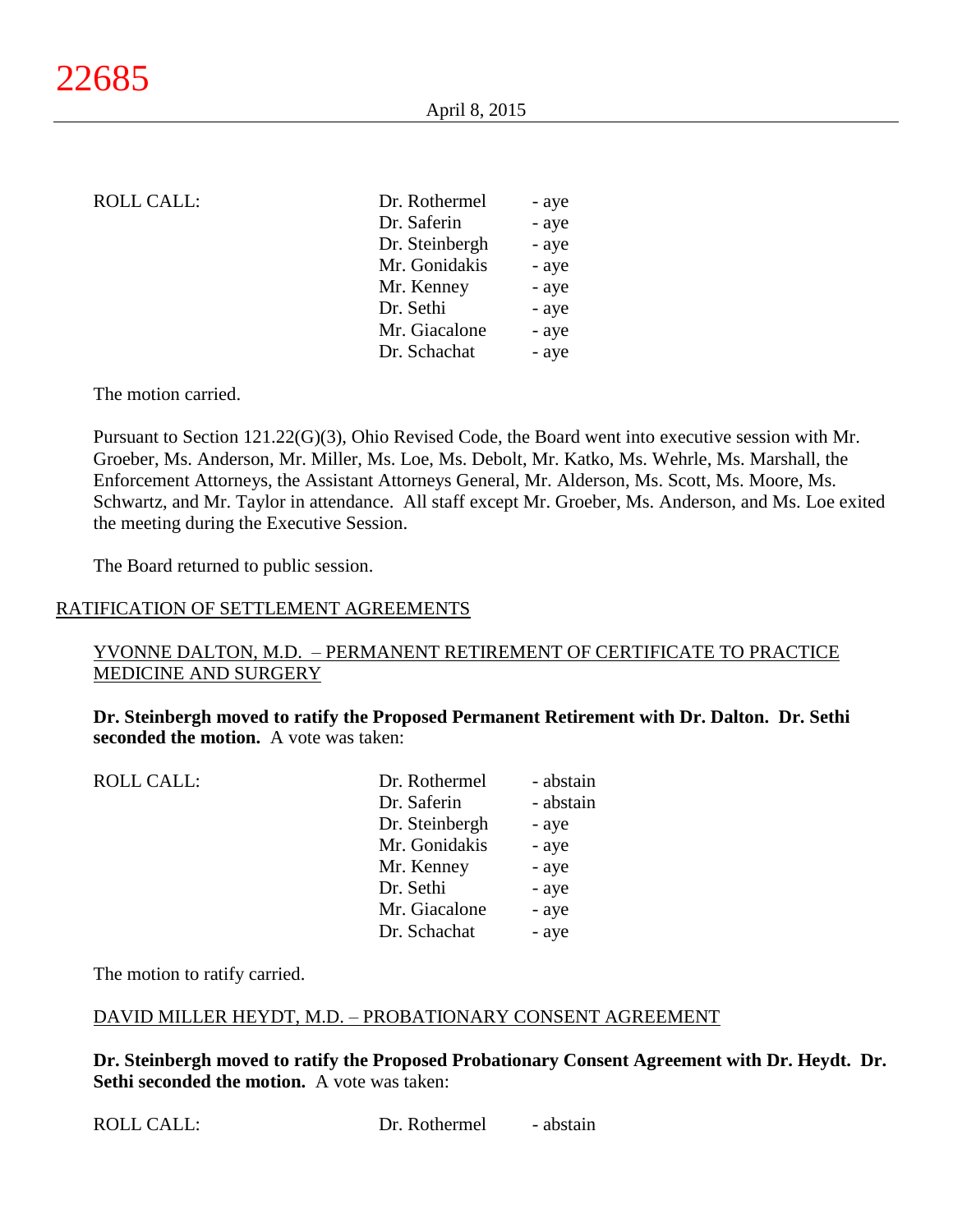| Dr. Saferin    | - abstain |
|----------------|-----------|
| Dr. Steinbergh | - aye     |
| Mr. Gonidakis  | - aye     |
| Mr. Kenney     | - aye     |
| Dr. Sethi      | - aye     |
| Mr. Giacalone  | - aye     |
| Dr. Schachat   | - aye     |

The motion to ratify carried.

### JAMES ARTHUR SIMS, M.D. – PERMANENT SURRENDER OF CERTIFICATE TO PRACTICE MEDICINE AND SURGERY

**Dr. Steinbergh moved to ratify the Proposed Permanent Surrender with Dr. Sims. Mr. Gonidakis seconded the motion.** A vote was taken:

| <b>ROLL CALL:</b> | Dr. Rothermel  | - abstain |
|-------------------|----------------|-----------|
|                   | Dr. Saferin    | - abstain |
|                   | Dr. Steinbergh | - aye     |
|                   | Mr. Gonidakis  | - aye     |
|                   | Mr. Kenney     | - aye     |
|                   | Dr. Sethi      | - aye     |
|                   | Mr. Giacalone  | - aye     |
|                   | Dr. Schachat   | - aye     |
|                   |                |           |

The motion to ratify carried.

# EMMETT O'NEAL, M.D. – VOLUNTARY PERMANENT RETIREMENT FROM THE PRACTICE OF MEDICINE AND SURGERY

**Dr. Steinbergh moved to ratify the Proposed Voluntary Permanent Retirement with Dr. O'Neal. Mr. Gonidakis seconded the motion.** A vote was taken:

| <b>ROLL CALL:</b> | Dr. Rothermel  | - abstain |
|-------------------|----------------|-----------|
|                   | Dr. Saferin    | - abstain |
|                   | Dr. Steinbergh | - aye     |
|                   | Mr. Gonidakis  | - aye     |
|                   | Mr. Kenney     | - aye     |
|                   | Dr. Sethi      | - aye     |
|                   | Mr. Giacalone  | - aye     |
|                   | Dr. Schachat   | - aye     |

The motion to ratify carried.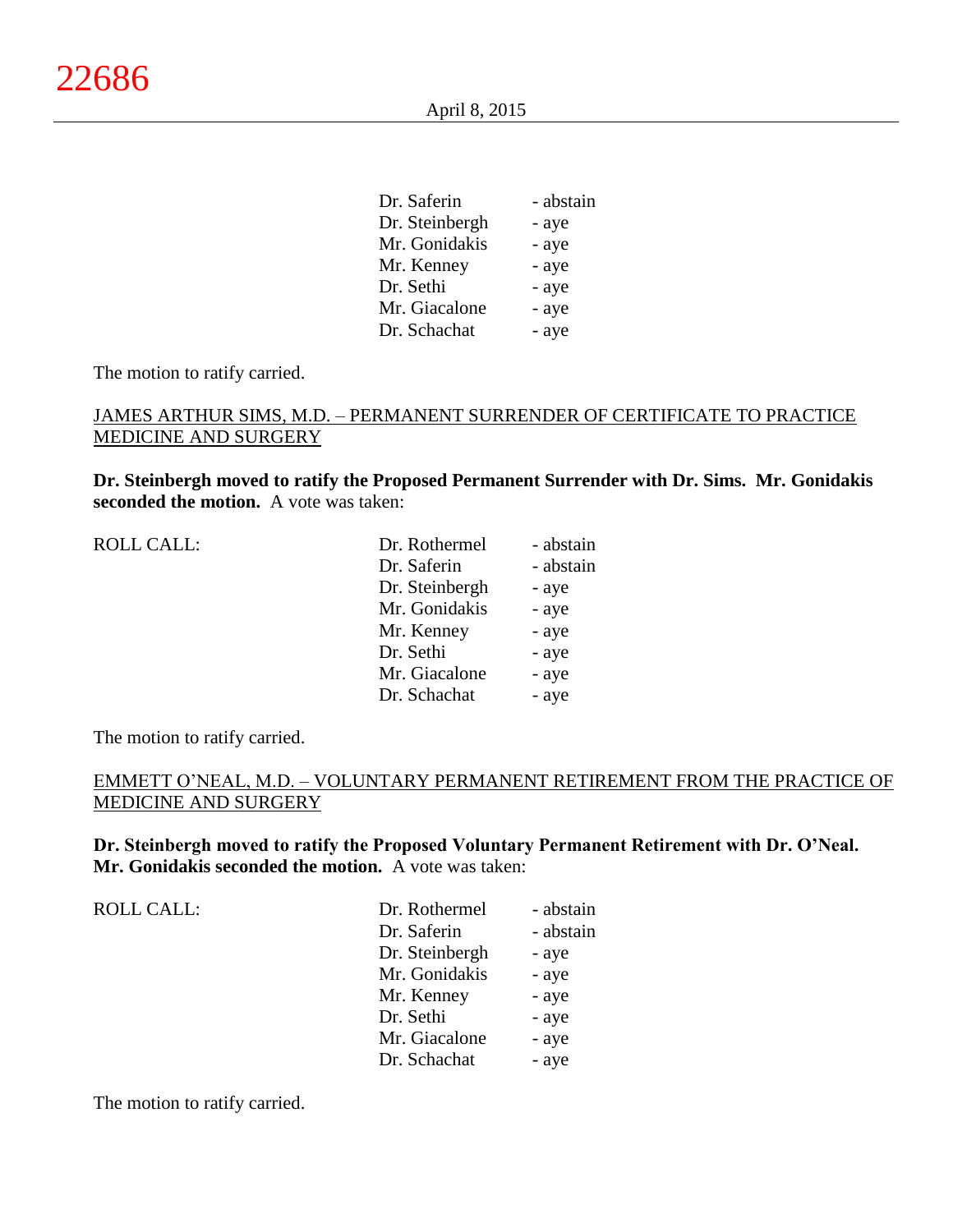#### JOHN W. TEDROW, P.A. – STEP I CONSENT AGREEMENT

**Dr. Steinbergh moved to ratify the Proposed Step I Consent Agreement with Mr. Tedrow. Mr. Gonidakis seconded the motion.** A vote was taken:

| <b>ROLL CALL:</b> | Dr. Rothermel<br>Dr. Saferin<br>Dr. Steinbergh<br>Mr. Gonidakis<br>Mr. Kenney<br>Dr. Sethi<br>Mr. Giacalone | - abstain<br>- abstain<br>- aye<br>- aye<br>- aye<br>- aye |
|-------------------|-------------------------------------------------------------------------------------------------------------|------------------------------------------------------------|
|                   | Dr. Schachat                                                                                                | - aye<br>- aye                                             |

The motion to ratify carried.

# JOHN DAVID VANCE, M.D. – PERMANENT SURRENDER OF CERTIFICATE TO PRACTICE MEDICINE AND SURGERY

**Dr. Steinbergh moved to ratify the Proposed Permanent Surrender with Dr. Vance. Mr. Gonidakis seconded the motion.** A vote was taken:

| <b>ROLL CALL:</b> | Dr. Rothermel  | - abstain |
|-------------------|----------------|-----------|
|                   | Dr. Saferin    | - abstain |
|                   | Dr. Steinbergh | - aye     |
|                   | Mr. Gonidakis  | - aye     |
|                   | Mr. Kenney     | - aye     |
|                   | Dr. Sethi      | - aye     |
|                   | Mr. Giacalone  | - aye     |
|                   | Dr. Schachat   | - aye     |
|                   |                |           |

The motion to ratify carried.

# HARRY F. HOWELL, II, L.M.T. – CONSENT AGREEMENT

**Dr. Steinbergh moved to ratify the Proposed Consent Agreement with Dr. Howell. Mr. Gonidakis seconded the motion.** A vote was taken:

| <b>ROLL CALL:</b> | Dr. Rothermel  | - abstain |
|-------------------|----------------|-----------|
|                   | Dr. Saferin    | - abstain |
|                   | Dr. Steinbergh | - aye     |
|                   | Mr. Gonidakis  | - aye     |
|                   | Mr. Kenney     | - aye     |
|                   | Dr. Sethi      | - aye     |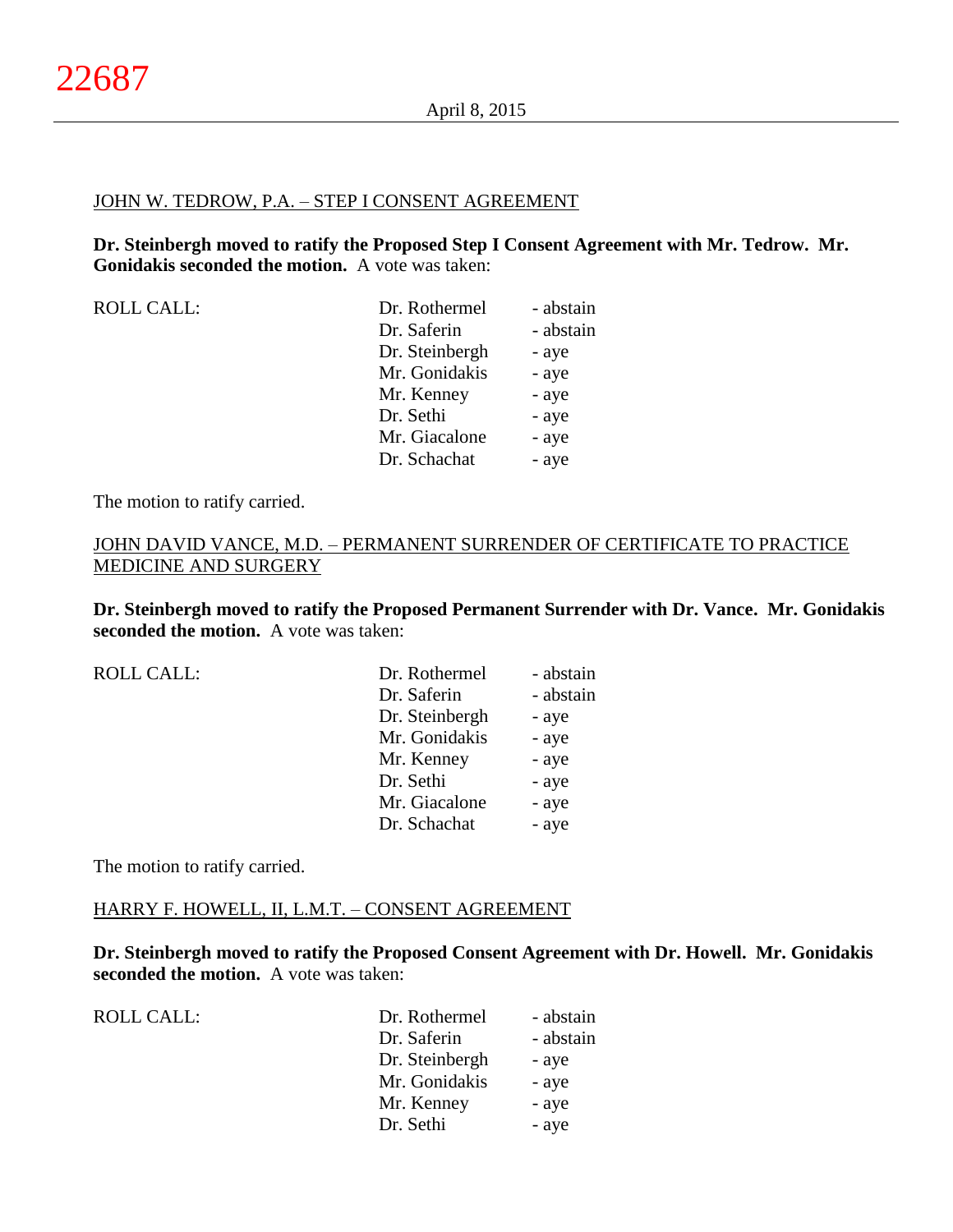April 8, 2015

Mr. Giacalone - aye Dr. Schachat - aye

The motion to ratify carried.

# CITATIONS AND ORDERS OF SUMMARY SUSPENSION, IMMEDIATE SUSPENSION, AND AUTOMATIC SUSPENSION

### BRIAN J. ALTMAN, D.P.M. – CITATION LETTER

At this time the Board read and considered the proposed Citation Letter in the above matter, a copy of which shall be maintained in the exhibits section of this Journal.

**Dr. Steinbergh moved to send the Citation Letter to Dr. Altman. Mr. Giacalone seconded the motion.** A vote was taken:

| <b>ROLL CALL:</b> | Dr. Rothermel  | - abstain |
|-------------------|----------------|-----------|
|                   | Dr. Saferin    | - abstain |
|                   | Dr. Steinbergh | - aye     |
|                   | Mr. Gonidakis  | - aye     |
|                   | Mr. Kenney     | - aye     |
|                   | Dr. Sethi      | - aye     |
|                   | Mr. Giacalone  | - aye     |
|                   | Dr. Schachat   | - aye     |
|                   |                |           |

The motion to send carried.

#### MICAH SHAWN CROUSE, M.D. – CITATION LETTER

At this time the Board read and considered the proposed Citation Letter in the above matter, a copy of which shall be maintained in the exhibits section of this Journal.

**Dr. Steinbergh moved to send the Citation Letter to Dr. Crouse. Dr. Sethi seconded the motion.** A vote was taken:

| <b>ROLL CALL:</b> | Dr. Rothermel  | - abstain |
|-------------------|----------------|-----------|
|                   | Dr. Saferin    | - abstain |
|                   | Dr. Steinbergh | - aye     |
|                   | Mr. Gonidakis  | - aye     |
|                   | Mr. Kenney     | - aye     |
|                   | Dr. Sethi      | - aye     |
|                   | Mr. Giacalone  | - aye     |
|                   | Dr. Schachat   | - aye     |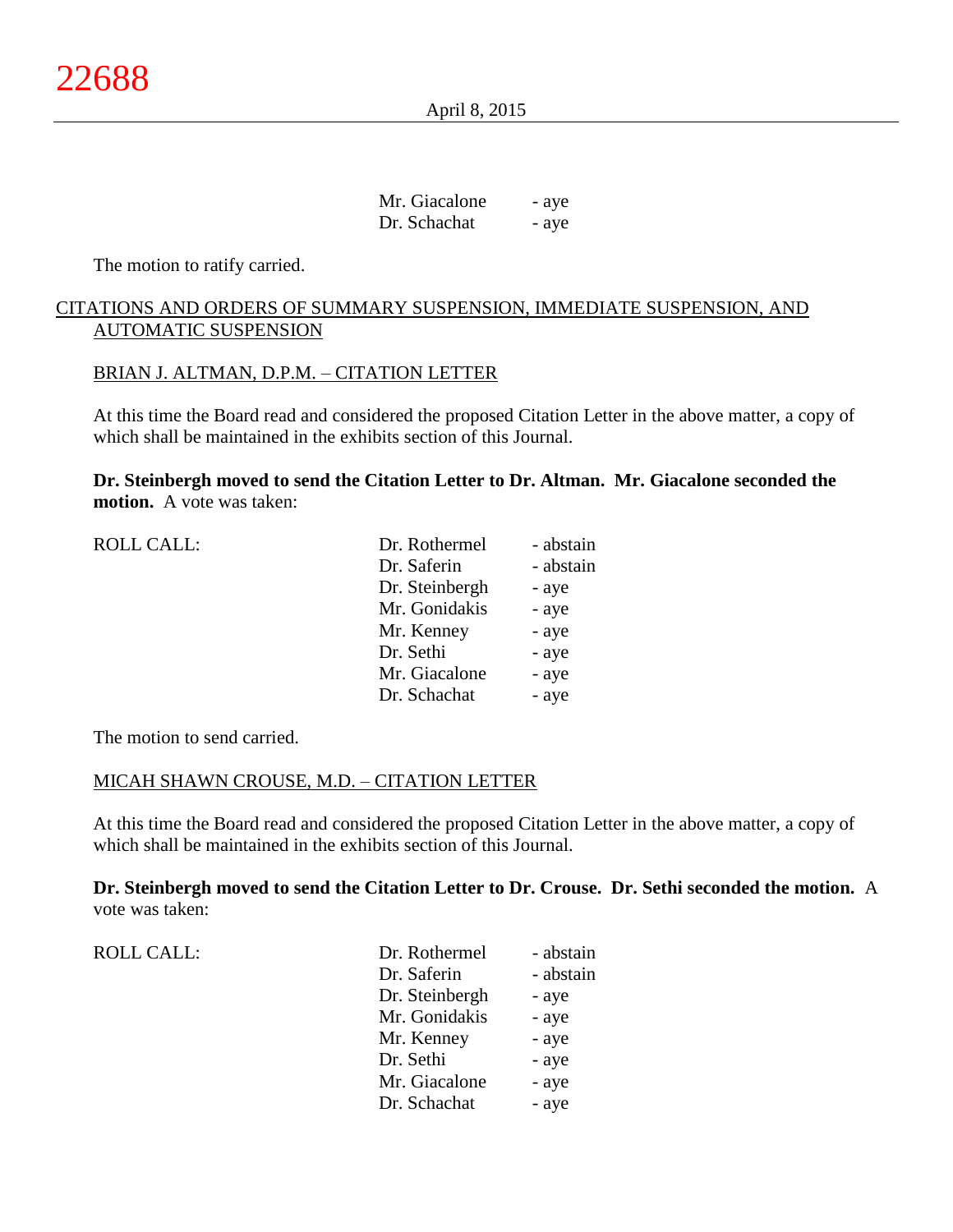The motion to send carried.

# MICHAEL LEE HINES – CITATION LETTER

At this time the Board read and considered the proposed Citation Letter in the above matter, a copy of which shall be maintained in the exhibits section of this Journal.

**Dr. Steinbergh moved to send the Citation Letter to Mr. Hines. Dr. Sethi seconded the motion.** A vote was taken:

| <b>ROLL CALL:</b> | Dr. Rothermel  | - abstain |
|-------------------|----------------|-----------|
|                   | Dr. Saferin    | - abstain |
|                   | Dr. Steinbergh | - aye     |
|                   | Mr. Gonidakis  | - aye     |
|                   | Mr. Kenney     | - aye     |
|                   | Dr. Sethi      | - aye     |
|                   | Mr. Giacalone  | - aye     |
|                   | Dr. Schachat   | - aye     |
|                   |                |           |

The motion to send carried.

### MOHAN YADAV KARETI, M.D. – CITATION LETTER

At this time the Board read and considered the proposed Citation Letter in the above matter, a copy of which shall be maintained in the exhibits section of this Journal.

**Dr. Steinbergh moved to send the Citation Letter to Dr. Kareti. Dr. Sethi seconded the motion.** A vote was taken:

| <b>ROLL CALL:</b> | Dr. Rothermel  | - abstain |
|-------------------|----------------|-----------|
|                   | Dr. Saferin    | - abstain |
|                   | Dr. Steinbergh | - aye     |
|                   | Mr. Gonidakis  | - aye     |
|                   | Mr. Kenney     | - aye     |
|                   | Dr. Sethi      | - aye     |
|                   | Mr. Giacalone  | - aye     |
|                   | Dr. Schachat   | - aye     |
|                   |                |           |

The motion to send carried.

### KRISTEN GABRIELLE LANDRY, M.D. – CITATION LETTER

At this time the Board read and considered the proposed Citation Letter in the above matter, a copy of which shall be maintained in the exhibits section of this Journal.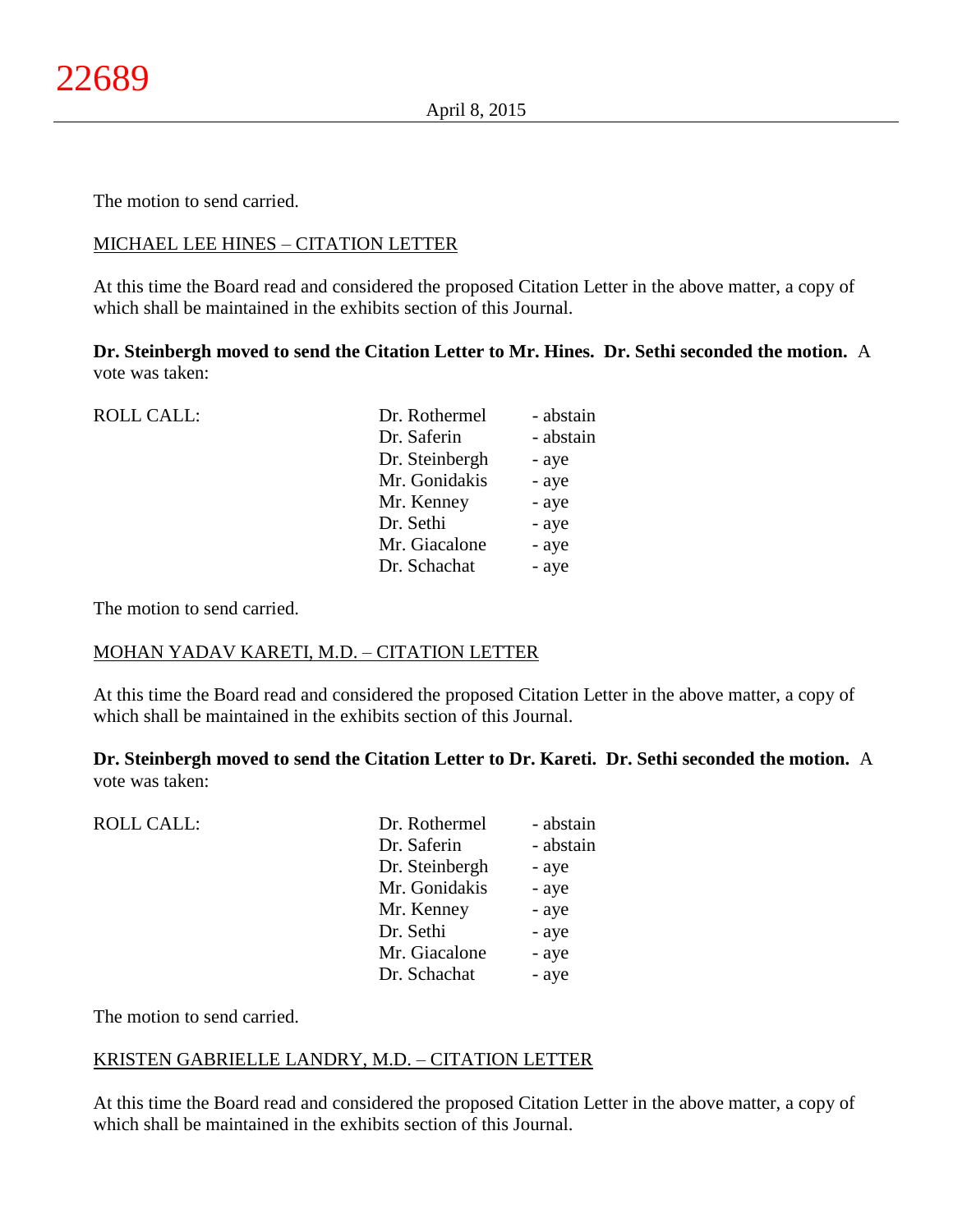**Dr. Steinbergh moved to send the Citation Letter to Dr. Landry. Dr. Sethi seconded the motion.** A vote was taken:

ROLL CALL:

| Dr. Rothermel  | - abstain |
|----------------|-----------|
| Dr. Saferin    | - abstain |
| Dr. Steinbergh | - aye     |
| Mr. Gonidakis  | - aye     |
| Mr. Kenney     | - aye     |
| Dr. Sethi      | - aye     |
| Mr. Giacalone  | - aye     |
| Dr. Schachat   | - aye     |

The motion to send carried.

### FIRAS A. RABI, M.D. – CITATION LETTER

At this time the Board read and considered the proposed Citation Letter in the above matter, a copy of which shall be maintained in the exhibits section of this Journal.

**Dr. Steinbergh moved to send the Citation Letter to Dr. Rabi. Mr. Gonidakis seconded the motion.** A vote was taken:

| <b>ROLL CALL:</b> | Dr. Rothermel  | - abstain |
|-------------------|----------------|-----------|
|                   | Dr. Saferin    | - abstain |
|                   | Dr. Steinbergh | - aye     |
|                   | Mr. Gonidakis  | - aye     |
|                   | Mr. Kenney     | - aye     |
|                   | Dr. Sethi      | - aye     |
|                   | Mr. Giacalone  | - aye     |
|                   | Dr. Schachat   | - aye     |
|                   |                |           |

The motion to send carried.

### MICHELLE A. STOUT – CITATION LETTER

At this time the Board read and considered the proposed Citation Letter in the above matter, a copy of which shall be maintained in the exhibits section of this Journal.

**Dr. Steinbergh moved to send the Citation Letter to Ms. Stout. Dr. Sethi seconded the motion.** A vote was taken:

| <b>ROLL CALL:</b> | Dr. Rothermel | - abstain |
|-------------------|---------------|-----------|
|                   | Dr. Saferin   | - abstain |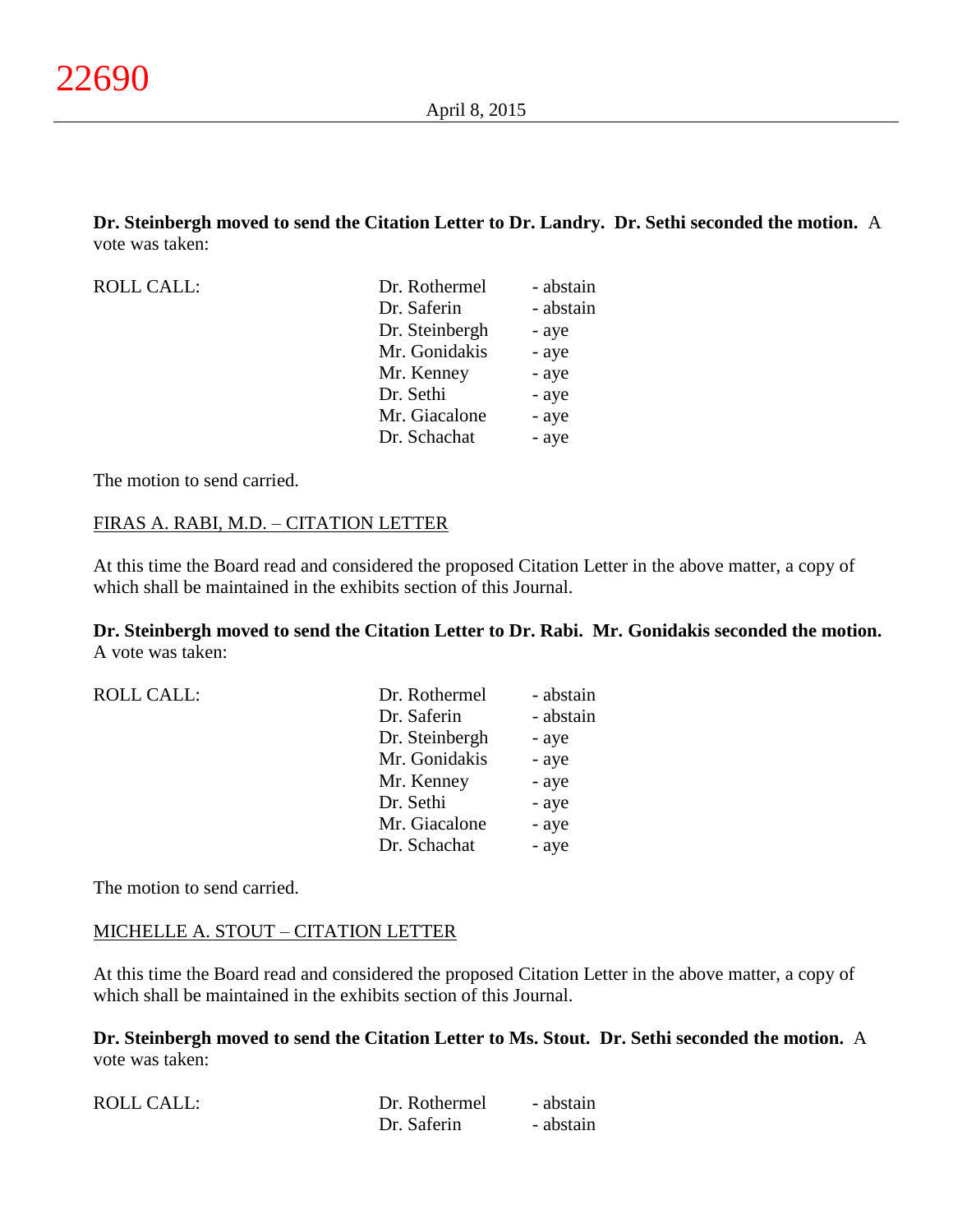| Dr. Steinbergh | - aye |
|----------------|-------|
| Mr. Gonidakis  | - aye |
| Mr. Kenney     | - aye |
| Dr. Sethi      | - aye |
| Mr. Giacalone  | - aye |
| Dr. Schachat   | - aye |

The motion to send carried.

#### JILIAN ALTHEA WAITE, M.D. – CITATION LETTER

At this time the Board read and considered the proposed Citation Letter in the above matter, a copy of which shall be maintained in the exhibits section of this Journal.

**Dr. Steinbergh moved to send the Citation Letter to Dr. Waite. Dr. Sethi seconded the motion.** A vote was taken:

| <b>ROLL CALL:</b> | Dr. Rothermel  | - abstain |
|-------------------|----------------|-----------|
|                   | Dr. Saferin    | - abstain |
|                   | Dr. Steinbergh | - aye     |
|                   | Mr. Gonidakis  | - aye     |
|                   | Mr. Kenney     | - aye     |
|                   | Dr. Sethi      | - aye     |
|                   | Mr. Giacalone  | - aye     |
|                   | Dr. Schachat   | - aye     |
|                   |                |           |

The motion to send carried.

The Board recessed at 12:08 p.m. and resumed the meeting at 1:10 p.m.

#### OPERATIONS REPORT

**Human Resources:** Mr. Groeber stated that a job offer has been made to fill the Deputy Director 5 position which has been tentatively accepted by the Honorable David W. Fais. Mr. Fais is retired as a judge on the Franklin County Court of Common Pleas and also has experience as a city attorney and a county prosecutor.

Mr. Groeber stated that the staff is working to fill other open positions as quickly as possible.

**Budget:** Mr. Groeber stated that the Board continues to see abnormally high expenses related to the delay in being billed for rent, which was collected into one bill at the end of the last fiscal year. Mr. Groeber stated that otherwise, the Board's finances look very good. Mr. Groeber reported that revenue is up by 3.6% from this time two years ago, essentially in line with the increase in licensure volume.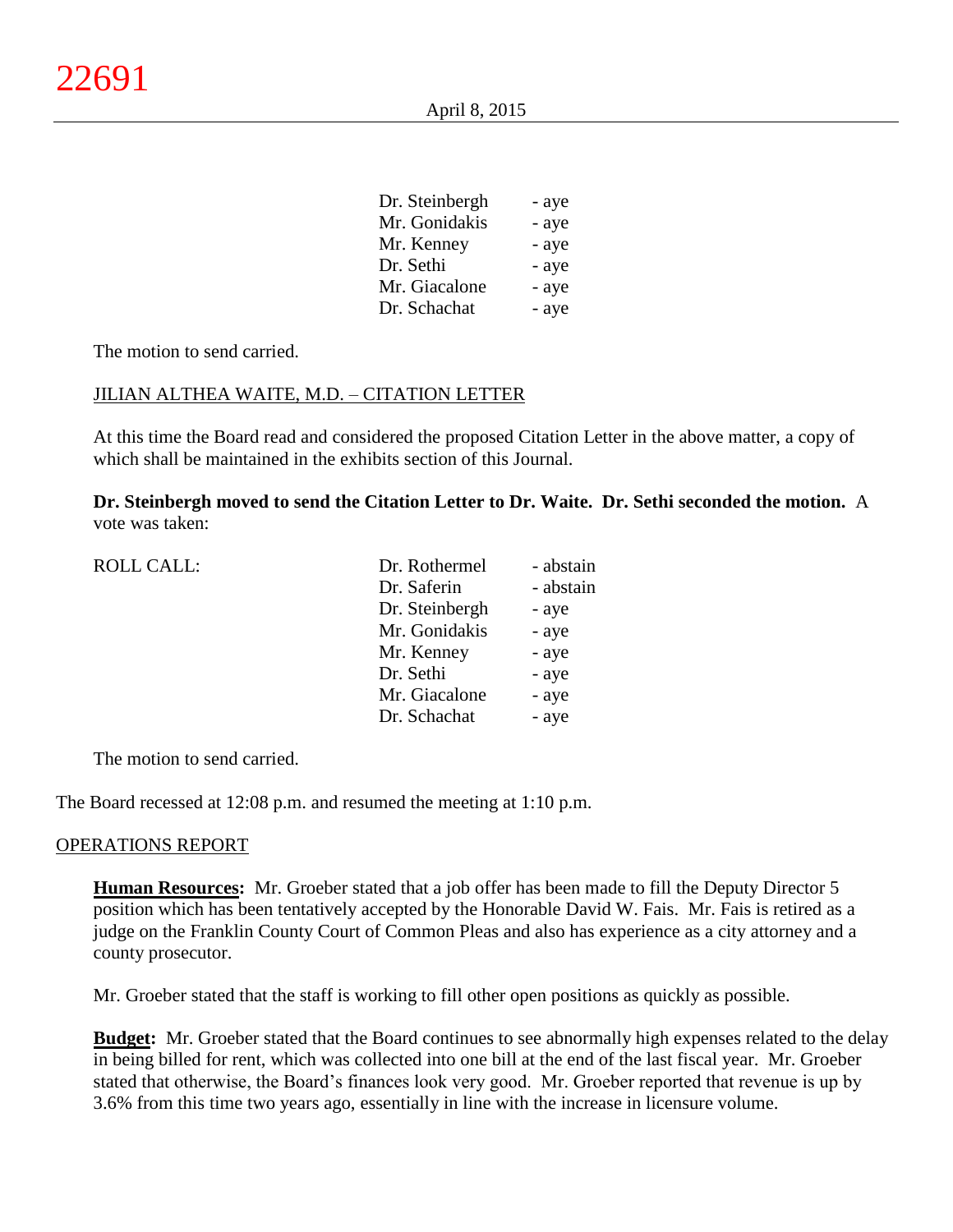**Information Technology:** Mr. Groeber stated that the E-License 2.0 project continues to develop. Cost estimates are still unavailable, but a vendor has been tentatively selected. Mr. Groeber stated that the new system is likely to launch in late June or early July.

Mr. Groeber stated that, in response to concerns expressed at the last Board meeting, the staff is continuing to work on enhancements to the Board's phone system and voicemail messages so that callers can have a better expectation of when they can expect a return call.

**Communications and Outreach:** Mr. Groeber stated that the previous month has been very busy with regard to presentations and that Ms. Wehrle is currently working on 17 presentation projects.

Mr. Groeber stated that earlier this morning he had attended an Ohio Health Senior Leadership Meeting, along with the directors of other state agencies and some local business leaders. The meeting involved an informal discussion of the healthcare landscape and the continued pressures to reduce costs. Mr. Groeber stated that concerns were expressed about the quality of care and the roles played by other entities such as insurance and pharmaceutical companies. Mr. Groeber stated that new models will be tested over the next year that will hopefully improve the quality of care without significantly impacting costs.

Dr. Steinbergh stated that on April 1, she gave a presentation for medical students and residents at Doctors Hospital regarding applications for licenses and training certificates. The presentation was videoconferenced to multiple sites within the state.

**Agency Operations:** Mr. Groeber stated that the number of open complaints has fallen from about 3,200 in January to 2,480 as of March 31, thanks to the hard work of the staff. This has allowed the staff to focus its efforts on the remaining complaints and moving them through the process.

Mr. Groeber stated that the average days to process a new allopathic or osteopathic medical license is now down to an average of 50 days, representing a 41% reduction over the same time last year. Expedited licensure applications were processed in an average of 47 days, including two to three outliers that were unprocessed for a long period due to lack of proper documentation. Without including the outlying applications, the expedited licenses were processed in an average of just over 30 days.

Mr. Groeber continued that license verification, of which there are usually 6,000 to 6,500 per year, are on pace to reach 8,000 this year. At \$50 per verification, this will result in an additional \$100,000 in revenue from that source if the pace continues.

Mr. Groeber stated that the Licensure Section has started tracking when licensees renew their licenses in order to gain insight into not only when licensees renew, but also why they renew. Mr. Groeber stated that the goal is to make it more appealing for licensees to renew on a timely basis.

**Speed and Ease Initiative:** Mr. Groeber stated that time is being saved in the licensure process, largely thanks to the Bureau of Criminal Investigation (BCI) working with vendors to send fingerprint results electronically.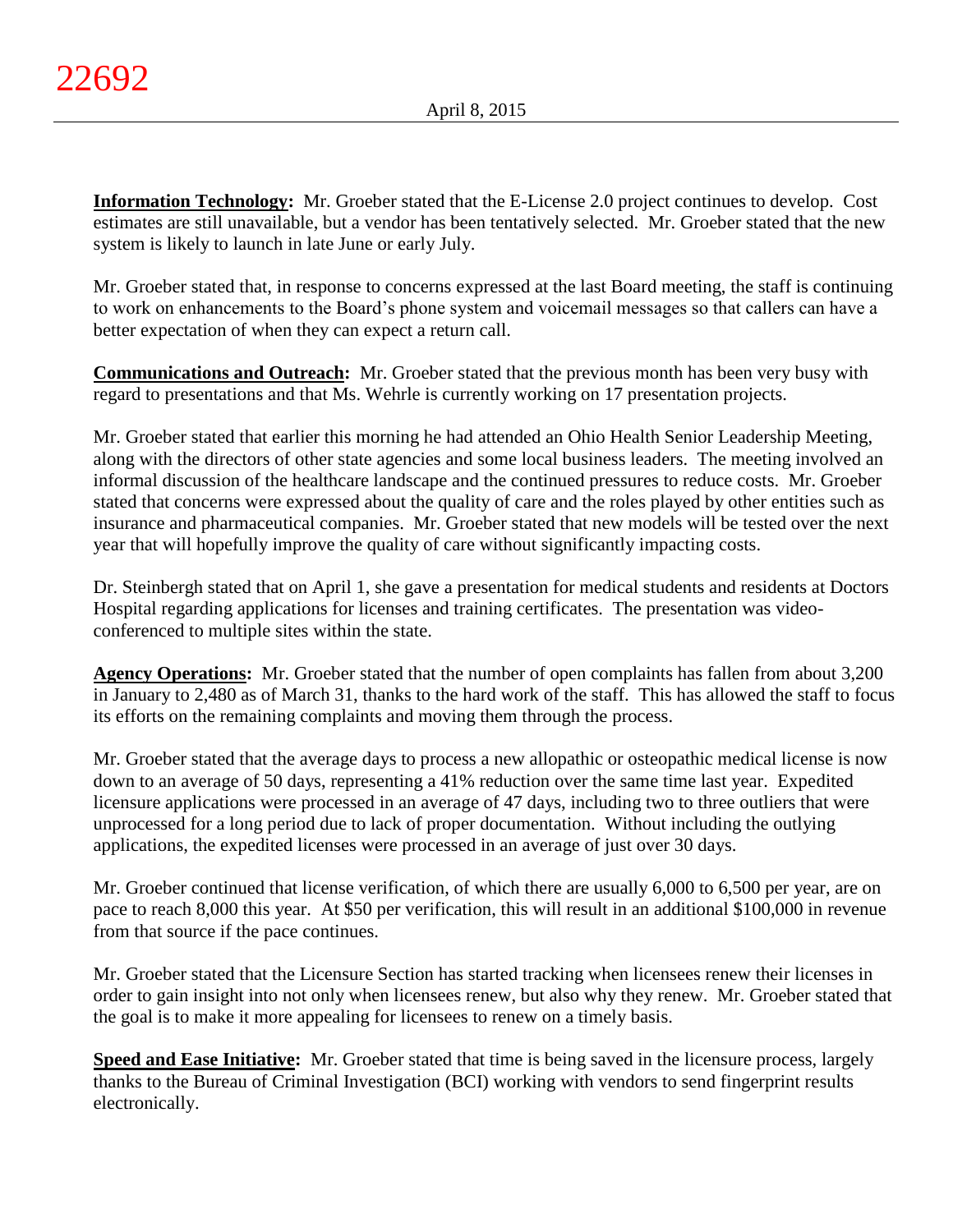Mr. Groeber reported a new complaint triage protocol whereby an investigator can contact a Board attorney to discuss poorly-defined complaints and make a definitive decision on whether to close or to proceed, rather than putting the complaint in a holding queue.

Mr. Groeber stated that the complaint process for massage therapist applicants had been overlycomplicated. Under a new procedure, Mr. Miller will review the complaints and assign them to the point in the process, such as Enforcement or Investigations, where action can be taken quickly. Mr. Groeber stated that his approach requires greater collaboration between sections, but the result is a faster resolution of the complaint.

**Financial Disclosure Forms:** Mr. Groeber reminded the Board members that their Financial Disclosure Forms are due at the Ohio Ethics Commission by April 15.

# REPORTS AND RECOMMENDATIONS

### DOUGLAS ALLYN DUNHAM, D.O.

**Dr. Steinbergh moved to remove the subject of Douglas Allyn Dunham, D.O., from the table. Dr. Schachat seconded the motion.** A vote was taken:

| <b>ROLL CALL:</b> | Dr. Rothermel  | - abstain |
|-------------------|----------------|-----------|
|                   | Dr. Saferin    | - abstain |
|                   | Dr. Steinbergh | - aye     |
|                   | Mr. Gonidakis  | - aye     |
|                   | Mr. Kenney     | - aye     |
|                   | Dr. Sethi      | - aye     |
|                   | Mr. Giacalone  | - aye     |
|                   | Dr. Schachat   | - aye     |
|                   |                |           |

The motion carried.

Mr. Kenney stated that the language for the rationale of Mr. Gonidakis' proposed amendment has been drafted and distributed to Board members. Dr. Steinbergh noted that the amended Proposed Order is for a non-permanent revocation of Dr. Dunham's Ohio medical license.

**Mr. Gonidakis wished to alter his motion to amend so that the rationale and the Order will read as follows:**

### **AMENDED RATIONALE FOR THE PROPOSED ORDER**

The evidence establishes that Dr. Dunham pleaded guilty to and was convicted of a felony offense in federal court for selling drug samples. He permanently surrendered his Pennsylvania medical license based upon that guilty plea. This is a serious matter. However, there is also strong mitigating evidence in Dr. Dunham's favor. He practiced for four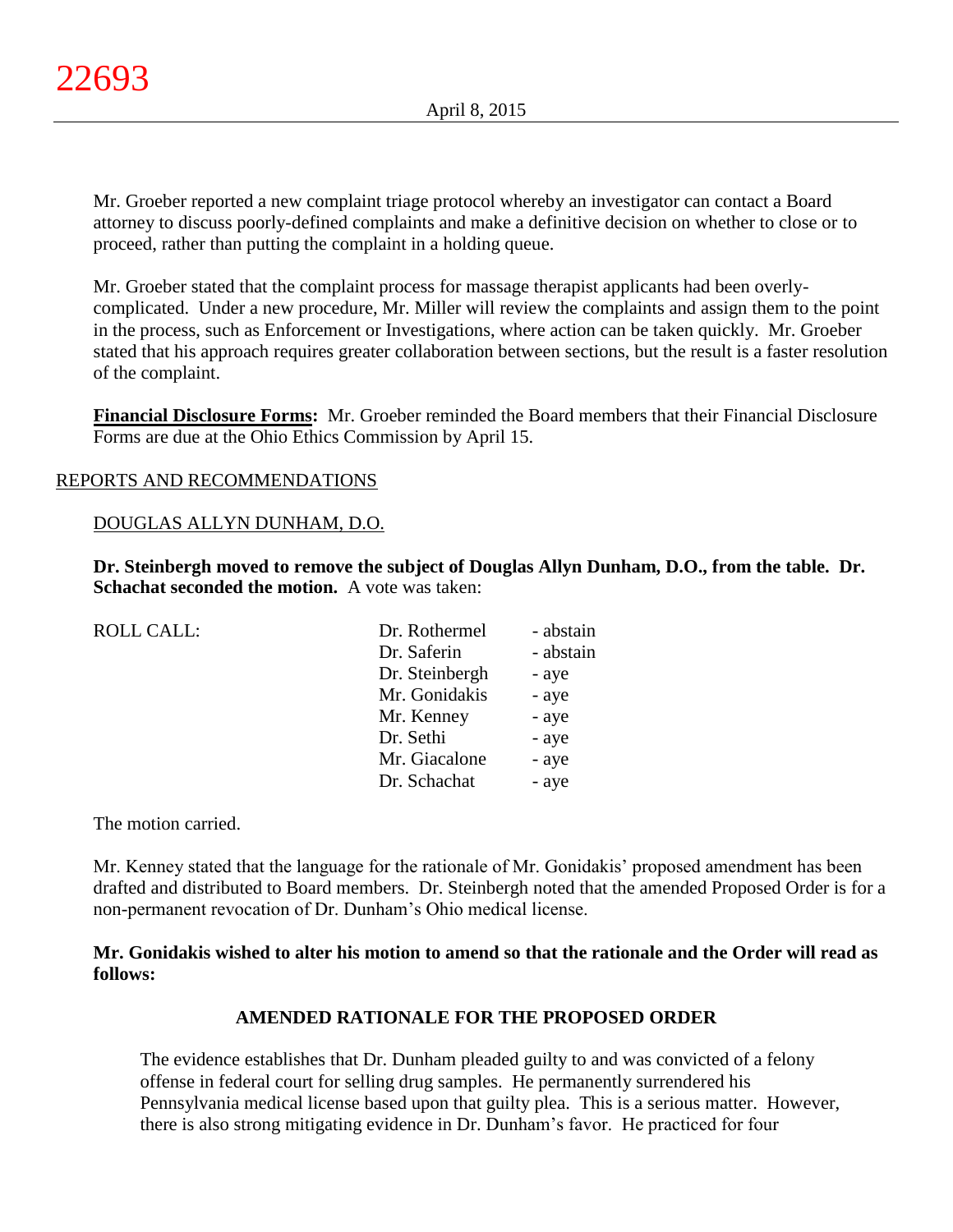decades with no prior disciplinary action. His long practice included service in the medical corps of the armed forces. Moreover, there is no evidence of patient harm that resulted from Dr. Dunham's violation. Accordingly, this Board has determined that the Proposed Order of Permanent Revocation is too severe. Instead, Dr. Dunham's lapsed license will be revoked, and he will be able to apply for a new license at some time in the future. Finally, Dr. Dunham should be aware that, should he apply for and be granted a new Ohio medical license, the Board will likely impose a brief period of suspension and require him to complete courses on personal and professional ethics.

# **AMENDED PROPOSED ORDER**

It is hereby ORDERED that:

The certificate of Douglas Allyn Dunham, D.O., to practice osteopathic medicine and surgery in the State of Ohio shall be REVOKED.

This Order shall become effective immediately upon the mailing of the notification of approval by the Board.

**No Board member objected to the change in the motion to amend**. The change in the motion to amend was accepted.

A vote was taken on Mr. Gonidakis' motion to amend:

| <b>ROLL CALL:</b> | Dr. Rothermel  | - abstain |
|-------------------|----------------|-----------|
|                   | Dr. Saferin    | - abstain |
|                   | Dr. Steinbergh | - aye     |
|                   | Mr. Gonidakis  | - aye     |
|                   | Mr. Kenney     | - aye     |
|                   | Dr. Sethi      | - aye     |
|                   | Mr. Giacalone  | - aye     |
|                   | Dr. Schachat   | - aye     |
|                   |                |           |

The motion to amend carried.

**Dr. Steinbergh moved to approve and confirm Mr. Porter's Findings of Fact, Conclusions of Law, and Proposed Order, as amended, in the matter of Douglas Allyn Dunham, D.O. Mr. Gonidakis seconded the motion.** A vote was taken:

| ROLL CALL: | Dr. Rothermel  | - abstain |
|------------|----------------|-----------|
|            | Dr. Saferin    | - abstain |
|            | Dr. Steinbergh | - ave     |
|            | Mr. Gonidakis  | - aye     |
|            |                |           |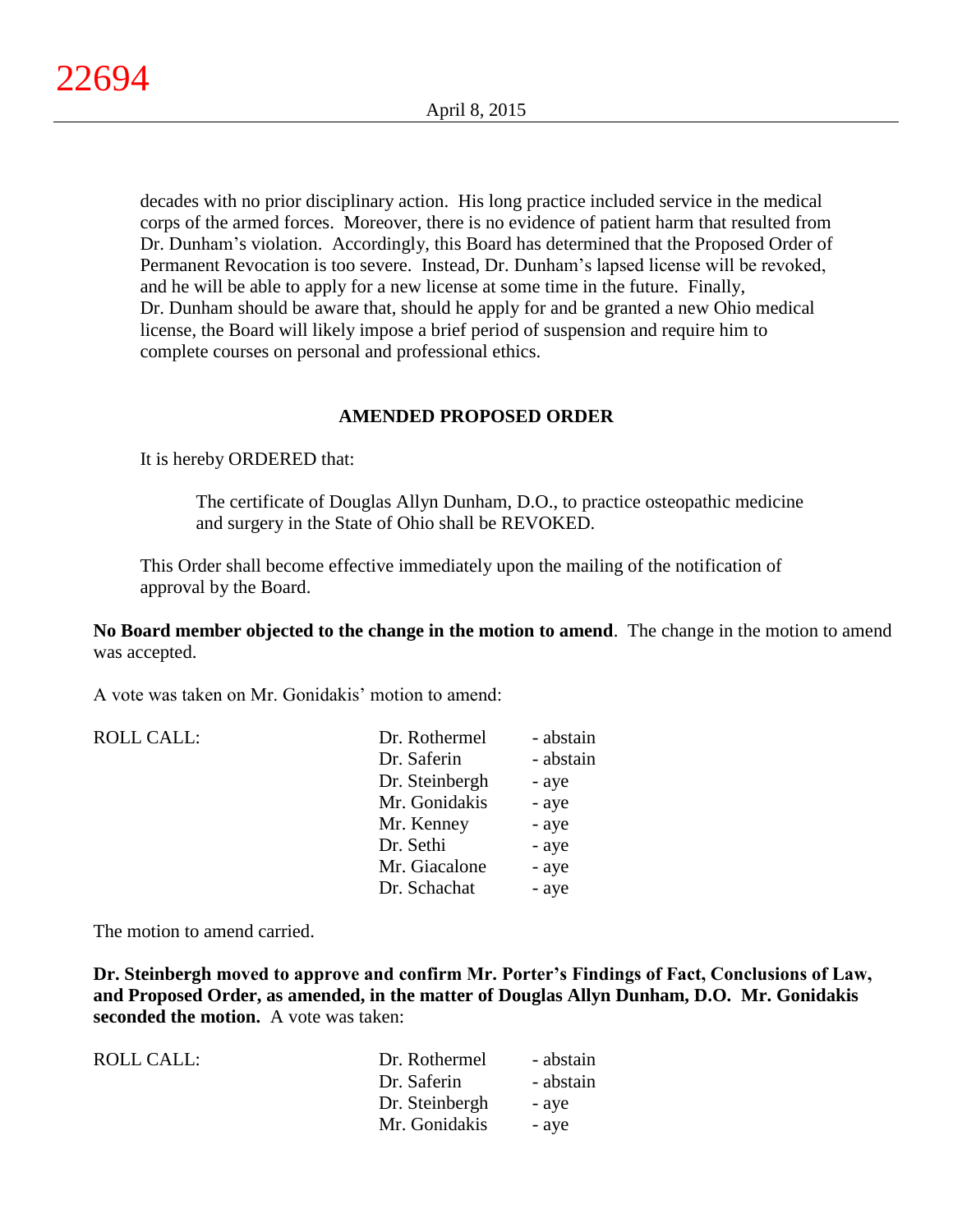| Mr. Kenney    | - aye |
|---------------|-------|
| Dr. Sethi     | - aye |
| Mr. Giacalone | - aye |
| Dr. Schachat  | - aye |

The motion to approve carried.

### CHAD W. ULMER, M.D.

**Dr. Steinbergh moved to remove the topic of Chad W. Ulmer, M.D., from the table. Mr. Gonidakis seconded the motion.** A vote was taken:

| <b>ROLL CALL:</b> | Dr. Rothermel  | - abstain |
|-------------------|----------------|-----------|
|                   | Dr. Saferin    | - abstain |
|                   | Dr. Steinbergh | - aye     |
|                   | Mr. Gonidakis  | - aye     |
|                   | Mr. Kenney     | - aye     |
|                   | Dr. Sethi      | - aye     |
|                   | Mr. Giacalone  | - aye     |
|                   | Dr. Schachat   | - aye     |
|                   |                |           |

The motion carried

#### **Mr. Giacalone wished to change his motion to amend so that the Order will read as follows:**

It is hereby ORDERED that:

- A. **SUSPENSION OF CERTIFICATE**: Commencing on the thirty-first day following the date on which this Order becomes effective, the certificate of Chad W. Ulmer, M.D., to practice medicine and surgery in the State of Ohio shall be SUSPENDED for a period of 15 days.
- B. **PROBATIONARY TERMS, CONDITIONS, AND LIMITATIONS OF APRIL 13, 2011 STEP II CONSENT AGREEMENT TO REMAIN IN EFFECT; TIME EXTENDED; TERM MODIFIED:** Dr. Ulmer's certificate shall remain subject to the terms, conditions, and limitations set forth in his April 13, 2011 Step II Consent Agreement with the Board, as modified by the Board at Dr. Ulmer's request in August 2012 for a period of at least five years and 180 days following the effective date of that consent agreement.

**EFFECTIVE DATE OF ORDER:** This Order shall become effective immediately upon the mailing of the notification of approval by the Board.

**No Board member objected to the change in Mr. Giacalone's motion to amend.** The change in the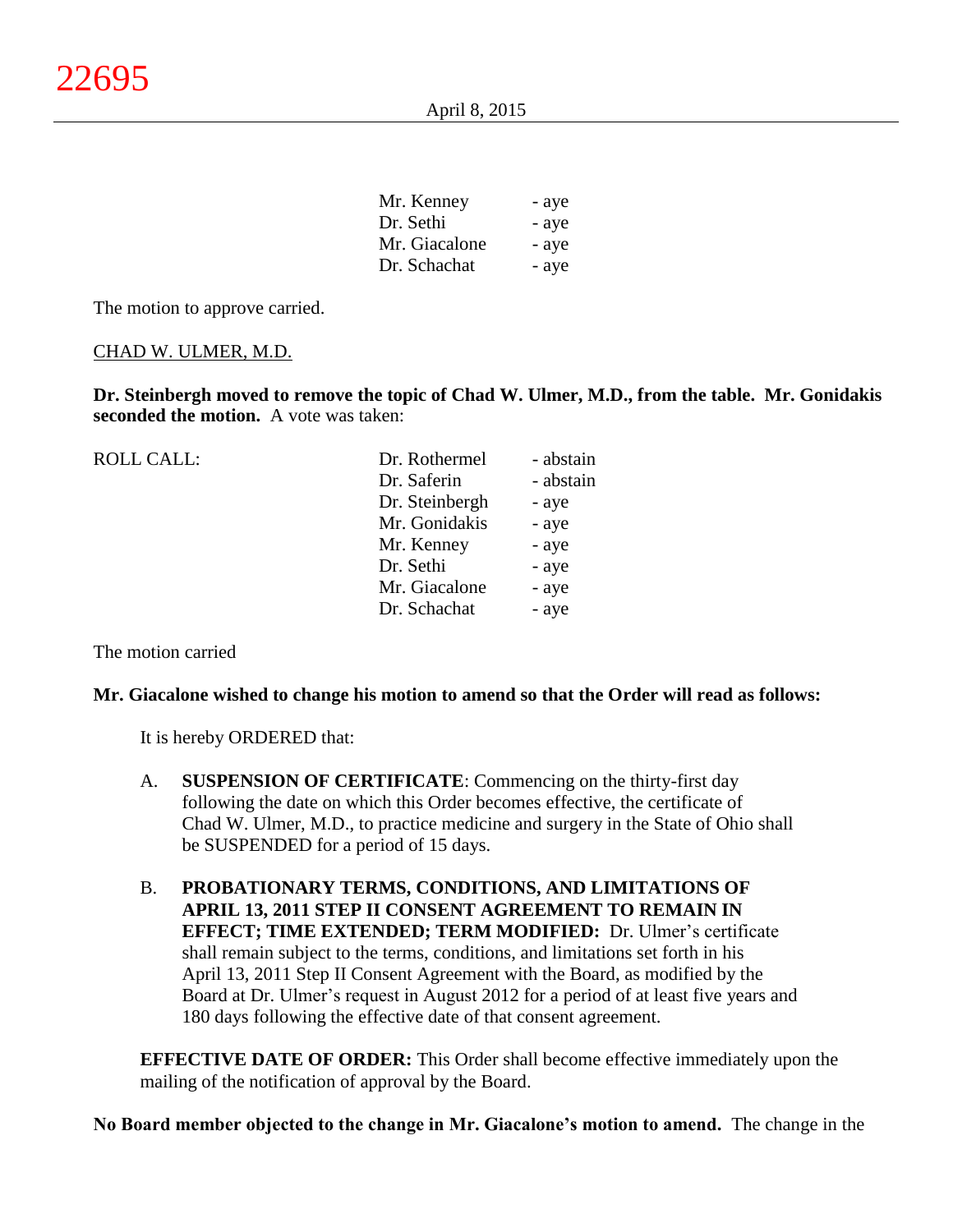motion to amend was accepted.

A vote was taken on Mr. Giacalone's motion to amend:

| <b>ROLL CALL:</b> | Dr. Rothermel  | - abstain |
|-------------------|----------------|-----------|
|                   | Dr. Saferin    | - abstain |
|                   | Dr. Steinbergh | - aye     |
|                   | Mr. Gonidakis  | - aye     |
|                   | Mr. Kenney     | - aye     |
|                   | Dr. Sethi      | - aye     |
|                   | Mr. Giacalone  | - aye     |
|                   | Dr. Schachat   | - aye     |
|                   |                |           |

**Dr. Steinbergh moved to approve and confirm Mr. Porter's Findings of Fact, Conclusions of Law, and Proposed Order, as amended, in the matter of Chad W. Ulmer, M.D. Mr. Gonidakis seconded the motion.** A vote was taken:

| <b>ROLL CALL:</b> | Dr. Rothermel  | - abstain |
|-------------------|----------------|-----------|
|                   | Dr. Saferin    | - abstain |
|                   | Dr. Steinbergh | - aye     |
|                   | Mr. Gonidakis  | - aye     |
|                   | Mr. Kenney     | - aye     |
|                   | Dr. Sethi      | - aye     |
|                   | Mr. Giacalone  | - aye     |
|                   | Dr. Schachat   | - aye     |
|                   |                |           |

The motion carried.

#### REINSTATEMENT REQUEST

#### ALLAN W. BELCHER, D.O.

**Mr. Giacalone moved to approve the request for the reinstatement of the license of Allan W. Belcher, D.O., effective immediately, subject to the probationary terms and conditions as outlined in the January 14, 2015 Board Order for a minimum of five year. Mr. Gonidakis seconded the motion**.

Dr. Steinbergh stated that she does not oppose the reinstatement of Dr. Belcher's license. However, Dr. Steinbergh expressed concern with the letter written by Dr. Collins, who conducted Dr. Belcher's psychiatric and chemical dependency assessment. Specifically, Dr. Collins' letter included the following:

However, he did not report any spill or waste at the time, as protocol would have required. The Board's review of the fentanyl issue resulted in a conclusion that the fentanyl positive was an inadvertent environmental exposure, not a willful relapse.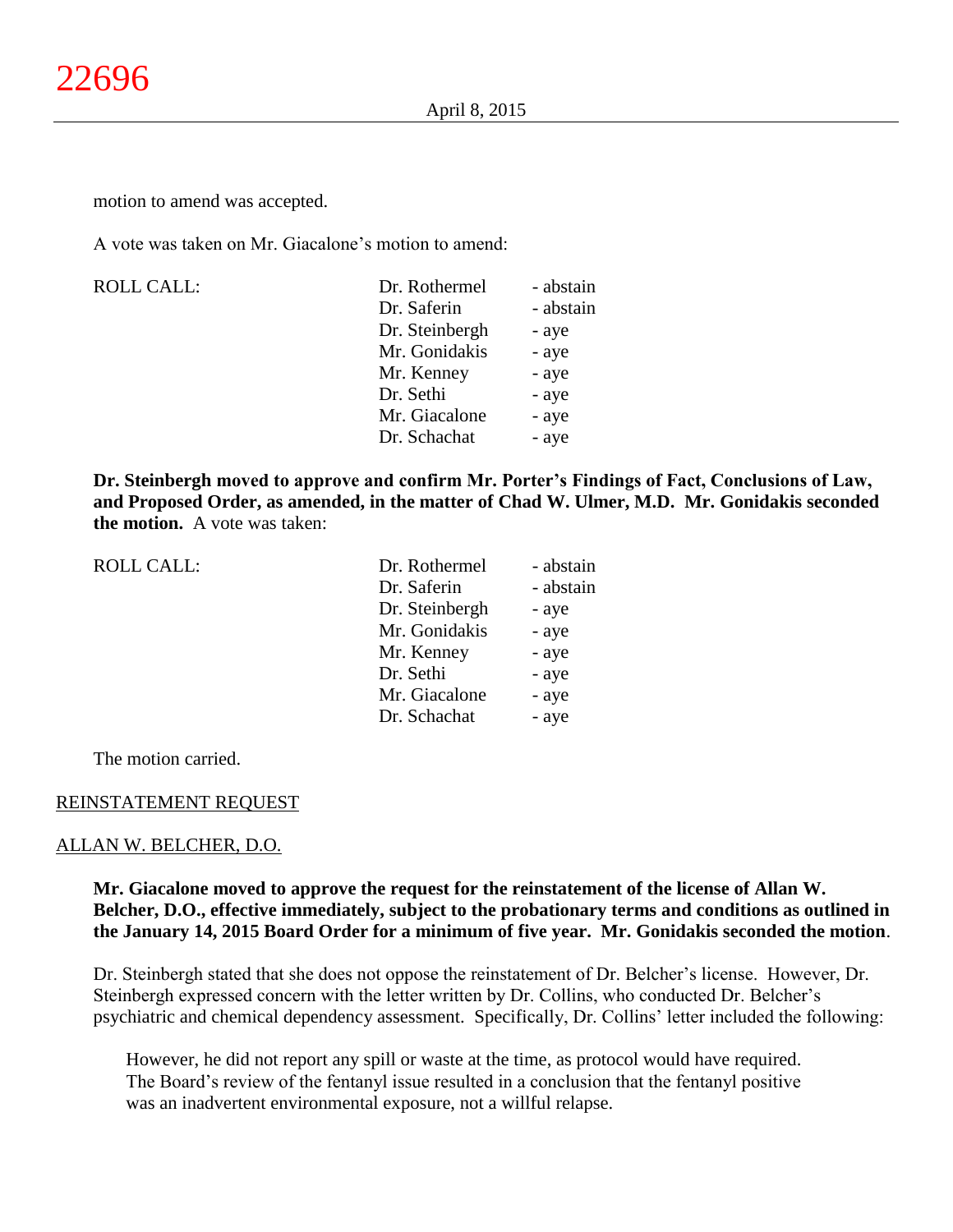Dr. Steinbergh stated that, in fact, the Board did not find that Dr. Belcher's fentanyl exposure was inadvertent. Ms. Bickers has contacted Dr. Collins, who stated that he had not seen the Board's Order but that this would not change his assessment of Dr. Belcher's ability to return to practice. Dr. Steinbergh stated that Ms. Bickers will obtain a corrected letter from Dr. Collins for the Board's records.

A vote was taken on Mr. Giacalone's motion:

| <b>ROLL CALL:</b> | Dr. Rothermel  | - abstain |
|-------------------|----------------|-----------|
|                   | Dr. Saferin    | - abstain |
|                   | Dr. Steinbergh | - aye     |
|                   | Mr. Gonidakis  | - aye     |
|                   | Mr. Kenney     | - aye     |
|                   | Dr. Sethi      | - aye     |
|                   | Mr. Giacalone  | - aye     |
|                   | Dr. Schachat   | - aye     |

The motion carried.

### MINIMUM DISCIPLINARY GUIDELINE FOR CASES OF NON-COMPLIANCE

Ms. Marshall stated that a modification of the Board's disciplinary guidelines for non-compliance with a Board Order or Consent Agreement, specifically regarding call-in and urine screen issues, is being proposed in response to the Board's discussion at its March 2015 retreat. The proposed modification, if accepted, will state that the minimum discipline is a definite suspension for a length of time the Board feels appropriate, followed by probation of at least three years or the length of time established by the existing Board Order or Consent Agreement, whichever is longer. Ms. Marshall emphasized that this would be the minimum discipline and that the Board could impose a harsher sanction if it so desired.

Dr. Steinbergh noted the proposed probation of a minimum of three years or the length of time already established, whichever is longer. Dr. Steinbergh questioned why the minimum time would need to be three years and opined that the Board should determine the appropriate length in each case. The Board discussed this point and determined that the minimum time of probation should be the time established by the prior existing Board Order or Consent Agreement.

**Dr. Steinbergh moved to approve the proposed minimum disciplinary guideline for cases of noncompliance, except that the minimum time of probation will be the time established by the prior existing Board Order or Consent Agreement. Dr. Saferin seconded the motion.** A vote was taken:

| ROLL CALL: | Dr. Rothermel  | - aye |
|------------|----------------|-------|
|            | Dr. Saferin    | - aye |
|            | Dr. Steinbergh | - aye |
|            | Mr. Gonidakis  | - aye |
|            | Mr. Kenney     | - aye |
|            | Dr. Sethi      | - aye |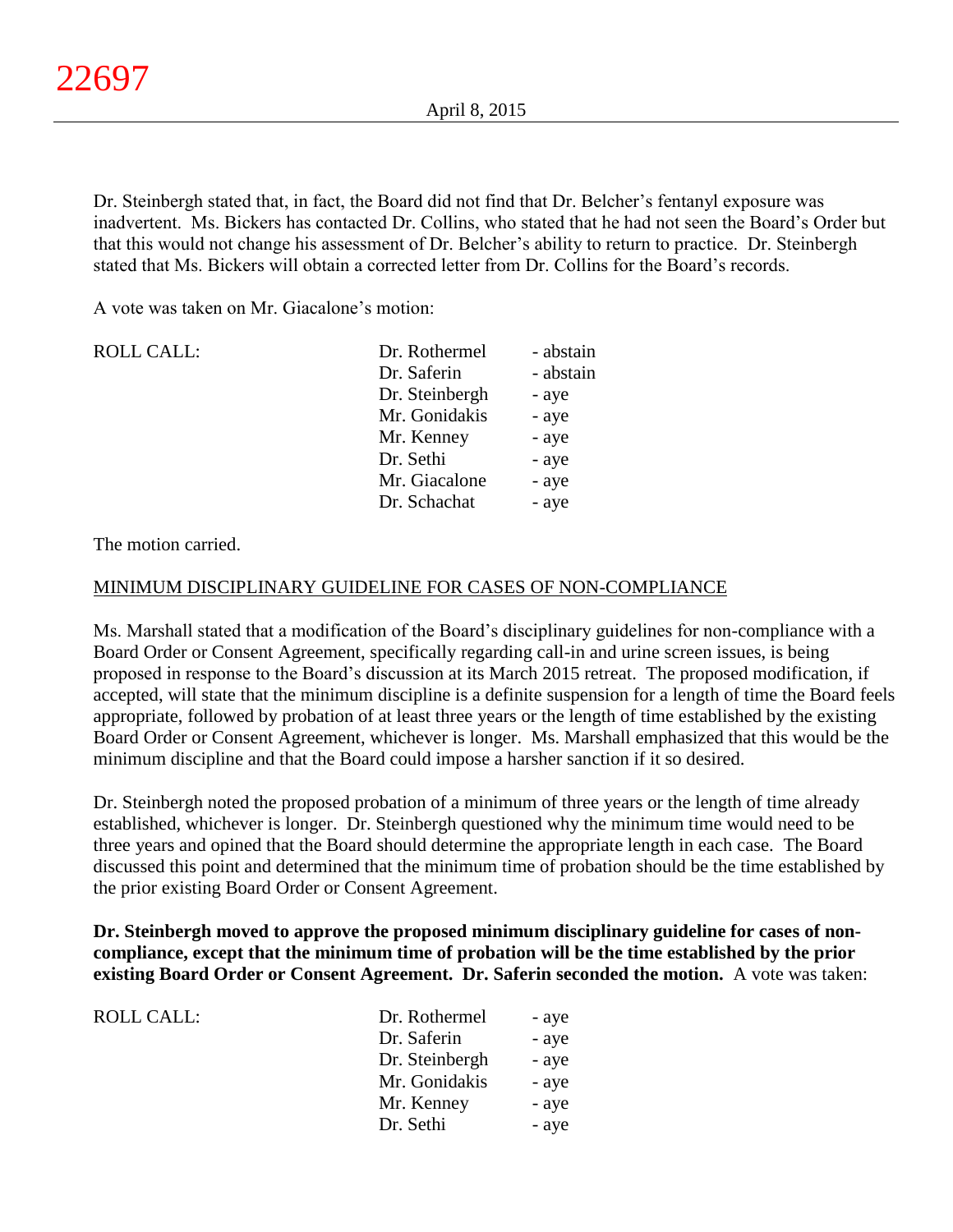April 8, 2015

Mr. Giacalone - aye Dr. Schachat - aye

The motion carried.

# REPORTS BY ASSIGNED COMMITTEES

# POLICY COMMITTEE

# YOUTH SPORTS CONCUSSION AND HEAD INJURY RETURN-TO-PLAY GUIDELINES COMMITTEE

Mr. Gonidakis stated that Dr. Rothermel provided the Committee with a summary analysis of the Youth Sports Concussion Committee's final report. Mr. Gonidakis reported that many were not completely comfortable with the report. Mr. Gonidakis stated that the Policy Committee staff will review the language and report back on whether the Medical Board has a statutory commitment or responsibility to augment the new law.

### PROPOSED AMENDMENTS TO RULE 4731-11-09

Ms. Anderson stated that Dr. Steinbergh, Dr. Schachat, and Ms. Debolt worked together to address some of the issues raised regarding physician assistants. In addition, many public comments were received on these proposed amendments. Ms. Anderson stated that a draft will be presented to the Policy Committee next month along with recommendations on addressing the comments. Ms. Anderson also asked the Board members to provide any input they may have.

### APPROVAL OF CONTROLLED SUBSTANCE PRESCRIPTIONS FAQ'S

**Dr. Steinbergh moved to approve the controlled substance prescriptions frequently asked questions (FAQ) document as drafted. Mr. Gonidakis seconded the motion**. A vote was taken:

| <b>ROLL CALL:</b> | Dr. Rothermel  | - aye |
|-------------------|----------------|-------|
|                   | Dr. Saferin    | - aye |
|                   | Dr. Steinbergh | - aye |
|                   | Mr. Gonidakis  | - aye |
|                   | Mr. Kenney     | - aye |
|                   | Dr. Sethi      | - aye |
|                   | Mr. Giacalone  | - aye |
|                   | Dr. Schachat   | - aye |

The motion carried.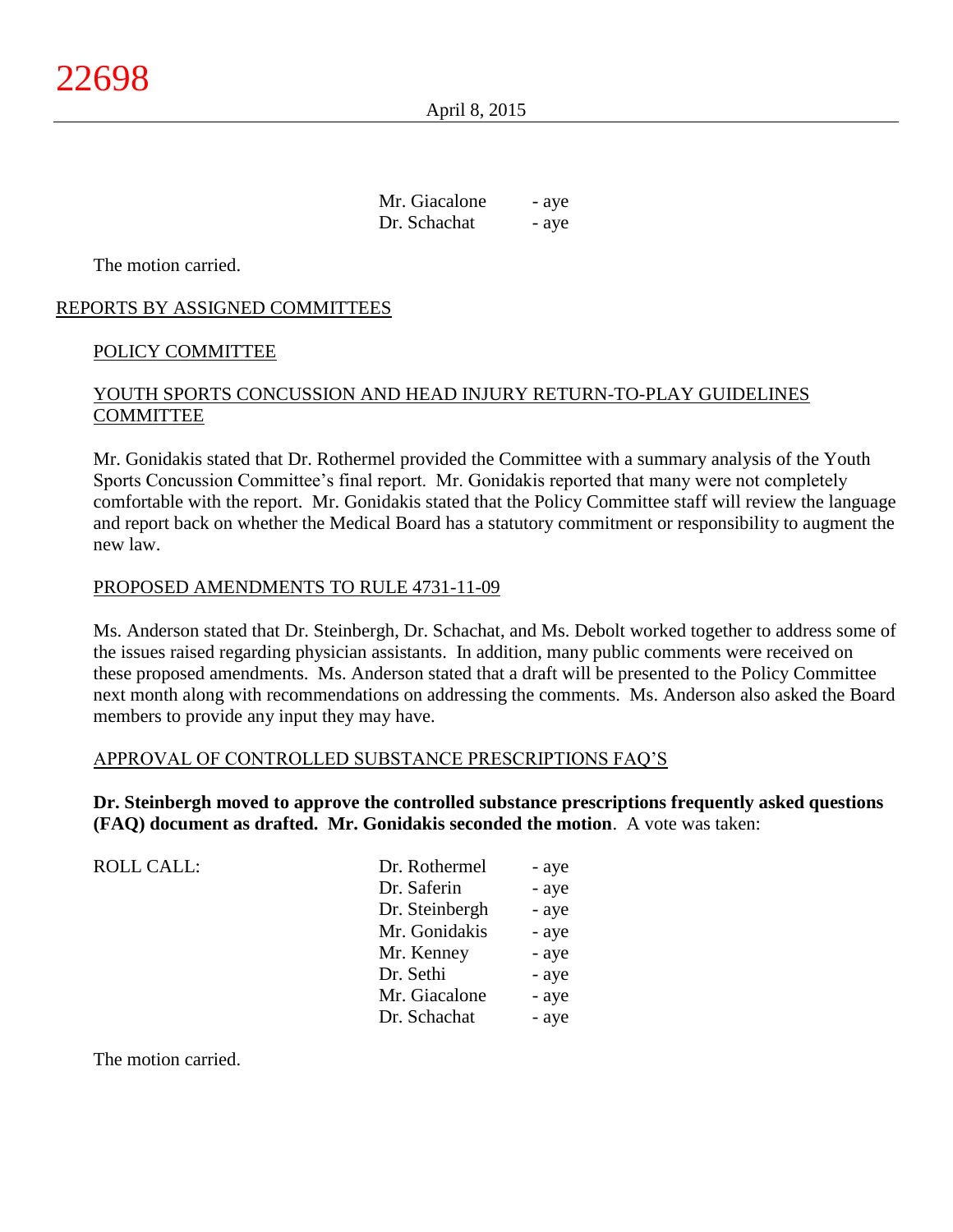### LEGISLATIVE UPDATES

Mr. Gonidakis stated that the legislature is currently on leave, and therefore the legislative update is unchanged from the previous month.

### PHYSICIAN ASSISTANT/SCOPE OF PRACTICE COMMITTEE REPORT

### SPECIAL SERVICES REVIEW

### EASTSIDE DERMATOLOGY & SKIN CARE CENTER

Dr. Sethi stated that the Committee recommends denial of this request because it is prohibited by Chapter 4731-18 of the Ohio Administrative Code.

# **Dr. Sethi moved to deny the special services application of Eastside Dermatology & Skin Care Center for UVB Therapy. Dr. Saferin seconded the motion.** A vote was taken:

| ROLL CALL: | Dr. Rothermel  | - aye |
|------------|----------------|-------|
|            | Dr. Saferin    | - aye |
|            | Dr. Steinbergh | - aye |
|            | Mr. Gonidakis  | - aye |
|            | Mr. Kenney     | - aye |
|            | Dr. Sethi      | - aye |
|            | Mr. Giacalone  | - aye |
|            | Dr. Schachat   | - aye |
|            |                |       |

The motion carried.

#### PHYSICIAN ASSISTANT FORMULARY REVIEW

Dr. Sethi stated that the Committee recommends adding Ampyra to the physician assistant formulary as "CPT may not prescribe" due to the relatively small potential benefits compared to the risks, such as an increased number of seizures even in patients that do not have seizures. The Committee also recommends moving the medication Lemtrada to the "CPT may not prescribe" category due to the potential for anaphylactic reaction.

**Mr. Giacalone moved to approve the recommendations of the Physician Assistant/Scope of Practice Committee as discussed. Dr. Saferin seconded the motion.** A vote was taken:

| Dr. Rothermel  | - aye |
|----------------|-------|
| Dr. Saferin    | - aye |
| Dr. Steinbergh | - aye |
| Mr. Gonidakis  | - aye |
| Mr. Kenney     | - aye |
|                |       |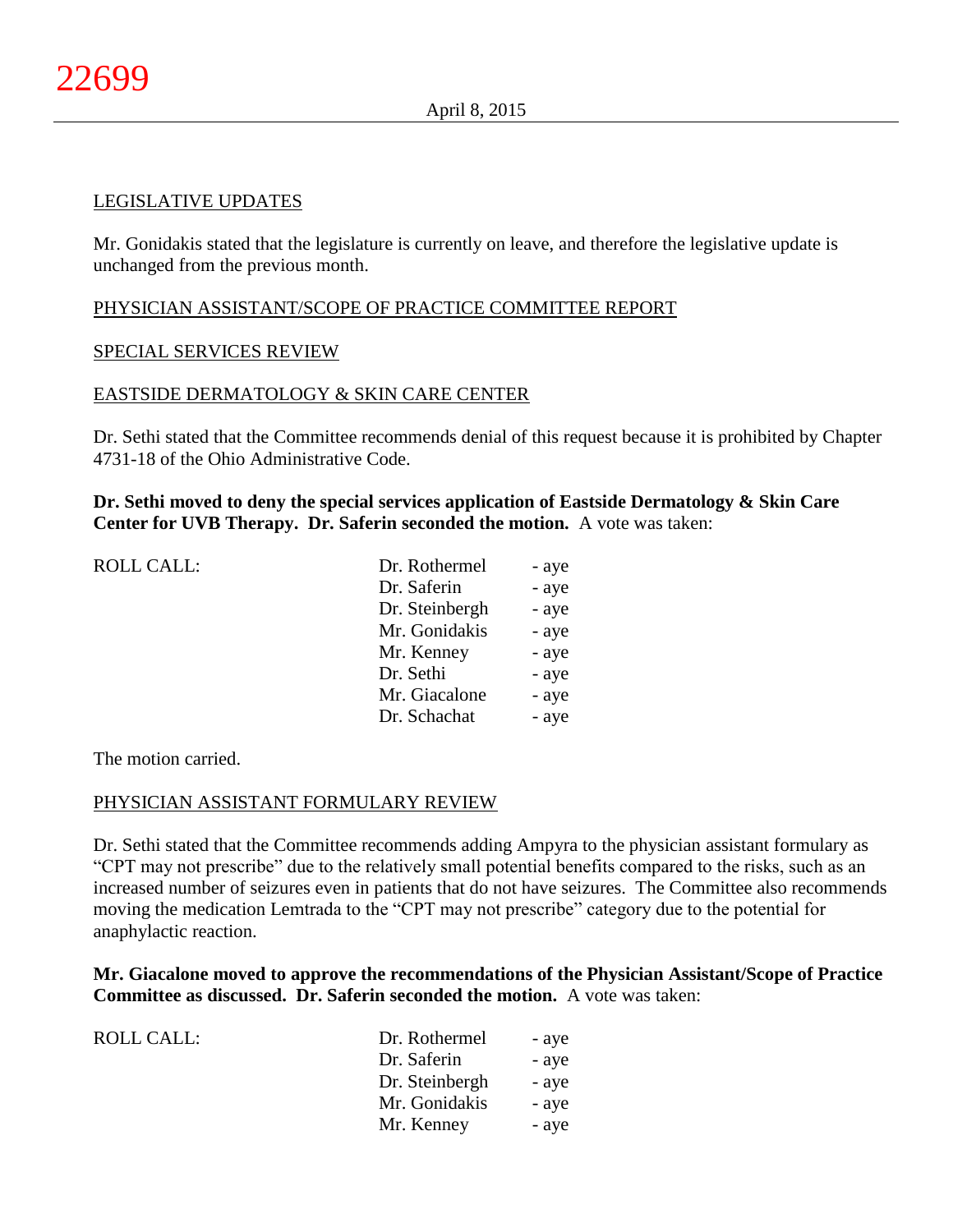| Dr. Sethi     | - aye |
|---------------|-------|
| Mr. Giacalone | - aye |
| Dr. Schachat  | - aye |

The motion carried.

Dr. Sethi stated that the Committee discussed two new types of insulin, Afrezza and Toujeo. Toujeo is a higher concentration of Lantus; since Lantus is already approved as "CPT may prescribe," Toujeo will fall into the same category. Dr. Sethi stated that Afrezza is an inhaled insulin and could potentially pose a decrease in pulmonary function. The Committee recommends placing Afrezza in the "Physician Initiated" category.

**Dr. Saferin moved to approve the recommendations of the Physician Assistant/Scope of Practice Committee as discussed. Mr. Giacalone seconded the motion.** A vote was taken:

| <b>ROLL CALL:</b> | Dr. Rothermel  | - aye |
|-------------------|----------------|-------|
|                   | Dr. Saferin    | - aye |
|                   | Dr. Steinbergh | - aye |
|                   | Mr. Gonidakis  | - aye |
|                   | Mr. Kenney     | - aye |
|                   | Dr. Sethi      | - aye |
|                   | Mr. Giacalone  | - aye |
|                   | Dr. Schachat   | - aye |
|                   |                |       |

The motion carried.

Dr. Sethi stated that the medication Duopa is for treatment of patients with advanced Parkinson's disease and is infused over a 16-hour period. The Committee recommends placing Duopa into the "physician initiated" category.

**Dr. Saferin moved to approve the recommendations of the Physician Assistant/Scope of Practice Committee as discussed. Mr. Giacalone seconded the motion.** A vote was taken:

| <b>ROLL CALL:</b> | Dr. Rothermel  | - aye |
|-------------------|----------------|-------|
|                   | Dr. Saferin    | - aye |
|                   | Dr. Steinbergh | - aye |
|                   | Mr. Gonidakis  | - aye |
|                   | Mr. Kenney     | - aye |
|                   | Dr. Sethi      | - aye |
|                   | Mr. Giacalone  | - aye |
|                   | Dr. Schachat   | - aye |

The motion carried.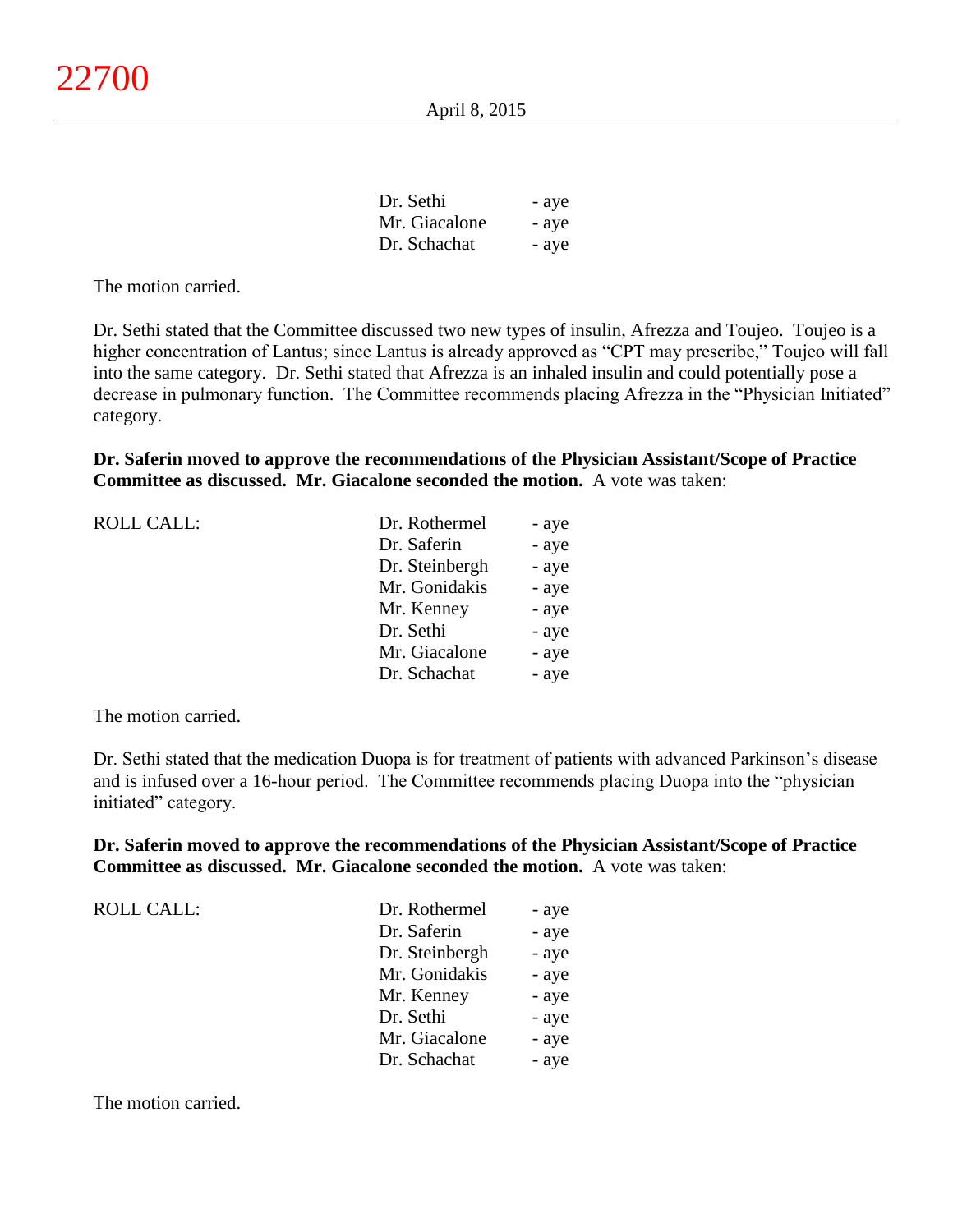### **Dr. Sethi moved to approve the changes to the physician assistant formulary as discussed. Mr. Giacalone seconded the motion.** A vote was taken:

ROLL CALL:

| Dr. Rothermel  | - aye |
|----------------|-------|
| Dr. Saferin    | - aye |
| Dr. Steinbergh | - aye |
| Mr. Gonidakis  | - aye |
| Mr. Kenney     | - aye |
| Dr. Sethi      | - aye |
| Mr. Giacalone  | - aye |
| Dr. Schachat   | - aye |
|                |       |

The motion carried.

#### LICENSURE COMMITTEE

#### LICENSURE APPLICATION REVIEWS

#### SANDRA LYNN DURBIN, M.T.

**Dr. Saferin moved to approve Ms. Durbin's request for restoration of her license to practice massage therapy in Ohio, pending successful completion of the Massage and Bodywork Licensing Examination (MBLEX). Dr. Steinbergh seconded the motion.** A vote was taken:

| Dr. Rothermel  | - aye |
|----------------|-------|
| Dr. Saferin    | - aye |
| Dr. Steinbergh | - aye |
| Mr. Gonidakis  | - aye |
| Mr. Kenney     | - aye |
| Dr. Sethi      | - aye |
| Mr. Giacalone  | - aye |
| Dr. Schachat   | - aye |
|                |       |

The motion carried.

#### BROOKE JOYCE FLINN, M.T.

**Dr. Saferin moved to approve Ms. Flinn's request for restoration of her license to practice massage therapy in Ohio, pending successful completion of the Massage and Bodywork Licensing Examination (MBLEX). Dr. Steinbergh seconded the motion.** A vote was taken:

| <b>ROLL CALL:</b> | Dr. Rothermel  | - ave |
|-------------------|----------------|-------|
|                   | Dr. Saferin    | - ave |
|                   | Dr. Steinbergh | - ave |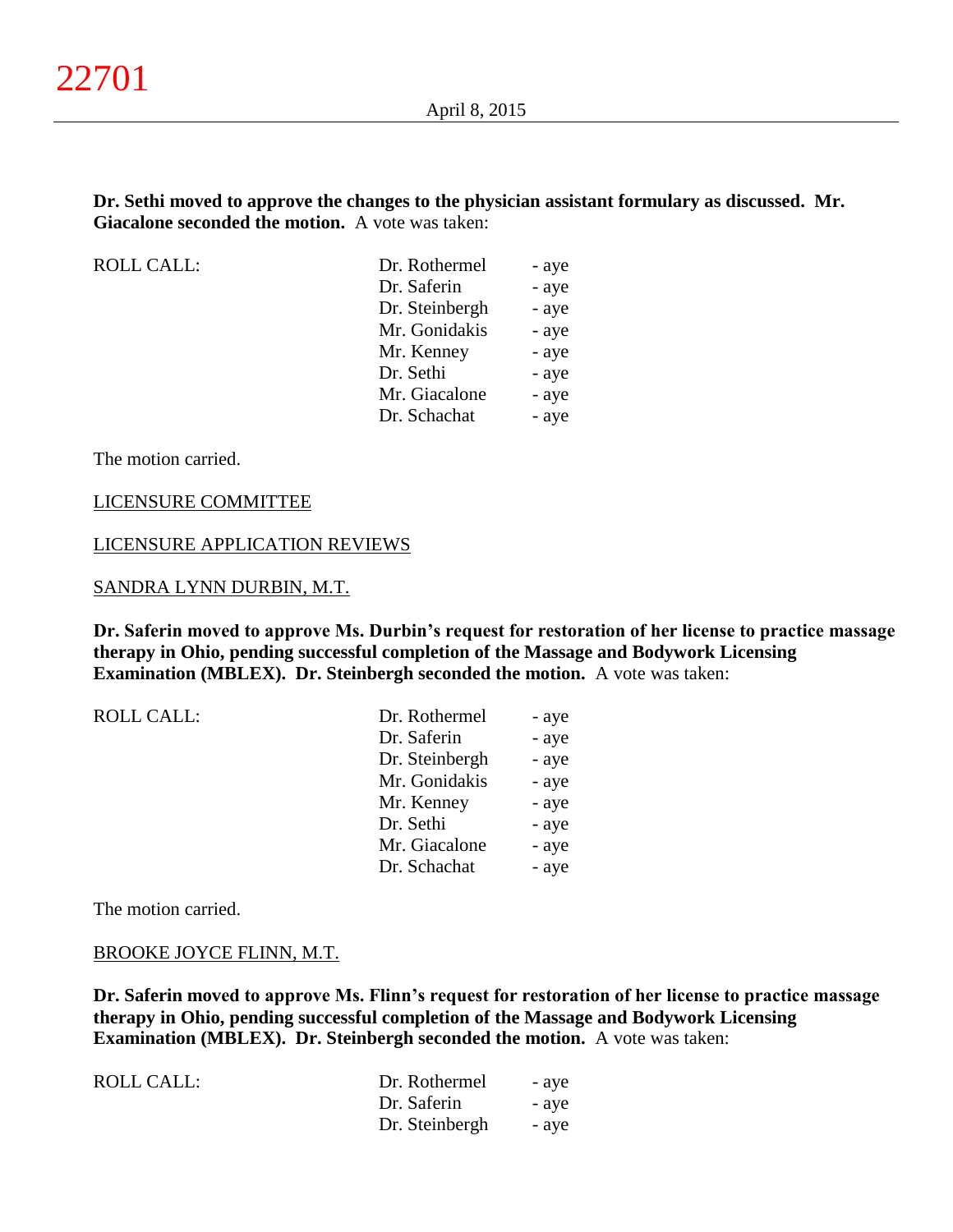| Mr. Gonigakis | - aye |
|---------------|-------|
| Mr. Kenney    | - aye |
| Dr. Sethi     | - aye |
| Mr. Giacalone | - aye |
| Dr. Schachat  | - aye |

 $M_{\odot}$   $\sim$  11<sup> $+$ </sup>

The motion carried.

#### STEVEN M. PAP, M.D.

**Dr. Saferin moved to approve Dr. Pap's request for restoration of his license to practice medicine and surgery in Ohio. Upon restoration, Dr. Pap's license shall be restricted to a six-month preceptorship to include an initial month of observation and five subsequent months of weekly chart reviews. The preceptor shall provide a written report to the Board or its designee at the conclusion of the preceptorship indicating whether Dr. Pap has practiced satisfactorily and in accordance with the acceptable prevailing standards of care. Upon documentation that Dr. Pap has practiced satisfactorily, all limitations and restrictions related to the preceptorship shall terminate. Dr. Steinbergh seconded the motion.** A vote was taken:

| ROLL CALL: | Dr. Rothermel  | - aye |
|------------|----------------|-------|
|            | Dr. Saferin    | - aye |
|            | Dr. Steinbergh | - aye |
|            | Mr. Gonidakis  | - aye |
|            | Mr. Kenney     | - aye |
|            | Dr. Sethi      | - aye |
|            | Mr. Giacalone  | - aye |
|            | Dr. Schachat   | - aye |

The motion carried.

### DETERMINATION OF EQUIVALENT MILITARY EDUCATION FOR MASSAGE AND COSMETIC THERAPY

Mr. Miller stated that the Board is statutorily required to determine whether there is equivalency of education in the military for the difference professions that the Board licenses. Mr. Miller stated that this proposed rule reflects that, as far as can be determined, there are no military equivalences for massage therapy or cosmetic therapy education.

**Dr. Saferin moved to approve the filing of proposed Rule 4731-1-25 with the Common Sense Initiative Office. Dr. Steinbergh seconded the motion.** A vote was taken:

| <b>ROLL CALL:</b> | Dr. Rothermel  | - aye |
|-------------------|----------------|-------|
|                   | Dr. Saferin    | - aye |
|                   | Dr. Steinbergh | - aye |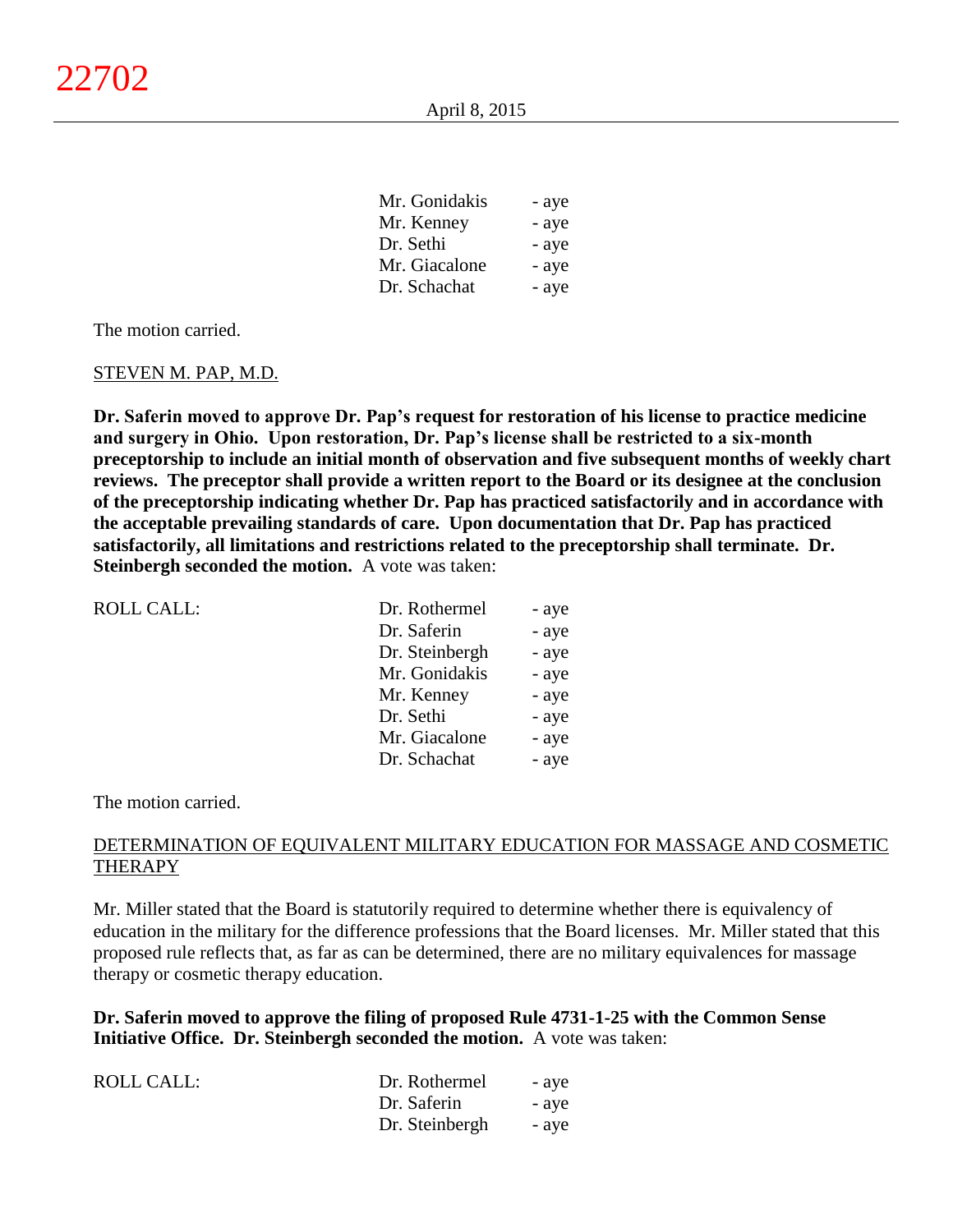| - aye |
|-------|
| - aye |
| - aye |
| - aye |
| - aye |
|       |

The motion carried.

### MASSAGE THERAPY CONTINUING EDUCATION RULES

Mr. Miller stated that after a number of telephone conferences with interested parties, it was decided to propose rules to require massage therapists to complete 24 hours of continuing education over a two-year period as a condition of their biennial license renewal. Mr. Miller stated that this is on par with what is required of cosmetic therapists and with what most other states require of massage therapists. In addition, the proposal requires massage therapists to complete one hour of education dedicated to human trafficking awareness, one hour dedicated to Ohio law related to the practice of massage therapy, and one hour dedicated to professional ethics.

Mr. Gonidakis asked if courses are readily available for massage therapists to fulfill these requirements. Mr. Gonidakis also asked if the Board is required to approve these courses. Mr. Miller responded that the proposed rule includes recognition of courses offered by entities including national massage therapy associations or approved schools. Mr. Miller stated that the associations offer such courses and that the schools will most likely begin offering continuing education courses. Mr. Miller added that if a massage therapist holds another license, such as nursing or physical therapy, then continuing education required by those licenses will also count towards their massage therapy requirements.

# **Dr. Saferin moved to approve the filing of proposed rule 4731-1-24 with the Common Sense Initiatives Office. Dr. Steinbergh seconded the motion.**

Mr. Kenney asked if the massage therapists will be able to take the continuing education courses online. Mr. Miller replied that that issue is unaddressed in the proposed rule, and therefore the option to take online courses would not be restricted. Mr. Kenney expressed concern that with online courses it is difficult to verify that the person completing the course is actually the licensee themselves and not someone completing it for them. Dr. Saferin noted that it is the same situation with physicians, who are currently able to take 100% of their continuing medical education courses online.

A vote was taken on Dr. Saferin's motion:

| <b>ROLL CALL:</b> | Dr. Rothermel  | - aye |
|-------------------|----------------|-------|
|                   | Dr. Saferin    | - aye |
|                   | Dr. Steinbergh | - aye |
|                   | Mr. Gonidakis  | - aye |
|                   | Mr. Kenney     | - aye |
|                   | Dr. Sethi      | - aye |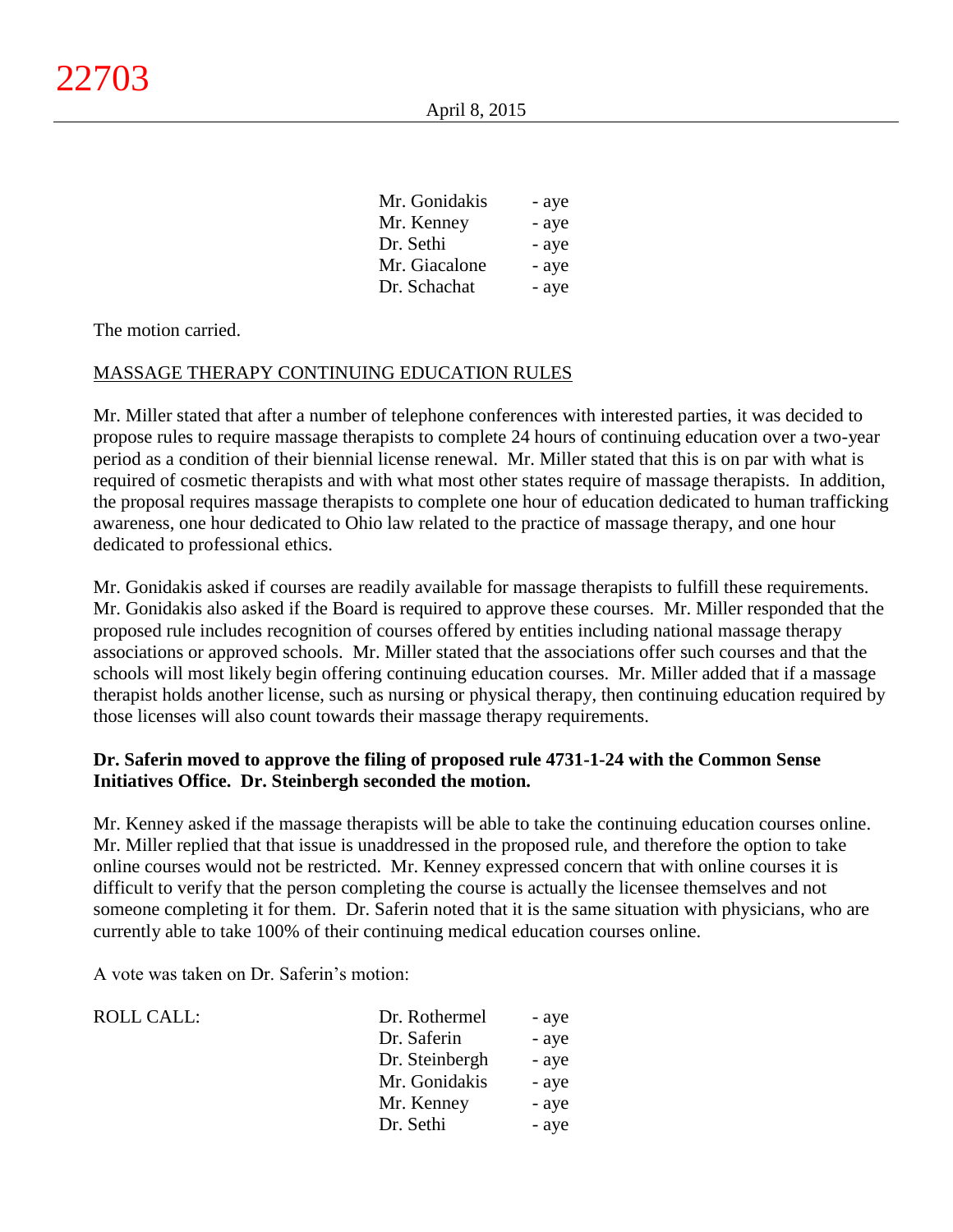April 8, 2015

| Mr. Giacalone | - aye |
|---------------|-------|
| Dr. Schachat  | - aye |

The motion carried.

# FINANCE COMMITTEE

# FISCAL REPORT

Ms. Loe stated that for February 2015, the Board's revenue was \$726,000 and expenditures were \$644,000. Compared to February of the last odd-numbered year, revenue had increased by 3.6%. Ms. Loe stated that there was a final close-out of old funds authorized for E-Licensure in March for \$124,000, which is not reflected in this report.

### PUBLICATION

Mr. Kenney stated that the Committee discussed a possible way to upgrade the Board's communication efforts. Mr. Kenney noted that the Ohio Board of Nursing publishes a booklet that it sends to licensees and interested parties. The Nursing Board's booklet is of high quality and is supported by advertisements. Mr. Kenney asked the Board to consider publishing a similar booklet to be sent to doctor's offices, associations, legislators, and other interested parties. Mr. Kenney opined that, like the Nursing Board, the Medical Board's advertisers should be entities in the medical field such as hospitals. Mr. Kenney also stated that the content of the booklet would be developed by the Medical Board and the publication, which should be quarterly, would be handled by a vendor.

The Board discussed this matter thoroughly. Dr. Sethi expressed concerns that the Board's message may be lost in the advertisements. Dr. Steinbergh agreed and stated that she is opposed to including advertisements in a Medical Board publication. Dr. Steinbergh opined that having advertisers could create the appearance of a conflict of interest. Mr. Kenney stated that no advertiser would receive special treatment from the Board. Mr. Kenney opined that it is good to let others become part of the Board's structured organization.

Mr. Kenney asked the Board to continue considering this matter. Mr. Kenney stated that the Finance Committee will research details such as projected costs and how such a project would be managed.

### FINING AUTHORITY

Mr. Kenney stated that the legislation to grant the Board fining authority has already been approved by the House and will be considered by the Senate when the legislature returns to session. Mr. Kenney speculated that measure will become law, whereupon the Board will need to begin determining how much fines should be for specific infractions.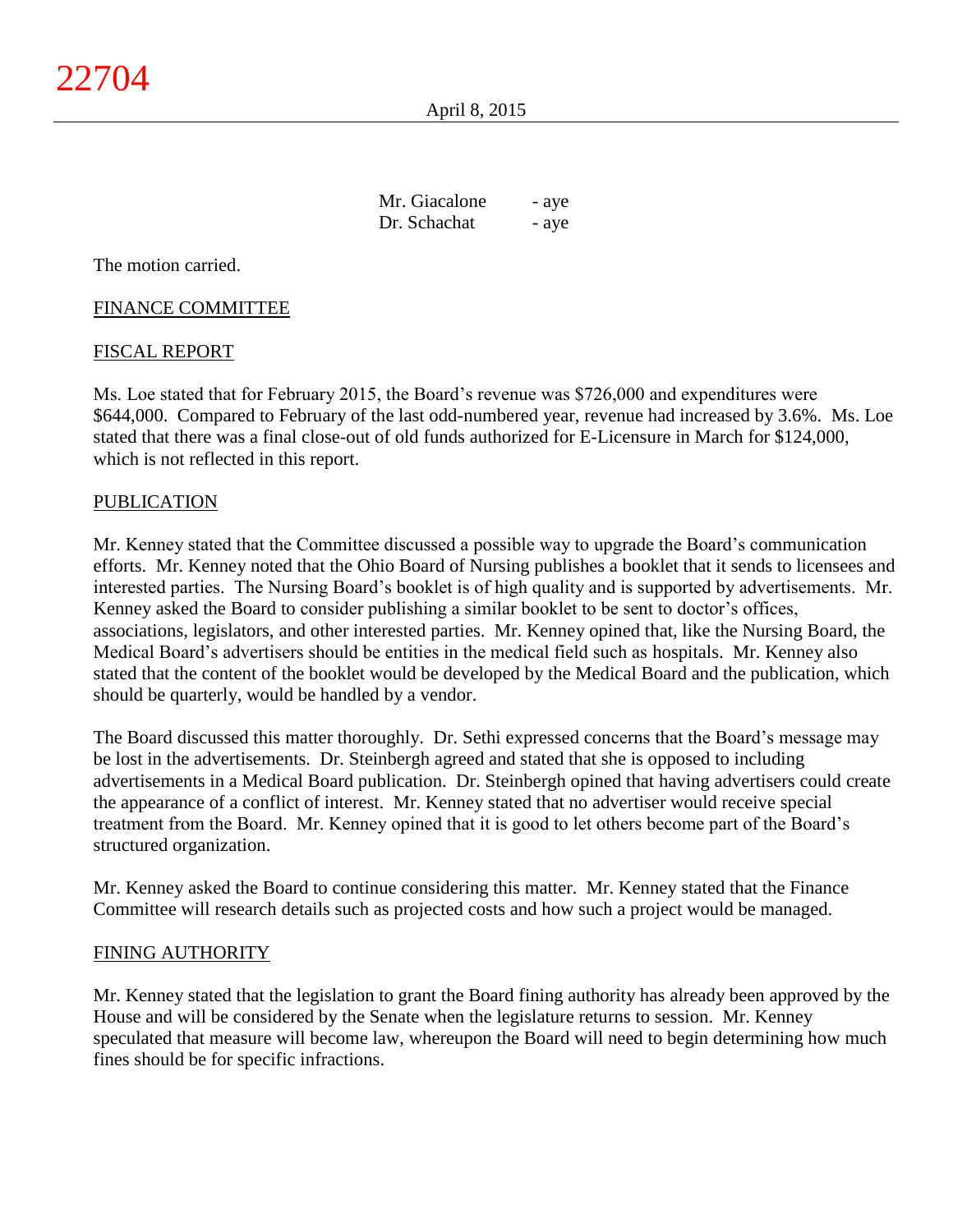# COMPLIANCE COMMITTEE

Dr. Steinbergh stated that on March 11, 2015, the Compliance Committee met with Betsy L. Cornell, M.T.; Mary Jo-Ellen Erickson, M.D.; Matthew R. Harris, D.O.; Michael C. Macatol, M.D.; Kyle F. Mills, M.D.; and Dennis A. Patel, M.D., and moved to continue them under the terms of their respective Board actions. The Compliance Committee accepted Compliance staff's report of conferences on February 9th and 10th.

# PROBATIONARY REQUESTS

Mr. Kenney advised that at this time he would like the Board to consider the probationary requests on today's consent agenda. Mr. Kenney asked if any Board member wished to discuss a probationary request separately. No Board member wished to discuss a probationary request separately.

**Dr. Schacaht moved to accept the Compliance staff's Reports of Conferences and the Secretary and Supervising Member's recommendations, except for the modification to Dr. Nalluiri's request as discussed, as follows:**

- **To grant Kevin Scott Balter, M.D.'s request for approval of Michael J. Sedlacek, M.D. to serve as the assessing and treating psychiatrist;**
- **To grant Steven F. Brezny, M.D.'s request for approval of DataBank Services to serve as the forensic data recovery firm;**
- **To grant Patrick L. Bruno, M.D.'s, request for approval of a new practice plan; approval of Christopher L. Adelman, M.D., to serve as the monitoring physician; and determination of the frequency and number of charts to be reviewed as all charts during residency;**
- **To grant Sean A. F. Buturla, M.D.'s request for reduction in drug and alcohol rehabilitation meeting attendance to two per week with a minimum of ten per month;**
- **To grant Clinton J. Cornell, P.A.'s request for approval of a personal and professional ethics course tailored by Donna Homenko, Ph.D.;**
- **To grant Mary Jo-Ellen Erickson, M.D.'s request for approval of the prescribing course**  *Intensive Course in Controlled Substance Prescribing: Pain, Anxiety, Insomnia***, offered by Case Western Reserve University, required for reinstatement;**
- **To grant Gregory Gene Johnson, M.D.'s request for discontinuance of the monitoring physician reports from Charles M. Misja, M.D.; and discontinuance of the chart review requirement;**
- **To grant Leigh Allison Judge, P.A.'s request for discontinuance of the drug log requirement;**
- **To grant Kavita A. Kang, D.O.'s request for approval of Heather A. Dlugosz, M.D., to serve as**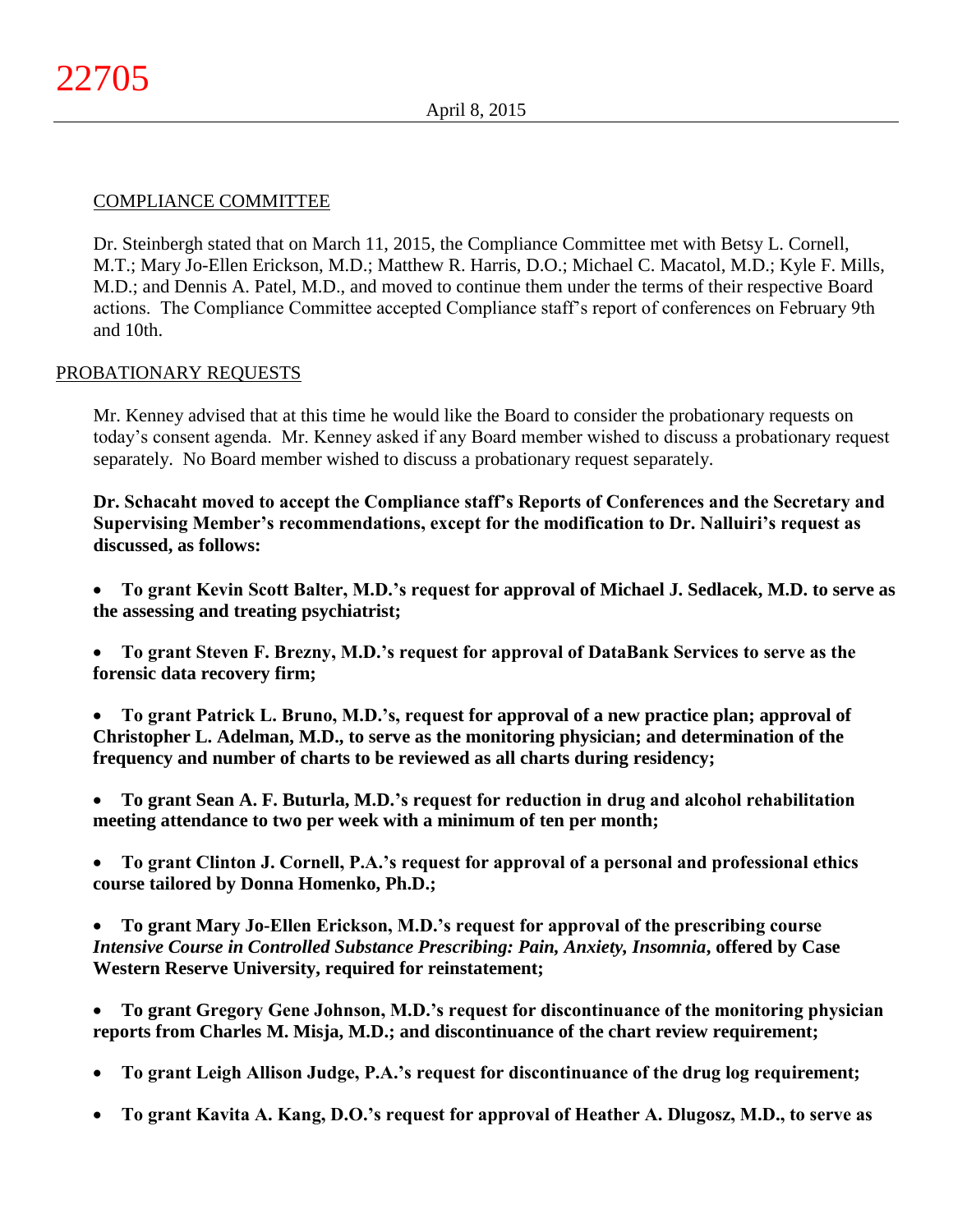**the new treating psychiatrist; and approval of Jennifer E. Ballman, L.P.C.C., to serve as the new treating psychotherapist;**

- **To grant Mahendra K. Mahajan, M.D.'s request for discontinuance of psychotherapy treatment;**
- **To grant Robert J. Rosenstein, D.P.M.'s request for reduction in appearances from every three months to once per year; and**
- **To grant Terry L. Thomas, D.O.'s request for approval of Neal W. Rehberg, D.O., to serve as a new monitoring physician;**

**Dr. Sethi seconded the motion.** A vote was taken:

ROLL CALL:

| Dr. Rothermel  | - abstain |
|----------------|-----------|
| Dr. Saferin    | - abstain |
| Dr. Steinbergh | - aye     |
| Mr. Kenney     | - aye     |
| Dr. Sethi      | - aye     |
| Mr. Giacalone  | - aye     |
| Dr. Schachat   | - aye     |
|                |           |

The motion carried.

### FINAL PROBATIONARY APPEARANCES

### CYNTHIA LYNN BROWN, M.D.

Dr. Brown was appearing before the Board pursuant to her request for release from the terms of her January 13, 2010 Consent Agreement. Ms. Bickers reviewed Dr. Brown's history with the Board.

Dr. Steinbergh asked Dr. Brown to describe her current practice. Dr. Brown stated that she is currently working full-time in addiction medicine as a consultant. Dr. Brown also works for the Lorain County Alcohol and Drug Addiction Services. Dr. Brown stated that she works about 35 to 40 hours per week.

Dr. Steinbergh asked what medications Dr. Brown is currently taking. Dr. Brown replied that she is currently taking Neurontin, Wellbutrin, and trazadone for sleep, all prescribed by her psychiatrist who she sees quarterly.

Dr. Steinbergh asked about Dr. Brown's goals for her continued recovery. Dr. Brown answered that she intends to continue her current recovery activities, noting that she has a home group, a sponsor, and she is a sponsor for someone. Dr. Brown stated that she will continue to make her personal health and well-being a priority. Dr. Brown stated that her family is also very supportive of her.

#### **Dr. Steinbergh moved to release Dr. Brown from the terms of her January 13, 2010 Consent**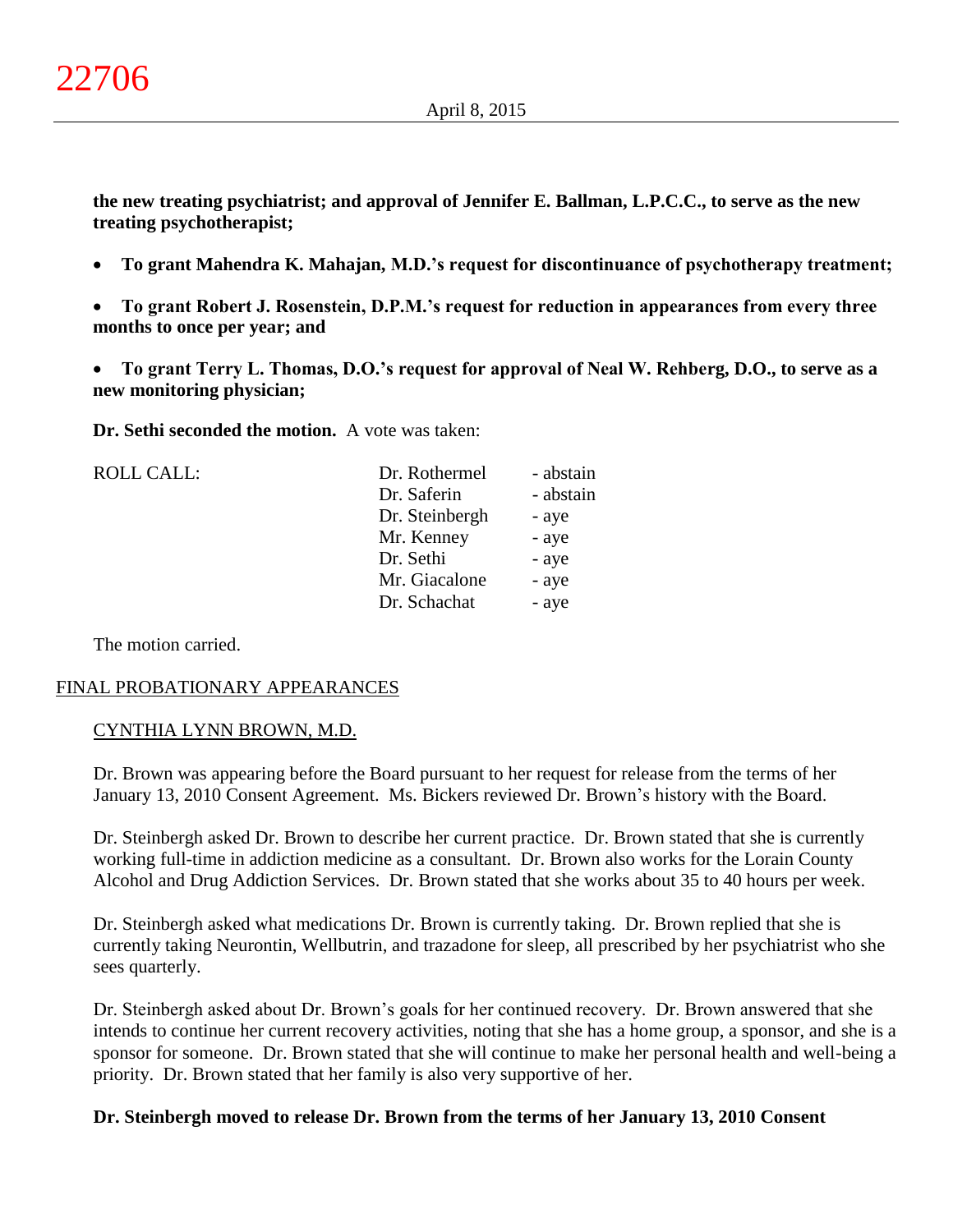### **Agreement, effective immediately. Dr. Schachat seconded the motion.** A vote was taken:

| <b>ROLL CALL:</b> |  |
|-------------------|--|
|                   |  |

| ROLL CALL: | Dr. Rothermel  | - abstain |
|------------|----------------|-----------|
|            | Dr. Saferin    | - abstain |
|            | Dr. Steinbergh | - aye     |
|            | Mr. Kenney     | - aye     |
|            | Dr. Sethi      | - aye     |
|            | Dr. Soin       | - aye     |
|            | Mr. Giacalone  | - aye     |
|            |                |           |

The motion carried.

### JEAN A. CAIRNS, M.D.

Dr. Cairns was appearing before the Board pursuant to his request for release from the terms of her April 10, 2013 Consent Agreement. Ms. Bickers reviewed Dr. Cairns' history with the Board.

Dr. Steinbergh asked if Dr. Cairns has a message for the medical students in attendance. Dr. Cairns stated that when she was a student it was commonplace to see physicians treating their family members and there was a general understanding that that was acceptable. Dr. Cairns explained that she had come to the attention of the Board for treating family members, including one of her practice partners. Dr. Cairns' care included surgeries, deliveries, illnesses, and prescribing medications. Dr. Cairns stated that one of the medications she had prescribed was a cough syrup which was a controlled substance. Dr. Cairns added that her documentation of this care was sometimes absent, particularly if the care occurred over a weekend. Dr. Cairns stated that she no longer provides care for her family members.

Dr. Steinbergh asked if the medical record-keeping course Dr. Cairns took was helpful to her in regards to her routine documentation. Dr. Cairns replied that the record-keeping course was very worthwhile.

**Dr. Steinbergh moved to accept the Compliance staff's Report of Conference with Dr. Cairns from March 10, 2015, and to release Dr. Cairns from the terms of her April 10, 2013 Consent Agreement, effective April 10, 2015. Mr. Giacalone seconded the motion.** A vote was taken:

| <b>ROLL CALL:</b> | Dr. Rothermel  | - abstain |
|-------------------|----------------|-----------|
|                   | Dr. Saferin    | - abstain |
|                   | Dr. Steinbergh | - aye     |
|                   | Mr. Kenney     | - aye     |
|                   | Dr. Sethi      | - nay     |
|                   | Mr. Giacalone  | - aye     |
|                   | Dr. Schachat   | - aye     |

The motion carried.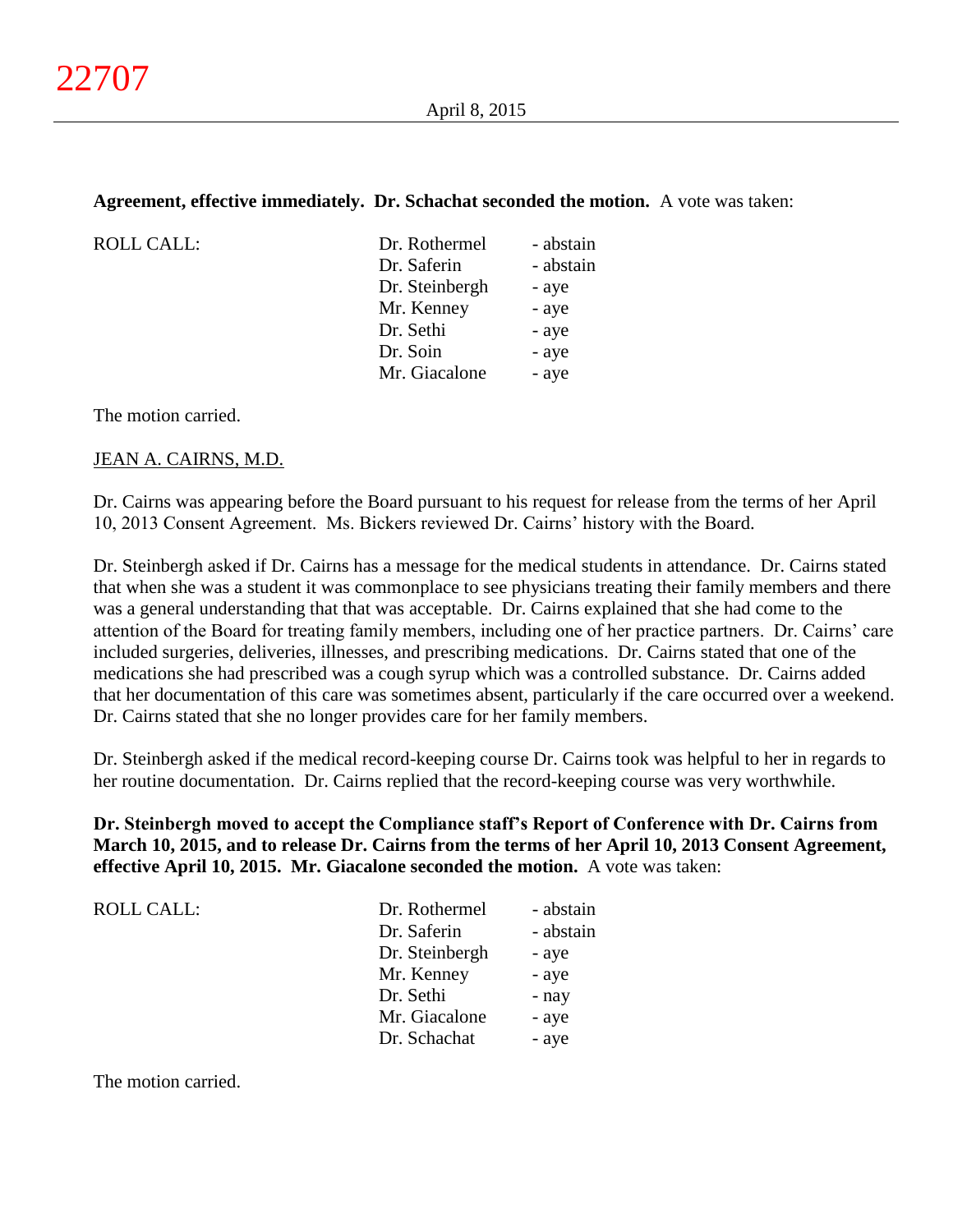### NATALIE ANN MONDARY, M.D.

Dr. Mondary was appearing before the Board pursuant to her request for release from the terms of her April 10, 2013 Consent Agreement. Ms. Bickers reviewed Dr. Mondary's history with the Board.

Dr. Steinbergh asked if Dr. Mondary wished to share any thoughts with the medical students in attendance. Dr. Mondary stated that she agrees with Dr. Cairns' prior statements and that education on the inappropriateness of treating one's family members is lacking. Dr. Mondary stated that she and Dr. Cairns have been working on educating other physicians on this issue.

**Dr. Steinbergh moved to accept the Compliance staff's Report of Conference with Dr. Mondary from March 10, 2015, and to release Dr. Cairns from the terms of her April 10, 2013 Consent Agreement, effective April 11, 2015. Mr. Giacalone seconded the motion.** A vote was taken:

| <b>ROLL CALL:</b> | Dr. Rothermel  | - abstain |
|-------------------|----------------|-----------|
|                   | Dr. Saferin    | - abstain |
|                   | Dr. Steinbergh | - aye     |
|                   | Mr. Kenney     | - aye     |
|                   | Dr. Sethi      | - nay     |
|                   | Mr. Giacalone  | - aye     |
|                   | Dr. Schachat   | - aye     |
|                   |                |           |

The motion carried.

#### JOHN A. HEATHER, M.D.

Dr. Heather was appearing before the Board pursuant to his request for release from the terms of his April 10, 2013 Consent Agreement. Ms. Bickers reviewed Dr. Heather's history with the Board.

Dr. Steinbergh asked Dr. Heather's opinion on the course he had taken on prescribing controlled substances. Dr. Heather opined that all physicians should be required to take the course.

Dr. Steinbergh asked if Dr. Heather would share his experience with the medical students in attendance. Dr. Heather advised the students that from the day they start their residency and obtain the ability to prescribe medications they will be under pressure to prescribe for those who are not their patients. This pressure may come from family members, friends, or colleagues. Dr. Heather stated that he learned the hard way that all of his skills and judgment as a physician fail him when it comes to treating a family member. Dr. Heather stated that he has oftentimes seen very good physicians make the wrong diagnosis for one of their family members because they don't want the family member to have, for instance, schizophrenia. In such cases, the physician may diagnosis bipolar disorder and prescribe bipolar medications.

Dr. Heather continued that in his case he felt responsible for prescribing for his family member because she was having trouble passing her oral board examinations due to disorganization and related issues. Dr.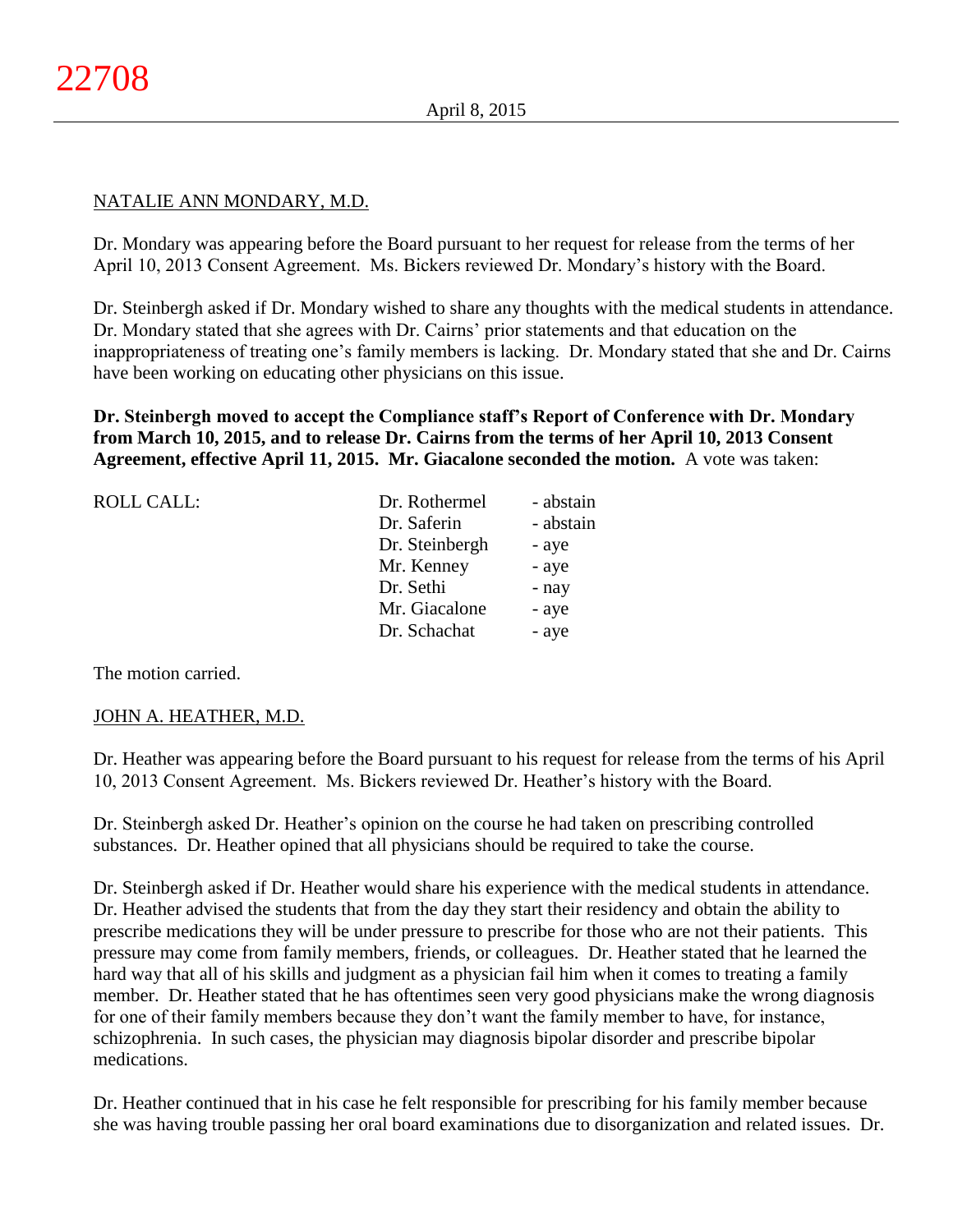Heather prescribed Adderall, which the family member continued to use after her examinations so she could be a "supermom." Dr. Heather's family member eventually became addicted to Adderall. Dr. Heather stated that he did not keep records of these prescriptions and speculated that that was part of his denial of the situation. Dr. Heather commented that he has been attending Co-Dependents Anonymous (CoDA) meetings, which have been helpful.

Dr. Sethi asked what Dr. Heather's basis for initially prescribing to his family member was. Dr. Heather replied that the family member had been treated for Attention Deficit Disorder in Chicago. When she relocated to Cleveland she did not have anyone to prescribe for her. Dr. Heather stated that Adderall had just entered the market at that time and many physicians did not realize how dangerous and addictive it was. Dr. Heather advised the medical students that when a new scheduled drug comes out and a pharmaceutical representative says it is not habit-forming, they should not believe it.

Dr. Sethi asked how the Board became aware of Dr. Heather's prescribing. Dr. Heather did not know who had reported him, but he suspected it was a pharmacist. Dr. Heather stated that whoever had reported him to the Board, he wanted to thank that person and he wished he had been reported sooner.

Mr. Kenney asked what effect the Board's action had on Dr. Heather's practice. Dr. Heather replied that insurance companies, including Medicaid, dropped him from their provider list. Dr. Heather stated that being unable to treat Medicaid patients made him ineligible to be on a hospital medical staff. Dr. Heather stated that currently he is practicing full-time as a general psychiatrist.

**Dr. Steinbergh moved to release Dr. Heather from the terms of his April 10, 2013 Consent Agreement, effective April 10, 2015. Dr. Sethi seconded the motion.** A vote was taken:

| Dr. Rothermel  | - abstain |
|----------------|-----------|
| Dr. Saferin    | - abstain |
| Dr. Steinbergh | - aye     |
| Mr. Kenney     | - aye     |
| Dr. Sethi      | - aye     |
| Mr. Giacalone  | - aye     |
| Dr. Schachat   | - aye     |
|                |           |

The motion carried.

ROLL CALL:

### APPOINTMENT OF DR. SETHI TO COMPLIANCE COMMITTEE

Mr. Kenney temporarily appointed Dr. Sethi to the Compliance Committee for its meeting following the Board meeting.

#### ADJOURNMENT

**Dr. Steinbergh moved to adjourn the meeting. Dr. Saferin seconded the motion**. All members voted